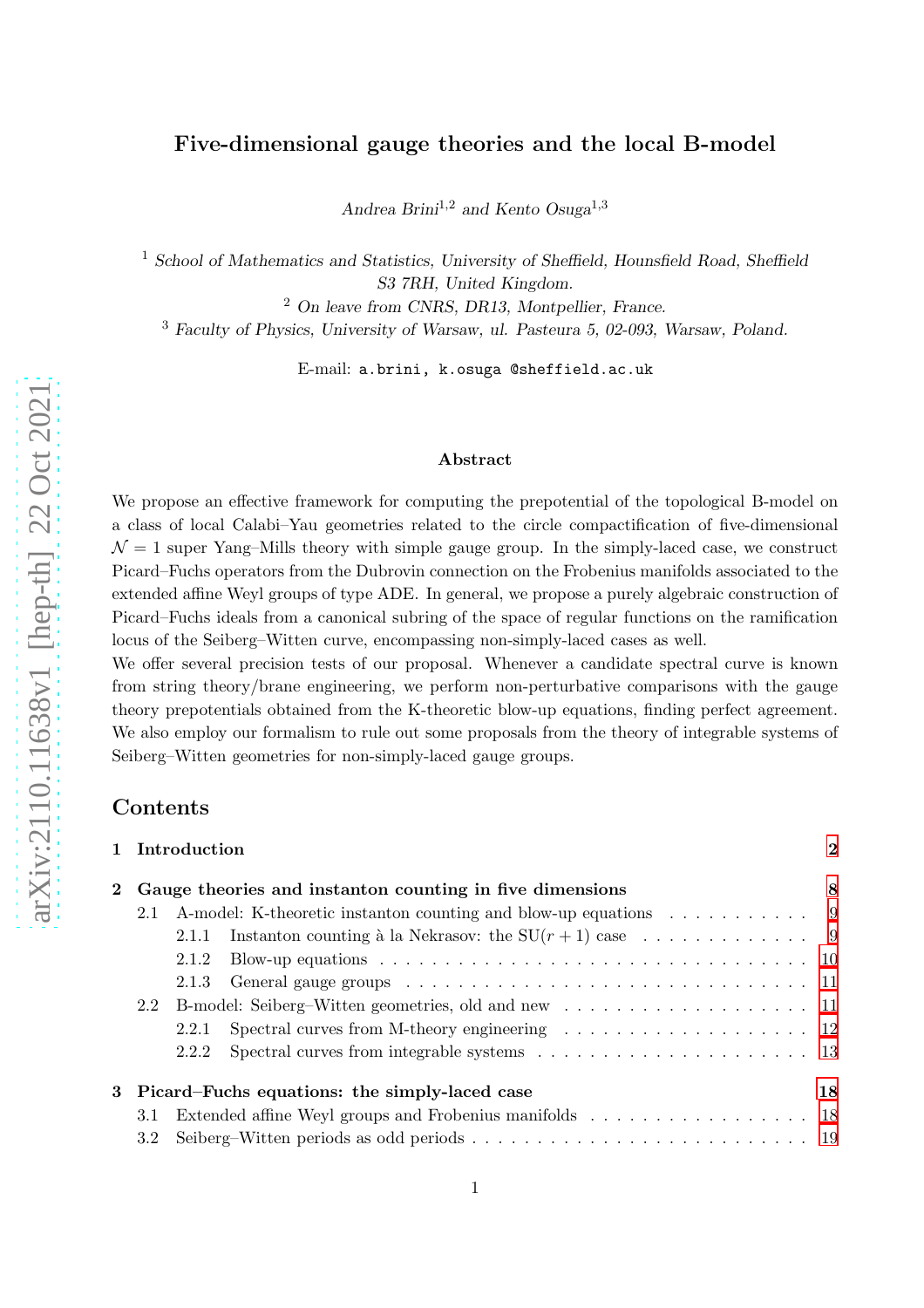| 5. |                  | Conclusion                                                                                               | 37 |
|----|------------------|----------------------------------------------------------------------------------------------------------|----|
|    |                  |                                                                                                          |    |
|    |                  |                                                                                                          |    |
|    | 4.6              | The relativistic Toda chain on a twisted loop group $\dots \dots \dots \dots \dots \dots \dots \dots$ 33 |    |
|    |                  |                                                                                                          |    |
|    |                  |                                                                                                          |    |
|    |                  |                                                                                                          |    |
|    |                  |                                                                                                          |    |
|    | 4.1              |                                                                                                          |    |
|    |                  | Picard–Fuchs equations: the non-simply-laced case                                                        | 25 |
|    |                  |                                                                                                          |    |
|    |                  |                                                                                                          |    |
|    |                  | 3.3.2                                                                                                    |    |
|    |                  |                                                                                                          |    |
|    | $3.3\phantom{0}$ |                                                                                                          |    |
|    |                  |                                                                                                          |    |

# <span id="page-1-0"></span>1 Introduction

Five-dimensional supersymmetric gauge theories have been the subject of long-standing interest, in light of their intertwined roles both as low-energy descriptions of SCFTs in 5d [\[81\]](#page-41-0), and as nontrivial quantum field theories engineered by M-theory compactification on a Calabi–Yau threefold [\[44,](#page-39-0)57]. In particular, their stringy origin situates their Kaluza–Klein (KK) reduction on  $\mathbb{R}^4 \times S^1$ at the centre of a web of correspondences relating instanton counting to, inter alia, the topological A-model on resolutions of local CY3 singularities [\[51,](#page-39-1) [57\]](#page-40-0), a class of relativistic integrable models [\[36,](#page-39-2) [72,](#page-40-1) [80\]](#page-41-1), a q-deformed version of the AGT correspondence [\[7,](#page-38-0) [77,](#page-40-2) [78\]](#page-40-3), and in special instances, the large N limit of Chern–Simons theory on non-trivial 3-manifolds and related matrix models  $[2, 13, 14, 59]$  $[2, 13, 14, 59]$  $[2, 13, 14, 59]$  $[2, 13, 14, 59]$ .

As for any four-dimensional theory with eight supercharges, the infrared physics on the Coulomb branch  $M_C$  of the  $\mathcal{N} = 2$  KK theory on  $\mathbb{R}^4 \times S^1$  is encoded into its prepotential, which governs the exact Wilsonian effective action of the gauge theory. At weak coupling and for classical gauge groups, one approach to compute this microscopically in the full  $\Omega$ -background is by using localisation, asymptotically in the Coulomb moduli [\[70,](#page-40-5) [71,](#page-40-6) [73,](#page-40-7) [74\]](#page-40-8). Alternatively, and equivalently, the  $\Omega$ -background prepotential coincides with the free energy of the refined A-model on the associated engineering CY3 geometry [\[5,](#page-38-4) [6,](#page-38-5) [45\]](#page-39-3).

The spectacular results arising from direct instanton calculations come at a price, however, as explicit instanton partition functions become unwieldy in general, the treatment of exceptional gauge groups requires some degree of guesswork and/or extrapolation from the classical cases, and one is a fortiori stuck in the S-duality frame corresponding to the instanton expansion/large volume limit of the engineering geometry. By the work of Seiberg and Witten, one way around this is to consider the realisation of the gauge theory prepotential from the special geometry of a family of spectral curves fibred over the Coulomb branch  $\mathcal{M}_{\mathbb{C}}$  [\[82\]](#page-41-2). Restricting for simplicity to the setting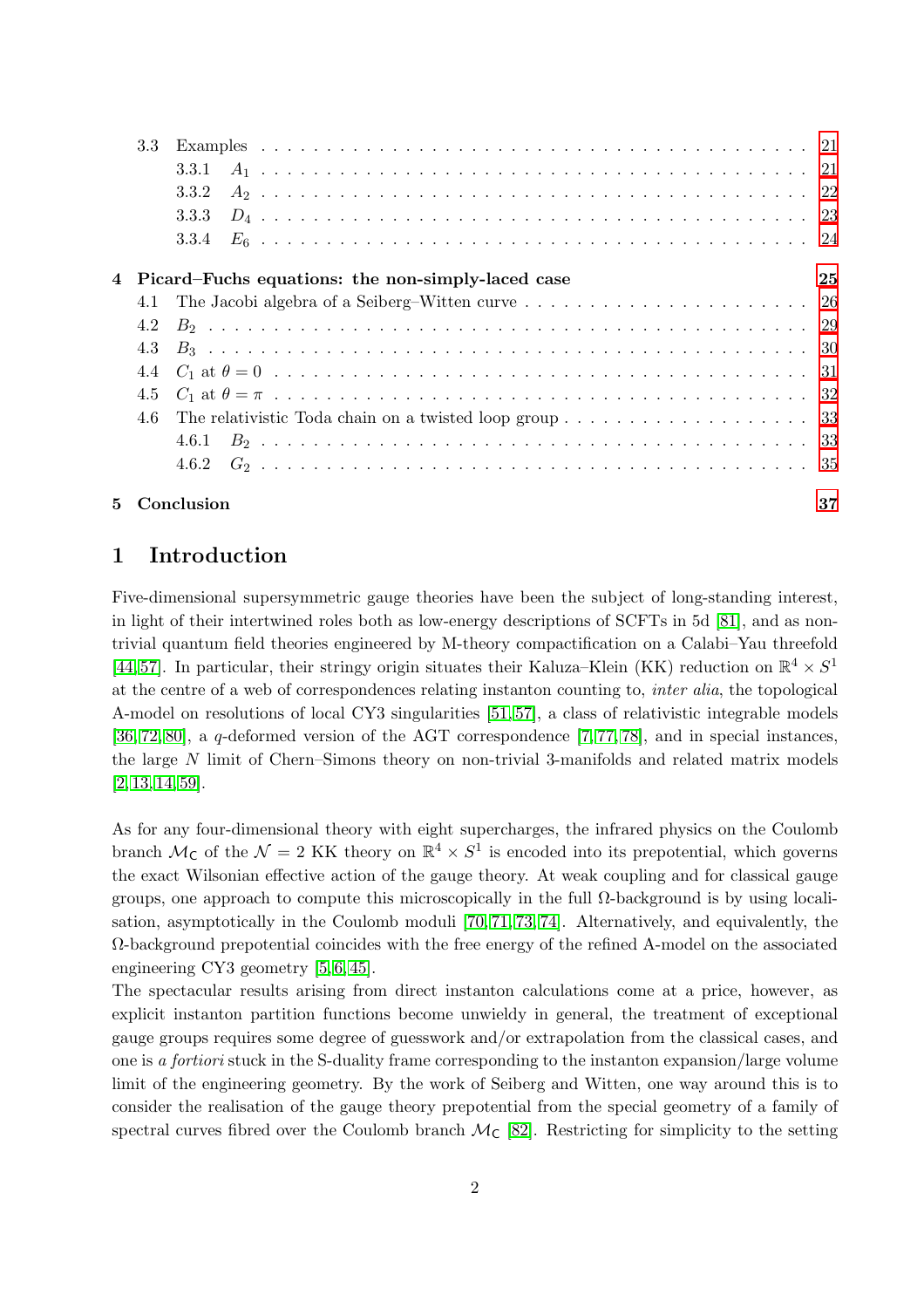of the pure gauge theory with gauge group G, the affine part  $\mathcal{C}_{\mathcal{G};u} = \{P_{\mathcal{G};u}(\mu,\lambda;u) = 0\}$  of the fibres of the family over a Coulomb moduli point  $u \in \mathcal{M}_C$  is given by the vanishing of a certain characteristic polynomial  $P_{\mathcal{G};u}(\mu,\lambda) \in \mathbb{C}[\mu,\lambda]$ , and the gauge theory effective action is recovered from the special geometry relations

<span id="page-2-0"></span>
$$
\frac{\partial \mathcal{F}_{\mathcal{G}}}{\partial a_i} = \frac{1}{2} \oint_{B_i} \log \mu \, d \log \lambda, \qquad a_i = \frac{1}{2\pi i} \oint_{A_i} \log \mu \, d \log \lambda,\tag{1}
$$

where  $\{A_i, B_i\}_{i=1}^r$  is a duality-frame-dependent choice of a symplectic basis of integral homology 1-cycles on  $\mathcal{C}_{\mathcal{G};u}$ .

In principle, knowing  $P_{G;u}$  determines the prepotential of the gauge theory via the period integrals in [\(1\)](#page-2-0), but translating this into practice, especially when  $G \neq SU(N)$ , is a much different story. Even being able to write down the integrals (let alone compute them) in [\(1\)](#page-2-0) requires a delicate analysis in the choice of a symmetric combination of homology 1-cycles  $\{A_i, B_i\}_{i=1}^r$ , which realises a projection to a distinguised Prym–Tyurin subvariety<sup>[1](#page-2-1)</sup> of Jac $(\overline{\mathcal{C}_{\mathcal{G};u}})$ , see [\[16,](#page-38-6)65]. On top of this, the curves  $\overline{\mathcal{C}_{\mathcal{G};u}}$  are usually non-hyperelliptic and of high genus on a dense open subset of  $\mathcal{M}_{\mathsf{C}}$ , de facto hampering a direct calculation of the period integrals. One possible perspective to overcome this impasse is offered by string theory engineering, wherein for  $G = SU(N)$  the SW geometry gets identified with the Hori–Iqbal–Vafa mirror of a toric CY3 [\[15,](#page-38-7) [54\]](#page-40-10). The periods [\(1\)](#page-2-0) are then solutions of a generalised hypergeometric system of coupled PDEs given by the Gelfand–Kapranov– Zelevinsky (GKZ) system for the corresponding toric variety. These solutions can be effectively computed asymptotically around the large complex structure/weak gauge coupling point using Frobenius' method: for  $N = 2$  and fundamental matter, this method was brought to fruit in [\[33\]](#page-39-4) (see also [\[24\]](#page-38-8)). The toric condition on the engineering geometry however confines this approach to unitary gauge groups, and the case  $G \neq SU(N)$  requires fundamentally different ideas to be treated.

In the present paper we address this problem by providing a systematic construction of Picard– Fuchs operators annihilating the periods  $(1)$  for a general simple gauge group  $\mathcal G$ . We will offer two constructions of such global D-modules over the Coulomb branch, and use them to test proposals for 5d SW curves arising from geometric engineering, brane constructions, and/or the theory of relativistic integrable systems.

### Picard–Fuchs ideals from Frobenius manifolds

Suppose first that  $G$  is of type ADE. We propose that SW periods are, in the terminology of [\[30\]](#page-39-5), the odd periods of the canonical Frobenius manifold structure on the orbits of the Dubrovin– Zhang extension of the affine Weyl group of type  $\mathcal G$  in the reflection representation [\[31\]](#page-39-6), which was recently explicitly constructed in [\[16,](#page-38-6) [20\]](#page-38-9). This is a natural generalisation of an idea of Dubrovin [\[30\]](#page-39-5) (see also [\[34,](#page-39-7) [47\]](#page-39-8) for previous work on this), where the polynomial Frobenius manifold of type ADE played a similar role in the reconstruction of the SW periods for four-dimensional  $\mathcal{N} = 2$ super Yang–Mills with simply-laced gauge symmetry. In particular we propose that the Picard– Fuchs ideal annihilating the physical periods of the SW curve can be read off from a suitable specialisation of the quantum differential equations for the associated Dubrovin–Zhang Frobenius manifold. Schematically, and in close analogy to [\[34,](#page-39-7) [46,](#page-39-9) [47,](#page-39-8) [49\]](#page-39-10), we propose that there exists a

<span id="page-2-1"></span><sup>&</sup>lt;sup>1</sup>We denote  $\overline{\mathcal{C}_{\mathcal{G};u}}$  the smooth completion (normalisation of the Zariski closure in  $\mathbb{P}^2$ ) of the affine curve  $\mathcal{C}_{\mathcal{G};u}$ . In particular  $\overline{\mathcal{C}_{\mathcal{G};u}}$  is a compact Riemann surface.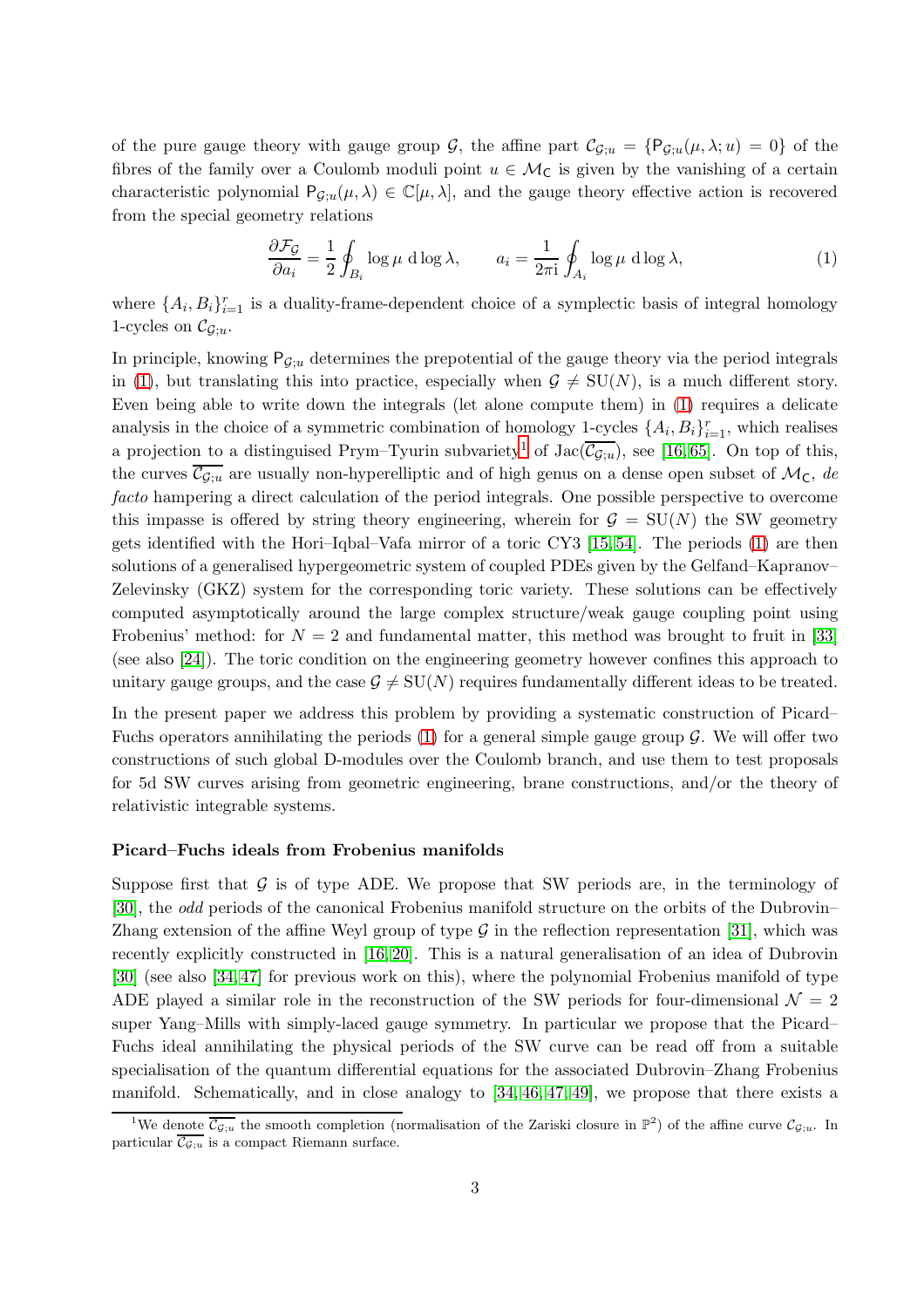distinguished holomorphic chart  $\{t_i(u)\}_{0\leq i\leq r}$  on<sup>[2](#page-3-0)</sup>  $\mathcal{M}_{\mathsf{C}} \times \mathbb{P}^1$  such that the periods [\(1\)](#page-2-0) satisfy a holonomic system of Fuchsian PDEs in the form

<span id="page-3-1"></span>
$$
\left(\partial_{t_0} + \sum_i \mathfrak{q}_i t_i \partial_{t_i}\right)^2 \Pi = 4h_{\mathfrak{g}}^2 \partial_{t_r}^2 \Pi,
$$
  

$$
\partial_{t_i t_j}^2 \Pi = C_{ij}^k \partial_{t_k t_r}^2 \Pi
$$
 (2)

In [\(2\)](#page-3-1),  $\{\mathfrak{q}_i\}_{i=1}^r$  are the  $\alpha$ -basis coefficients of the highest element of the root system of type  $\mathcal{G}$ ,  $h_{\mathfrak{g}}$  is the Coxeter number, the coordinates  $t_i$  are a homogeneous choice of flat coordinates for the associated affine Weyl Frobenius manifold [\[20,](#page-38-9) [31\]](#page-39-6), and  $\mathsf{C}_{ij}^k$  are the structure constants of the Frobenius product in those coordinates. From the engineering point of view, and as an application to local mirror symmetry/(orbifold) Gromov–Witten theory, the Picard–Fuchs ideals [\(2\)](#page-3-1) specialise to the GKZ system for the associated  $Y^{N,0}$  toric singularities considered in [\[19,](#page-38-10)33] for  $\mathcal{G} = SU(N)$ . When  $\mathcal{G} \neq \text{SU}(N)$ , they further generalise them to the non-toric singularities given by orbifolds of the singular conifold by a finite group action  $\Gamma \subset SL(2,\mathbb{C})$  which is McKay-dual to  $\mathcal G$ .

#### Picard–Fuchs ideals from Jacobi rings

When  $\mathcal G$  is non-simply-laced, a naive application of the above approach fails. The reasons are already well-known from the study of the 4d setup, where the auxiliary Frobenius manifold would arise from the spectral curves of the non-relativistic periodic Toda lattice. It was found shortly after the work of Seiberg–Witten [\[65\]](#page-40-9) that the integrable system relevant for  $\mathcal{N}=2$  super Yang–Mills theory with gauge group G is the Toda lattice associated to the *twisted* Kac–Moody algebra  $(\mathcal{G}^{(1)})^{\vee}$ , whereas the construction in [\[20,](#page-38-9) [31\]](#page-39-6) of Frobenius manifolds on orbits of extended affine Weyl groups pertains to its untwisted counterpart. Unfortunately there turns out to be no strict analogue of the Frobenius manifolds of [\[31\]](#page-39-6) in the twisted Kac–Moody world, as the would-be Frobenius metric constructed from the spectral curve becomes either degenerate, or curved, in that setting.

Motivated by work on associativity equations for 4d-prepotentials in  $[12, 62, 63]$  $[12, 62, 63]$  $[12, 62, 63]$ , we propose an alternative method to construct Picard–Fuchs systems in the form [\(2\)](#page-3-1) for the pure five-dimensional gauge theory on  $\mathbb{R}^4 \times S^1$  in a completely algebraic fashion. Our procedure takes as its input datum the polynomial  $P_G$  defining the five-dimensional spectral curve: the tensor  $C$  is identified in this context with the structure constants of a canonical subring of the algebra of regular functions on the zero-dimensional scheme corresponding to the ramification locus of the curve. Its (non-trivial) existence and explicit construction is reduced to a problem in commutative algebra, which we solve for all G and for all different realisations of Seiberg–Witten geometries when more than one is available (such as for non-simply-laced classical groups). By the mirror theorem of [\[20\]](#page-38-9), for simplylaced  $\mathcal G$  this restricts to the structure constants of the affine-Weyl Frobenius algebras mentioned previously.

Owing to the absence of an underlying Frobenius metric for non-simply-laced  $\mathcal{G}$ , there is now no natural notion of "flat" coordinates  $t_i(u)$ , and it is a priori unclear how to fix a privileged chart for writing down something like  $(2)$ . We claim that the constraints of rigid special Kähler geometry, and in particular the existence of a prepotential, are in fact sufficient to uniquely pin down an analogous coordinate frame  $t_i(u)$  for general G, without reference to an underlying flat metric.

<span id="page-3-0"></span> $^{2}$ The second factor accounts for the complexified radius of the fifth-dimensional circle, or rather its product with the holomorphic energy scale in the gauge theory.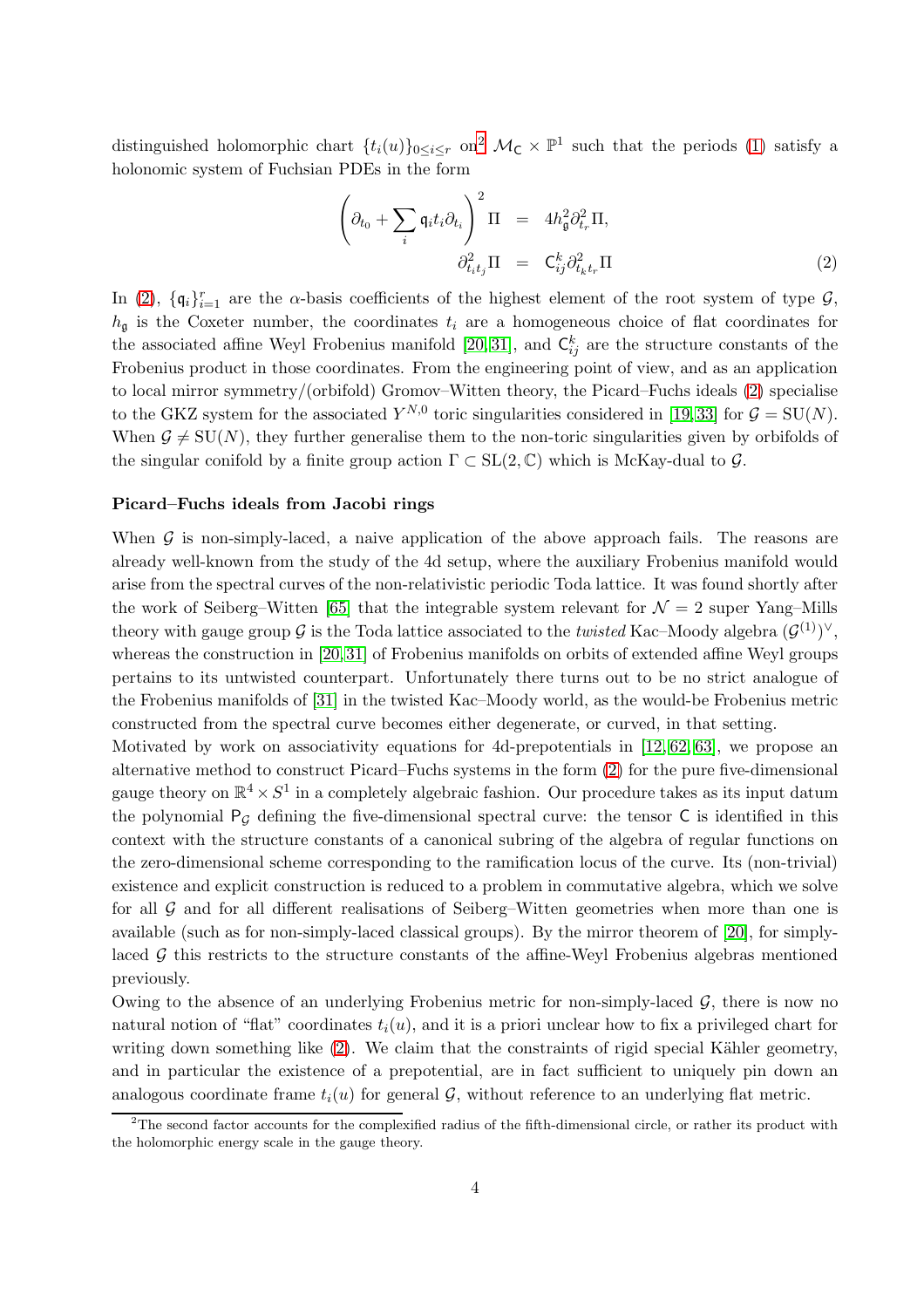#### Matching with the gauge theory, and an integrable systems surprise

Using Frobenius' method, the above constructions provide an efficient way of computing the prepotential given the SW/B-model mirror curve, and therefore the putative five-dimensional prepotentials for the corresponding pure gauge theory, around any boundary point in moduli space, and in particular at infinity in the Coulomb branch.

We put this to the test in a wide array of cases. When the SW geometry arises from geometric engineering [\[13,](#page-38-2) [51\]](#page-39-1) or brane constructions in M-theory [\[41,](#page-39-11) [54,](#page-40-10) [58\]](#page-40-13), we show that our constructions recover the microscopic gauge theory results with flying colours. We match the perturbative and instanton parts of the prepotential with the expressions arising from the K-theoretic version of the Nakajima–Yoshioka blow-up equations [\[71\]](#page-40-6), as well as with their extrapolation to general gauge groups [\[53\]](#page-40-14). We also apply our proposal to the SW curves for classical non-simply-laced groups obtained from string theory constructions with orientifold planes [\[15,](#page-38-7) [41,](#page-39-11) [58\]](#page-40-13). As a byproduct of our construction we show, in type  $B_n$ , that the curves proposed by [\[15\]](#page-38-7) from an M-theory uplift of the Hanany–Witten construction with orientifold planes correctly reproduce the instanton prepotential for  $SO(2n + 1)$  gauge groups; and in type  $C_n$ , we confirm a tension between the results of [\[15\]](#page-38-7) for  $n = 1$  and more recent proposals of Sp(1) curves with discrete  $\theta$ -angle at  $\theta = \pi$  in [\[41,](#page-39-11)[58\]](#page-40-13). Although the two curves are closely related, and their periods are shown to be annihilated by the differential ideal generated by the second line of [\(2\)](#page-3-1) for the same choice of structure constants  $\mathsf{C}_{ij}^k$ , in this rank-1 case determining the full expression for the periods requires fixing a finite-dimensional ambiguity akin to imposing a quasi-homogeneity condition as in the first line of [\(2\)](#page-3-1): our calculations show that this is done differently for the curves from [\[15\]](#page-38-7) on one hand and of [\[41,](#page-39-11) [58\]](#page-40-13) on the other, ruling out the former and confirming the correctness of the latter with a direct prepotential calculation. We also match our B-model construction applied to the  $\theta = 0$  version of the brane web geometries with an O5-plane of [\[41,](#page-39-11) [58\]](#page-40-13) against the corresponding instanton calculation of the prepotential – again finding perfect agreement.

We furthermore apply our construction to the spectral curves of the periodic relativistic Toda chain on the Langlands dual group of the affine Poisson–Lie group  $\mathcal{G}^{(1)}$  [\[84\]](#page-41-3), which are natural relativistic deformations of the well-known four-dimensional SW curves for the  $\mathcal{N}=2$  theory with gauge group  $\mathcal{G}$  [\[65\]](#page-40-9), and which have already implicitly appeared by the usual procedure of Dynkin folding in the context of geometric engineering on local CY singularities [\[13\]](#page-38-2). For non-simply-laced cases these are formally different from the curves obtained from string engineering – and for exceptional  $\mathcal{G}$ , they are to our knowledge the only candidates available so far for a B-model/SW description of the low energy theory.

We show that our construction is (non-trivially) well-defined in this context as well: there is an  $(r + 1)$ -dimensional vector subspace of the ring of regular functions of the branch locus of the SW curve, non-trivially closing under multiplication to a subring with structure constants  $\mathsf{C}_{ij}^k$ ,  $i, j, k = 0, \ldots, r$ , and once again a distinguished chart in the sense of [\(2\)](#page-3-1) is shown to exist. We then proceed to solving the resulting Picard–Fuchs system at large complex structure: for non-simplylaced groups the comparison with the gauge theory result surprisingly *fails* in this case, away from the divisor in the Coulomb branch corresponding to the non-relativistic/4d limit, already for the perturbative prepotential. We corroborate our findings with an explicit residue calculation of the triple derivatives of the 1-loop prepotential from the SW curve, which we find in agreement with the calculation from our proposed Picard–Fuchs system. It thus remains an open problem to identify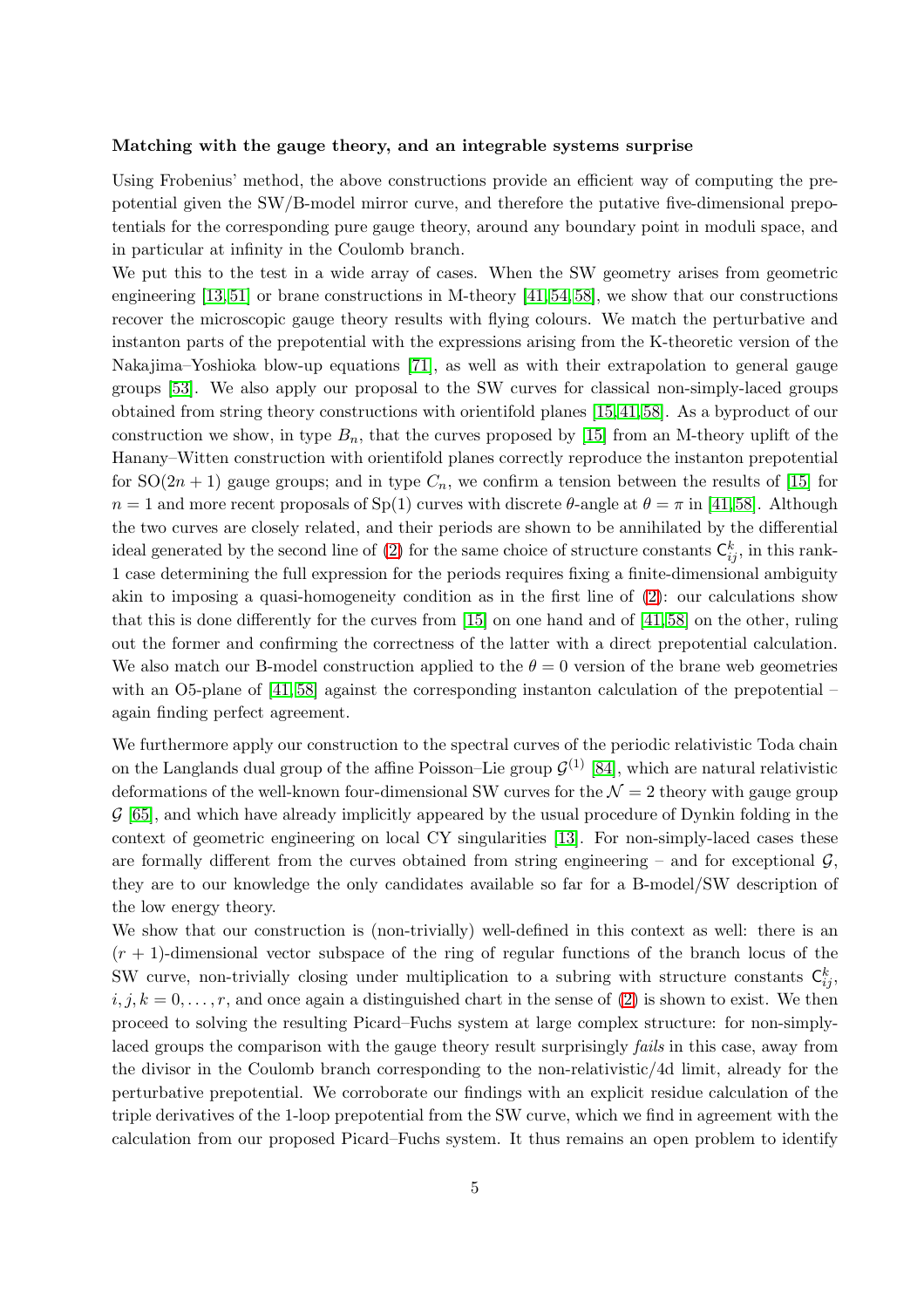the correct integrable system counterpart of non-simply-laced gauge theories on  $\mathbb{R}^4 \times S^1$ , and, for exceptional non-simply-laced groups, to determine their SW geometry.

# Organisation of the paper

The paper is structured as follows. In Section [2](#page-7-0) we give a review of instanton counting and blow-up equations in four and five dimensions one one hand, and five-dimensional Seiberg–Witten curves from string theory engineering and integrable systems on the other. Then, in Section [3,](#page-17-0) we formulate our B-model approach to compute the gauge theory prepotential for simply-laced Lie algebras from the odd periods of the corresponding extended affine Frobenius manifold, and present detailed tests of our proposal in low rank. In Section [4](#page-24-0) we generalise our construction to non simply-laced examples, and provide an extended set of examples supporting its validity. A summary and prospects for future work are discussed in Section [5.](#page-36-0) We collect the notation used throughout the text in Table [1](#page-6-0) for the reader's convenience.

## Acknowledgements

We acknowledge discussions and correspondence with G. Bonelli, K. Ito, H. Kanno, A. Klemm, P. Su lkowski, A. Tanzini, and F. Yagi. We are especially grateful to F. Yagi for his very helpful comments about the content of Section [4.5.](#page-31-0) This project has been supported by the Engineering and Physical Sciences Research Council under grant agreement ref. EP/S003657/2. The work of KO is also in part supported by the TEAM programme of the Foundation for Polish Science co-financed by the European Union under the European Regional Development Fund (POIR.04.04.00-00-5C55/17- 00).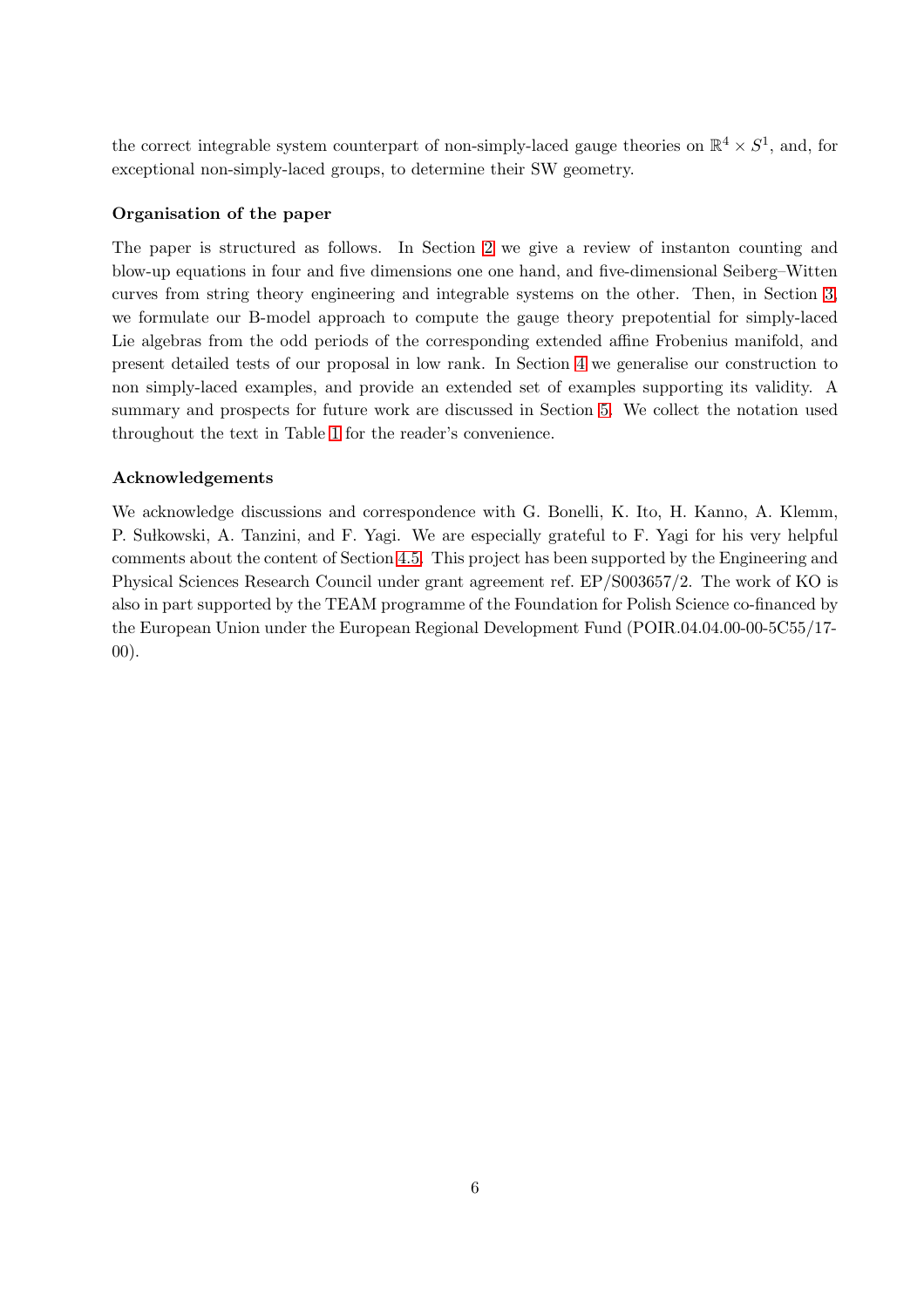<span id="page-6-0"></span>

| Symbol                                                                                                     | Meaning                                                                                                    | First instance    |
|------------------------------------------------------------------------------------------------------------|------------------------------------------------------------------------------------------------------------|-------------------|
| $\mathcal{G}$ ; $\mathcal{G}^{(1)}$                                                                        | The compact form of a simple, simply-connected Lie group;                                                  | Section 1         |
|                                                                                                            | the corresponding affine Lie group.                                                                        |                   |
| $\mathfrak{g}/\mathfrak{g}^{(n)}$                                                                          | The simple complex Lie algebra $Lie_{\mathbb{C}}(\mathcal{G})$ ; the corresponding                         | Section 1; Sec-   |
|                                                                                                            | affine version in Kac notation with twisting order $n$ .                                                   | tion 2.2.2.       |
| $\overline{\mathcal{K}(\mathfrak{g})/\mathcal{K}(\mathfrak{g}^{(n)})}$                                     | The Cartan matrix of the simple/(twisted)-affine Lie algebra                                               | (31)              |
|                                                                                                            | $\mathfrak{g})/\mathfrak{g}^{(n)}$                                                                         |                   |
| $\overline{\mathcal{A}(\mathfrak{g})$ ; $\overline{\mathcal{A}(\mathfrak{g}^{(1)})}$                       | A simply-laced simple (resp. affine) Lie algebra, from which                                               | Section 2.2.2     |
|                                                                                                            | $\mathfrak{g}$ (resp. $(\mathfrak{g}^{(1)})^{\vee}$ ) is obtained as a quotient by outer automor-          |                   |
|                                                                                                            | phisms.                                                                                                    |                   |
| $\Delta/\Delta^+/\Delta_\ell/\Delta_\ell^+$                                                                | The set of all/positive/long/long positive roots of $\mathfrak g$                                          | Section 2         |
| $\rho_{[i_1i_r]}$                                                                                          | The irreducible representation of G with highest weight $\omega =$                                         | Section $2.2.2\,$ |
|                                                                                                            | $[i_1 \dots i_r]$ in Dynkin notation                                                                       |                   |
| $\omega_i$ (resp. $\rho_i$ )                                                                               | The <i>i</i> <sup>th</sup> fundamental weight (resp. representation) of $\mathcal{G}$                      | Section 2         |
| $\frac{\mathfrak{q}_i,\,\mathfrak{q}_i^\vee}{\mathcal{F}_{\mathcal{G}},\,\mathcal{F}_{\mathcal{G}}^{[n]}}$ | The Coxeter (resp. dual Coxeter) coefficients of $\mathfrak g$                                             | $\left( 2\right)$ |
|                                                                                                            | The prepotential (resp. the $n^{\text{th}}$ instanton contribution to it)                                  | $(7)-(9)$         |
|                                                                                                            | of the $\mathcal{N}=2$ pure theory with gauge group $\mathcal{G}$ on $\mathbb{R}^{1,3} \times S^1_{R_5}$ . |                   |
| $R_{\mathcal{G},\rho;u}, R_{\mathcal{G};u}$                                                                | The characteristic (resp. reduced) polynomial of the Lax                                                   | (33)              |
|                                                                                                            | operator for the untwisted affine relativistic Toda chain in                                               |                   |
|                                                                                                            | the representation $\rho$                                                                                  |                   |
| $T_{\mathcal{G},\rho;u}$ , $T_{\mathcal{G},\rho;u}$                                                        | The characteristic (resp. reduced) polynomial of the Lax                                                   | (38)              |
|                                                                                                            | operator for the twisted affine relativistic Toda chain in the                                             |                   |
|                                                                                                            | representation $\rho$                                                                                      |                   |
| $\mathsf{Q}_{\mathcal{G};u},\,\mathsf{Q}_{\mathcal{G};u}$                                                  | The defining (resp. reduced) polynomial of the Hanany-                                                     | $(25)-(30)$       |
|                                                                                                            | Witten M-theory curve for type $\mathcal G$                                                                |                   |
| $P_{\mathcal{G};u}$ ; $P_{\mathcal{G};u}$                                                                  | One of Q, R, T; resp. Q, R, T above                                                                        | Section 1         |
| $(u_0,\ldots,u_r)$                                                                                         | Ad-invariant classical coordinates on the Coulomb branch                                                   | Section 2         |
| $(q_0,\ldots,q_r)$                                                                                         | Exponentiated A-model Coulomb moduli                                                                       | Section 2         |
| $(z_0,\ldots,z_r)$                                                                                         | B-model coordinates around the large complex structure                                                     | (60)              |
|                                                                                                            | point                                                                                                      |                   |
| $(t_0,\ldots,t_r)$                                                                                         | Flat coordinates of $M_{\mathfrak{g}}^{\text{trig}}$ ; the distinguished coordinates of                    | (2)               |
|                                                                                                            | (95)                                                                                                       |                   |
| $V(\overline{P}_{\mathcal{G};u})$                                                                          | The canonical subring of the space of regular functions on                                                 | Section 4.1       |
|                                                                                                            | the ramification locus spanned by $\{\partial_{t_i} P_{\mathcal{G};u}/\partial_{t_r} P_{\mathcal{G};u}\}$  |                   |
| $GB(P_{\mathcal{G};u})$                                                                                    | A reduced Gröbner basis for $\mathcal{D}(\mathsf{P}_{\mathcal{G};u})$                                      | Section 4.1       |
|                                                                                                            | Structure constants of $V(\overline{P}_{\mathcal{G};u})$ in the t- chart                                   | (2)               |
| $M_{\mathfrak{g}}^{\mathrm{trig}}, F_{\mathfrak{g}}^{\mathrm{trig}}$                                       | The extended affine Frobenius manifold of type $\mathfrak{g}$ ; its pre-                                   | Section 3.1       |
|                                                                                                            | potential                                                                                                  |                   |

Table 1: Notation employed throughout the text.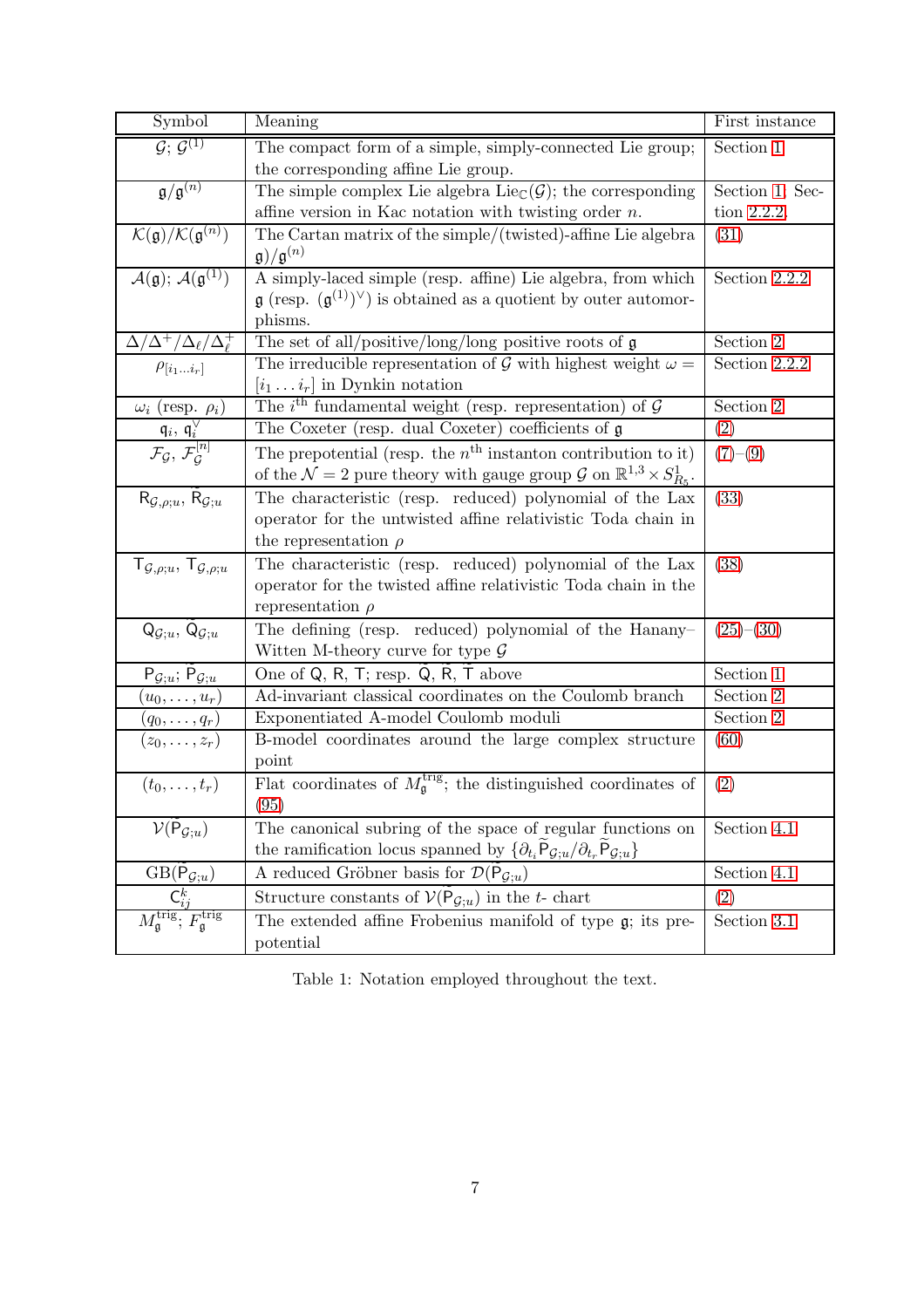# <span id="page-7-0"></span>2 Gauge theories and instanton counting in five dimensions

The field content of the minimally supersymmetric Yang–Mills theory with gauge group  $\mathcal G$  in five dimensions is given by a gauge field  $A_\mu$  with a Dirac spinor  $\lambda$  and a real scalar  $\phi$ , both in the adjoint representation of G. Upon compactification on a circle of radius  $R_5$  to  $\mathbb{R}^4 \times S^1_{R_5}$ , the (classical/quantum) moduli space of the theory is parametrised by the (classical/quantum) vev of the complexified scalar  $\varphi := \phi + iA_5$ . Fixing a set of linear generators  $\{h_i\}_{i=1}^r$  for the Lie algebra of the maximal torus of  $\mathcal G$  and in a diagonal gauge for  $\varphi$ , we shall write these respectively as

<span id="page-7-2"></span>
$$
\langle \varphi \rangle_{\text{cl}} = \sum_{i=1}^{r} a_i^{\text{cl}} h_i, \quad \langle \varphi \rangle = \sum_{i=1}^{r} a_i h_i,
$$
 (3)

and write  $q_i^{\text{cl}} \coloneqq e^{2\pi i R_5 a_i^{\text{cl}}}$ ,  $q_i \coloneqq e^{2\pi i R_5 a_i}$  for the corresponding exponentiated linear coordinates on the Cartan torus. An alternative set of coordinates which arises naturally in B-model approaches to  $\mathcal{N}=2$  theories is given by the classical vev of (the conjugacy class of) the complexified Wilson loop  $g = P \exp \int_{S_{R_5}^1} (-i\varphi)$ . A choice of r-independent Ad-invariant holomorphic functions on  $\mathcal{G}$ fixes then a chart on the classical Coulomb branch, a natural one being given by the fundamental traces

<span id="page-7-3"></span>
$$
u_i := \left\langle \operatorname{Tr}_{\rho_i} P \exp \int_{S_{R_5}^1} (A_5 - i\phi) \right\rangle_{\text{cl}}, \quad i = 1, \dots, r,
$$
 (4)

where  $\rho_i$  is the irreducible representation having the  $i^{\text{th}}$  fundamental weight  $\omega_i$  of  $\mathcal G$  as its highest weight. By [\(3\)](#page-7-2) and their definition in [\(4\)](#page-7-3), the *u*-coordinates are Weyl-invariant integral Laurent polynomials in  $(q_1^{\text{cl}}, \ldots, q_r^{\text{cl}})$ :

$$
u_i \in \mathbb{Z}[q_1^{\text{cl}}, \dots, q_r^{\text{cl}}].\tag{5}
$$

Treating further the compactification radius  $R_5$  as a free parameter, there is an additional dimensionless modulus compared to the usual four-dimensional theory given by

<span id="page-7-4"></span>
$$
u_0 := \left(\frac{1}{R_5 \Lambda_{\text{QCD}}}\right)^{2h_{\mathfrak{g}}},\tag{6}
$$

where  $\Lambda_{\text{QCD}} = \Lambda_{\text{UV}} e^{-\frac{1}{4g_{\text{YM}}^2(\Lambda_{\text{UV}})}}$  is the dynamical gauge theory scale, and  $h_{\mathfrak{g}}$  is the dual Coxeter number. We will often write  $q_0 \coloneqq u_0^{-1}$  for its inverse, so that  $q_0$  corresponds to the perturbative limit of the gauge theory.

When  $R_5 = \infty$ , the prepotential of the theory was shown by Intriligator–Morrison–Seiberg (IMS) to be exact at one loop [\[44\]](#page-39-0), and it takes the form of a cubic polynomial in the real scalars  $\varphi$ ,

<span id="page-7-1"></span>
$$
\mathcal{F}_{\mathcal{G}}\Big|_{R_5=\infty} = \frac{1}{2g_{\rm YM}^2} \mathsf{g}_{ij} \varphi^i \varphi^j + \frac{k_{\rm CS}}{6} \mathsf{d}_{ijk} \varphi^i \varphi^j \varphi^k + \frac{1}{6} \sum_{\alpha \in \Delta} \theta(\alpha(\varphi)) \alpha(\varphi)^3 \tag{7}
$$

where  $g_{ij}$  and  $d_{ijk}$  are respectively the Killing pairing and the cubic Casimir form for  $g, k_{CS} \in$  $\mathbb Z$  is the 5-dimensional Chern–Simons level, and  $\theta(x)$  denotes Heaviside's step function. Upon compactification on  $S^1_{R_5}$ , the prepotential receives finite  $u_0$  perturbative corrections from an infinite tower of excited Kaluza–Klein states, as well non-perturbative instanton corrections. The former are resummed as [\[72\]](#page-40-1)

$$
\mathcal{F}_{\mathcal{G}}^{[0]} = -\frac{\mathrm{i}}{8\pi^3} \sum_{\alpha \in \Delta} \left[ \left( 2\pi \mathrm{i} R_5 \alpha(a) \right)^2 \frac{\log q_0}{2} + \mathrm{Li}_3 \left( e^{2\pi \mathrm{i} R_5 \alpha(a)} \right) \right] \tag{8}
$$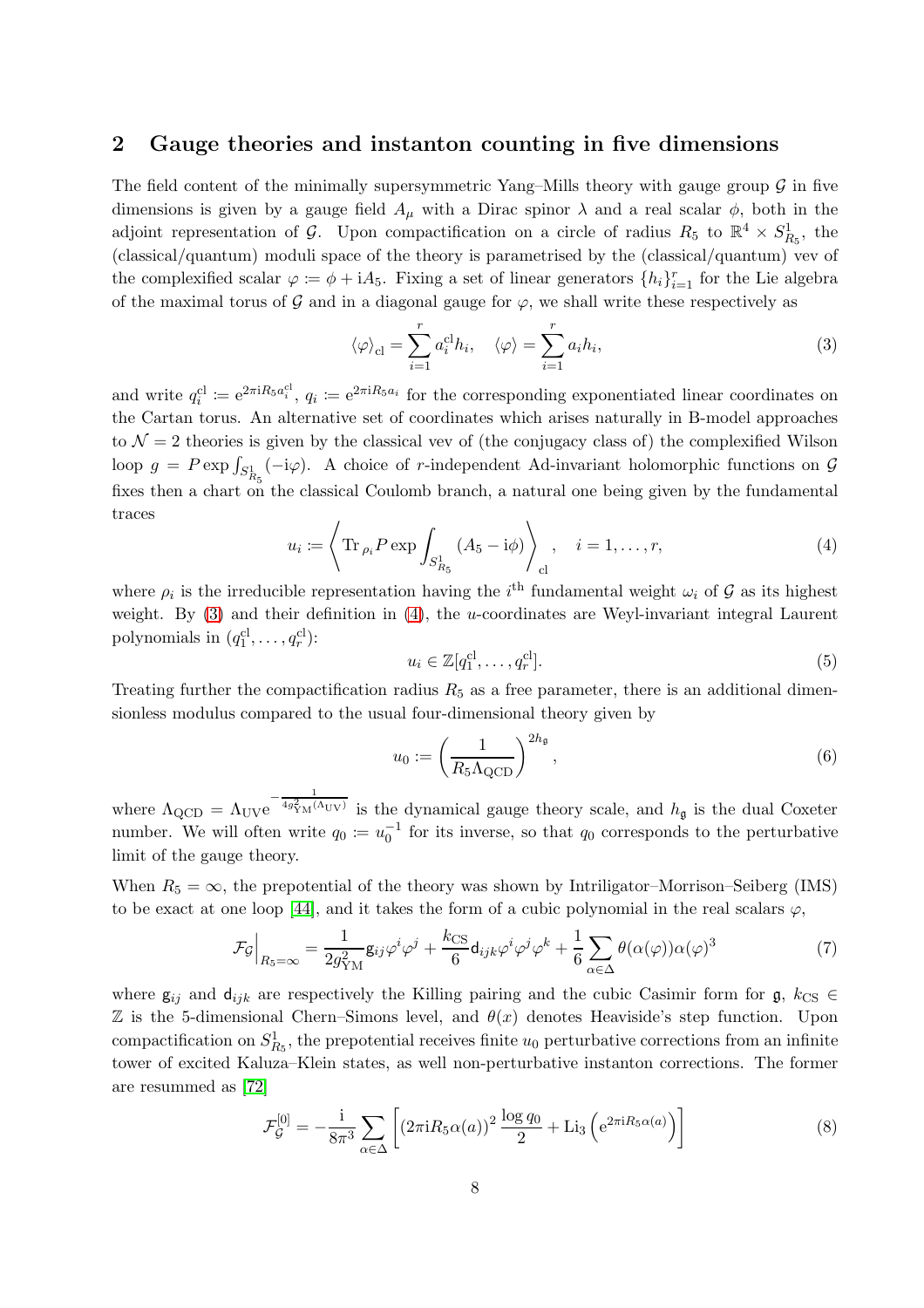while the latter gives rise to an infinite sum of the form

<span id="page-8-2"></span>
$$
\mathcal{F}_{\mathcal{G}}^{\text{np}} = \sum_{n>0} q_0^n \mathcal{F}_{\mathcal{G}}^{[n]}(q_1, \dots, q_r),\tag{9}
$$

with  $\mathcal{F}_{\mathcal{G}}^{[n]} \in (i/2\pi)^3 \mathbb{Q}[[q_1,\ldots,q_r]].$ 

### <span id="page-8-0"></span>2.1 A-model: K-theoretic instanton counting and blow-up equations

We start off by giving a quick summary of instanton partition functions in four and five dimensions, and of the generalised blow-up equations [\[53,](#page-40-14) [71\]](#page-40-6) that recursively determine them.

### <span id="page-8-1"></span>2.1.1 Instanton counting à la Nekrasov: the  $SU(r + 1)$  case

Let  $R_5 = 0$ . By  $\mathcal{N} = 2$  supersymmetry, the path integral calculation of non-perturbative contributions to the prepotential localises on instantons – anti-selfdual connections on a principal  $\mathcal{G}\text{-}$ bundle on  $S^4 \simeq \mathbb{R}^4 \cup \{pt\}$  with fixed second Chern character, modulo gauge equivalence. For  $\mathcal{G} = SU(r+1)$ [\[73\]](#page-40-7), this space has an algebraic compactification to the framed moduli space  $\mathcal{M}(r, n)$  of torsionfree sheaves on  $\mathbb{P}^2$  of rank  $r+1$  and  $\langle c_2(E), [\mathbb{P}^2] \rangle = n$ : given a pair of integers  $(r, n)$ ,  $\mathcal{M}(r, n)$ parametrises isomorphism classes of a pair  $(E, \Phi)$  such that [\[70\]](#page-40-5):

- 1. E is a torsion-free sheaf of rank  $E = r + 1$  and  $\langle c_2(E), [\mathbb{P}^2] \rangle = n$  which is locally free in a neighbourhood of  $\ell_{\infty} = \mathbb{P}^2 \backslash \mathbb{C}^2$ ,
- 2.  $\Phi: E|_{\ell_\infty} \xrightarrow{\sim} \mathcal{O}^{\oplus r+1}$  is an isomorphism, which implies  $c_1(E) = 0$

 $\mathcal{M}(r, n)$  is a  $2n(r + 1)$ -dimensional smooth quasi-projective complex variety, with the open subset  $\mathcal{M}_0^{\text{reg}}(r,n)$  of locally free sheaves coinciding with the moduli space of instantons on  $\mathbb{S}^4$  of rank  $r+1$ and  $c_2 = n$  [\[26\]](#page-39-12). It also carries a  $\tilde{T} := (\mathbb{C}^*)^2 \times (\mathbb{C}^*)^r$  action coming from the scaling actions on  $\mathbb{P}^2$  and the maximal torus of  $SU(r+1)$ , with zero-dimensional fixed loci  $\mathcal{M}^{\tilde{T}}(r,n)$ . Let  $\mathbb{Q}(\epsilon_1,\epsilon_2;a_1,\ldots,a_r)$ be the field of fractions of  $H_{\tilde{T}}(\text{pt}) = H(B\tilde{T}, \mathbb{Q}) \simeq \mathbb{Q}[\epsilon_1, \epsilon_2; a_1, \ldots, a_r].$  The instanton partition function is defined by the Atiyah–Bott formula as the equivariant volume

<span id="page-8-3"></span>
$$
\mathcal{Z}_{\mathcal{G}}^{\text{np},4d} \coloneqq \sum_{n\geq 0} q_0^n \int_{\mathcal{M}^{\tilde{T}}(r,n)} \frac{1}{\mathbf{e}_{\tilde{T}}(N_{\mathcal{M}^{\tilde{T}}(r,n)/\mathcal{M}(r,n)})} \in \mathbb{Q}(\epsilon_1, \epsilon_2, a_1, \dots, a_r). \tag{10}
$$

The localisation formula reduces the computation of  $\mathcal{Z}_{\mathcal{G}}^{\text{np},4d}$  $\mathcal{G}^{\text{np},4a}$  to a combinatorial question involving sums of 2D-partitions, see [\[69,](#page-40-15) [70\]](#page-40-5) for explicit formulas. It was conjectured in [\[73\]](#page-40-7) and proved in [\[70,](#page-40-5) [74\]](#page-40-8) that the 4d prepotential computed from the Seiberg-Witten curve coincides with the logarithm of the instanton partition function in the non-equivariant/flat  $\Omega$ -background limit,  $\mathcal{F}_{\mathcal{G}}^{\text{4d}}$  $\lim_{\epsilon_1,\epsilon_2\to 0}\epsilon_1\epsilon_2\log\mathcal{Z}^{\rm np,4d}_\mathcal{G}$  $\mathcal{G}^{\text{np},\text{4d}}$ . A natural generalisation to five compactified dimensions was also addressed by Nekrasov [\[73\]](#page-40-7) and later proven by Nakajima–Yoshioka [\[71\]](#page-40-6), by uplifting [\(10\)](#page-8-3) to equivariant K-theory:

$$
\mathcal{Z}_{\mathcal{G}}^{\text{np},5d} = \sum_{n\geq 0} \left( q_0 e^{-rR_5(\epsilon_1 + \epsilon_2)/2} \right)^n \mathcal{Z}_{\mathcal{G},n}^{\text{np},5d},\tag{11}
$$

<span id="page-8-4"></span>
$$
Z_{\mathcal{G},n}^{\text{np},5d} = \sum_{i} (-1)^i \text{ch } H^i(\mathcal{M}(r,n), \mathcal{O}), \tag{12}
$$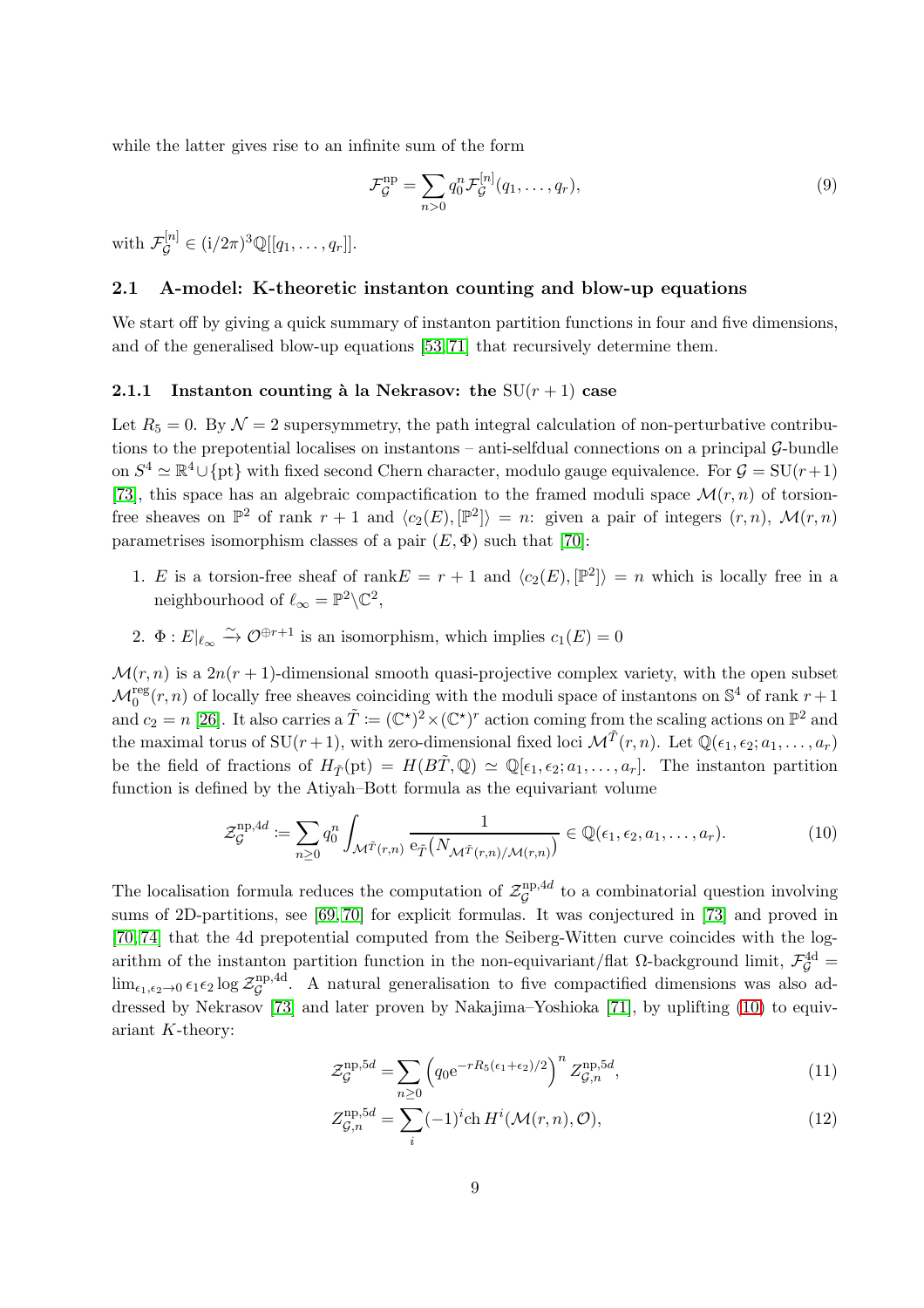where ch denotes the Hilbert series [\[70,](#page-40-5) Section 4.1]. Accordingly, the nonperturbative part of the prepotential [\(9\)](#page-8-2) is given by

<span id="page-9-3"></span>
$$
\mathcal{F}_{\mathcal{G}}^{\text{np}} = \lim_{\epsilon_1, \epsilon_2 \to 0} \epsilon_1 \epsilon_2 \log \mathcal{Z}_{\mathcal{G}}^{\text{np}, \text{5d}}.
$$
 (13)

### <span id="page-9-0"></span>2.1.2 Blow-up equations

An efficient tool to evaluate [\(12\)](#page-8-4) was put forward by [\[70\]](#page-40-5), in the form of a comparison formula between the instanton partition function on  $\mathbb{P}^2$  and the one on successive blow-ups at points. The upshot of that is a recursive relation for  $\mathcal{Z}_{\mathcal{G}}^{\text{np},5d}$  $\mathcal{G}^{\text{np}, \text{bd}}$  in terms of instanton numbers n. Let  $\mathbb{F}_1$  be the first Hirzebruch surface,

$$
\mathbb{F}_1 = \{ [z_0, z_1, z_2], [x, y] \in \mathbb{P}^2 \times \mathbb{P}^1 | z_1 y = z_2 x \}.
$$
\n(14)

We denote by C the exceptional divisor defined by  $z_0 = 0$ , by  $\mathcal{O}(C)$  the line bundle associated with the divisor C, and by  $\mathcal{O}(mC)$  the m-th tensor power for some  $m \in \mathbb{Z}_{\geq 0}$ , and consider the framed moduli space  $\widehat{\mathcal{M}}(r, n, k)$  of torsion-free sheaves  $(E, \Phi)$  on  $\mathbb{F}_1$ , where

$$
\langle c_1(E), [C] \rangle = -k, \quad \left\langle c_2(E) - \frac{r}{2(r+1)} c_1(E)^2, [\mathbb{F}_1] \right\rangle = n. \tag{15}
$$

Although *n* is not an integer in general,  $\widehat{\mathcal{M}}(r, n, k)$  is nonsingular of dimension  $2n(r + 1)$ , and it carries a  $\mathbb{C}^2 \times \mathbb{C}^r$ -torus action as in the previous section. The corresponding K-theoretic instanton partition function for  $\mathbb{F}_1$  is

<span id="page-9-2"></span>
$$
\hat{Z}_{\text{SU}(r+1),m,k}^{\text{np},5d} = \sum_{n\geq 0} \left( q_0 e^{-rR_5(\epsilon_1+\epsilon_2)/2} \right)^n \text{ch} \sum_i (-1)^i H^i(\widehat{\mathcal{M}}(r,n,k), \mathcal{O}(mC)). \tag{16}
$$

and is defined for each tensor power  $\mathcal{O}(mC)$ . In terms of  $\hat{Z}_{\text{SU}(r+1),m,k}$ , Nakajima–Yoshioka [\[71\]](#page-40-6) establish a finite difference equation in the equivariant parameters and Coulomb moduli, as follows. Let  $\mathcal{G} = \text{SU}(r+1)$  and  $\vec{a} \in \mathbb{R}^{r+1}$  with  $\sum_i a_i = 0$  be an element of the Cartan subalgebra of  $\mathfrak{g} = \mathfrak{sl}_{r+1}$ , and further write  $K^{\vee}$  for the special linear coroot lattice,  $K^{\vee} = {\{\vec{k} \in \mathbb{Z}^{r+1} | \sum_{i} k_i = 0\}}$ . Then for  $k = 0, \ \hat{Z}_{\mathcal{G},m,0}^{\text{np},5d}$  satisfies

<span id="page-9-1"></span>
$$
\hat{Z}_{\mathcal{G},m,0}^{\text{np},5d} = \sum_{\vec{k}\in K^{\vee}} \frac{(q_0 e^{R_5(\epsilon_1+\epsilon_2)(m-h_{\mathfrak{g}}^{\vee}/2)})^{(\vec{k},\vec{k})/2} e^{(\vec{k},\vec{a})m}}{\prod_{\alpha\in\Delta} l_{\alpha}^{\vec{k}}(\epsilon_1,\epsilon_2,\vec{a})} \times Z_{\mathcal{G}}^{\text{np},5d}(\epsilon_1,\epsilon_2-\epsilon_1,\vec{a}+\epsilon_1\vec{k};e^{R_5\epsilon_1(m-h_{\mathfrak{g}}^{\vee}/2)}q_0,R_5) \times Z_{\mathcal{G}}^{\text{np},5d}(\epsilon_1-\epsilon_2,\epsilon_2,\vec{a}+\epsilon_2\vec{k};e^{R_5\epsilon_2(m-h_{\mathfrak{g}}^{\vee}/2)}q_0,R_5),
$$
\n(17)

where

$$
l_{\alpha}^{\vec{k}}(\epsilon_1, \epsilon_2, \vec{a}) = \begin{cases} \prod_{\substack{i,j>0 \\ i+j \leq -(\vec{k}, \vec{a})-1}} \left(1 - e^{R(i\epsilon_1 + j\epsilon_2 - (\vec{a}, \alpha))}\right) & \text{if } (\vec{k}, \alpha) < 0, \\ \prod_{\substack{i,j>0 \\ i+j \leq (\vec{k}, \vec{a})-2}} \left(1 - e^{R(-(i+1)\epsilon_1 - (j+1)\epsilon_2 - (\vec{a}, \alpha))}\right) & \text{if } (\vec{k}, \alpha) > 1, \end{cases}
$$
(18)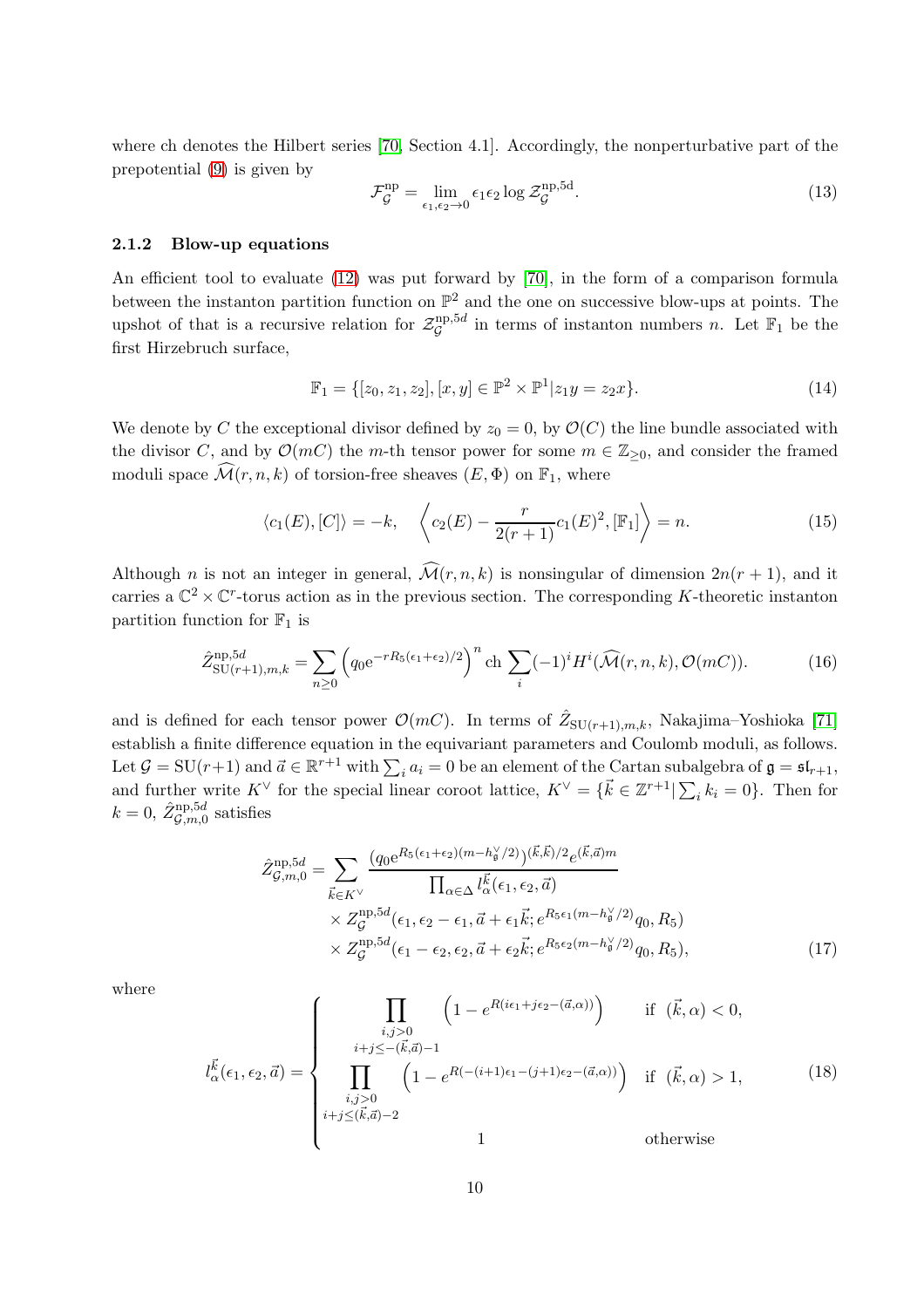Furthermore, for all  $m \in \{0, 1, ..., r + 1\}$ , we have that

$$
\hat{Z}_{\mathcal{G},m,0}^{\text{np},5d} = Z_{\mathcal{G}}^{\text{np},5d},\tag{19}
$$

Note that  $h_{\mathfrak{sl}_{r+1}}^{\vee} = r + 1$  for  $SU(r + 1)$ . From [\(17\)](#page-9-1), it is possible to obtain a recursion for  $Z_{\mathcal{G},n}^{\text{np},5d}$ , i.e., the expansion coefficients in terms of  $q_0$  [\(16\)](#page-9-2): see [\[71\]](#page-40-6).

### <span id="page-10-0"></span>2.1.3 General gauge groups

The discussion above is restricted to the case of  $\mathcal{G} = SU(r + 1)$ , and except for the classical gauge groups where an ADHM construction is known [\[37,](#page-39-13) [60,](#page-40-16) [75\]](#page-40-17), it is a priori unclear how to deduce an immediate generalisation of [\(17\)](#page-9-1) for other Lie types. However it is not hard to extrapolate [\(17\)](#page-9-1) to general simple, simply-connected  $\mathcal G$  as the r.h.s. is entirely written in terms of purely root-theoretic data  $[53]$ : indeed, replacing the type A root system of  $(17)$  with the one of an arbitrary simple Lie algebra  $\mathfrak g$  leads to formulas for 1-instanton partition which are consistent with supersymmetric index calculations [\[8,](#page-38-12) [38,](#page-39-14) [52\]](#page-39-15). By taking these results into consideration, the authors of [\[53\]](#page-40-14) derived another recursion for  $Z_{\mathcal{G},n}^{\text{np},5d}$  from [\(17\)](#page-9-1) in the following form:

$$
Z_{\mathcal{G},n}^{\rm np,5d} = \frac{e^{R_5 n(\epsilon_1 + \epsilon_2)} I_n^{(0)} - \left(e^{R_5 n \epsilon_1} + e^{R_5 n \epsilon_2}\right) I_n^{(1)} + I_n^{(2)}}{(1 - e^{R_5 n \epsilon_1})(1 - e^{R_5 n \epsilon_2})},\tag{20}
$$

where

$$
I_n^{(m)} = \sum_{\substack{\vec{k} \in K^{\vee} \\ i,j < n}}^{\frac{1}{2}(\vec{k},\vec{k})+i+j=n} \frac{\exp\left(R_5 m\left(i\epsilon_1 + j\epsilon_2 + (\vec{k},\vec{a}) + (\vec{k},\vec{k})\frac{\epsilon_1 + \epsilon_2}{2}\right)\right)}{\prod_{\alpha \in \Delta} l_{\alpha}^{\vec{k}}(\epsilon_1, \epsilon_2, \vec{a})} \times Z_{\mathcal{G},i}^{\text{np},5d}(\epsilon_1, \epsilon_2 - \epsilon_1, \vec{a} + \epsilon_1 \vec{k}, R_5) Z_{\mathcal{G},j}^{\text{np},5d}(\epsilon_1 - \epsilon_2, \epsilon_2, \vec{a} + \epsilon_2 \vec{k}, R_5). \tag{21}
$$

Note that  $I_n^{(m)}$  is determined by  $Z_{\mathcal{G},n'}^{np,5d}$  with  $n' < n$ , and  $Z_{\mathcal{G},0}^{np,5d} = 1$ . In particular, denoting  $\Delta_{\ell}$ the set of long roots, we get

$$
Z_{\mathcal{G},1}^{\text{np},5d}(\epsilon_1, \epsilon_2, \vec{a}) = \frac{1}{(1 - e^{-\epsilon_1})(1 - e^{-\epsilon_2})}
$$

$$
\sum_{\gamma \in \Delta_{\ell}} \frac{1}{(1 - e^{-\epsilon_1 - \epsilon_2 + \gamma \cdot a})(1 - e^{-\gamma \cdot a}) \prod_{\alpha \cdot \gamma = 1} (1 - e^{-\alpha \cdot a})},
$$
(22)

from which we find

<span id="page-10-2"></span>
$$
\mathcal{F}_{\mathcal{G}}^{[1]} = \sum_{\gamma \in \Delta_{\ell}} \frac{1}{(1 - e^{\gamma \cdot a})(1 - e^{-\gamma \cdot a}) \prod_{\alpha \cdot \gamma = 1} (1 - e^{-\alpha \cdot a})},\tag{23}
$$

where we used  $(13)$ .

### <span id="page-10-1"></span>2.2 B-model: Seiberg–Witten geometries, old and new

We move on to review the B-model counterpart of instanton counting, given by special geometry on families of spectral curves fibred over the Coulomb branch. We discuss in turn the two main sources of these for five-dimensional gauge theories, namely M-theory engineering and the spectral curves from relativistic integrable models. The two approaches lead to a priori inequivalent B-model geometries for non simply-laced groups, as we now review.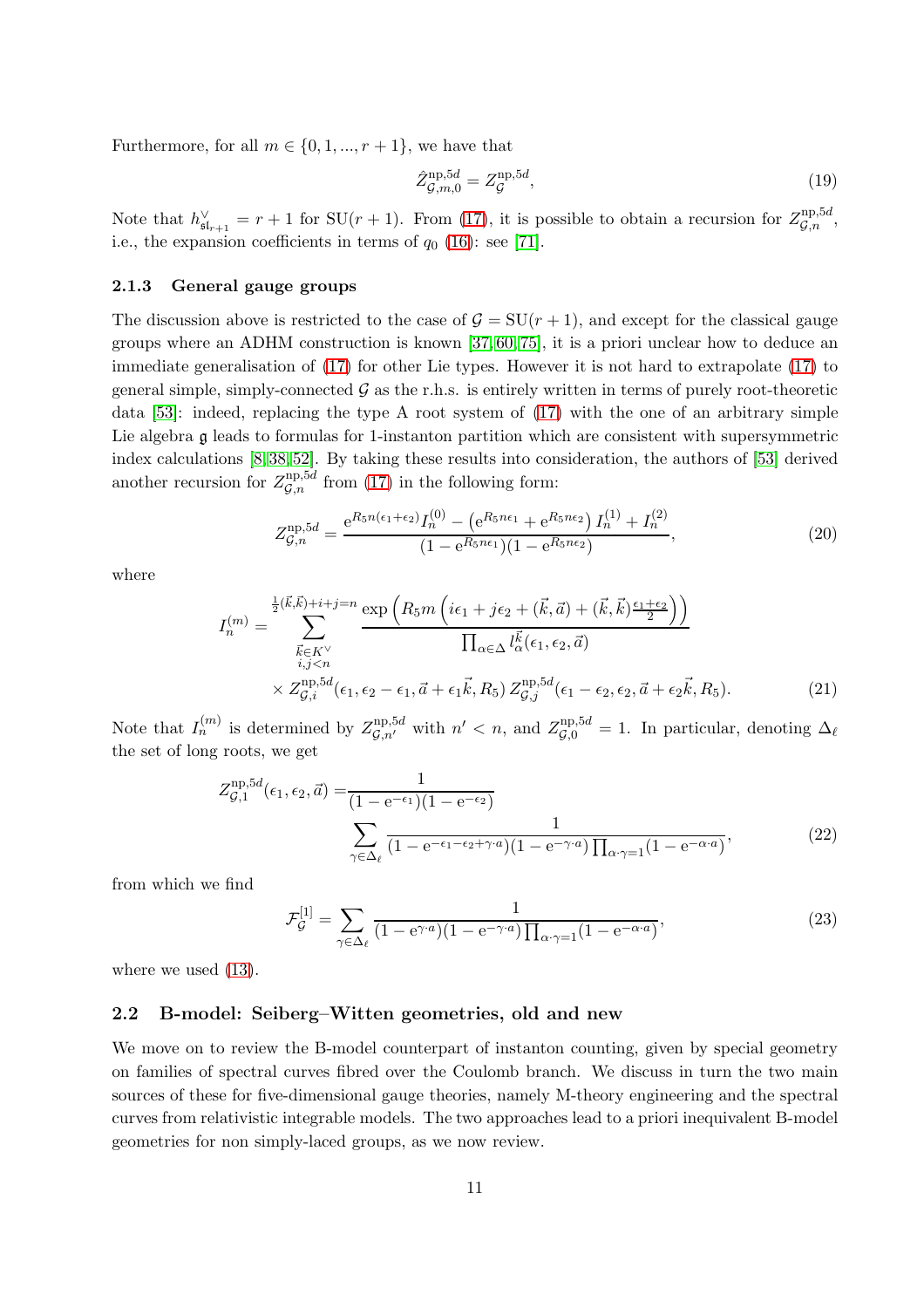#### <span id="page-11-0"></span>2.2.1 Spectral curves from M-theory engineering

String theory embeddings are an extremely helpful tool to analyse the infrared behaviour of supersymmetric quantum field theories. For the case of eight supercharges, it is well known that one can realise SUSY gauge theories with gauge symmetry given by products of classical Lie groups and bifundamental matter as the low energy theory on systems of D-branes suspended between NS5-branes [\[40,](#page-39-16) [54,](#page-40-10) [87\]](#page-41-4). In the strong type II string coupling limit, the resulting M-theory picture is given by a single smooth fivebrane setup, containing the Seiberg–Witten curve as a factor [\[15,](#page-38-7) [87\]](#page-41-4). For 5d theories with a single  $G = SU(N)$  factor and no hypermultiplets, one considers a IIB configuration on  $\mathbb{R}^{1,3} \times S^1_{R_5} \times \mathbb{R} \times \mathbb{R}^4$  with N light D5-branes located at  $x^i = 0$ ,  $i = 5, 7, 8, 9, 10$ , sweeping a full  $\mathbb{R}^{1,3} \times S^1_{R_5}$  in the  $x^0, \ldots x^4$  directions and suspended between two non-dynamical solitonic fivebranes classically situated at finite distance in the  $x^6$  coordinate; the latter are extended in the  $x^0, \ldots, x^5$  coordinates. The theory on the D5-branes is macroscopically five-dimensional, owing to the the finite stretch in the  $x^6$  direction. This brane setup is T-dual to the constructions considered for theories with eight supercharges in 3d and 4d respectively by [\[40\]](#page-39-16) and [\[87\]](#page-41-4), and it admits an M-theory description on  $\mathbb{R}^{1,3} \times S^1_{R_5} \times \mathbb{R} \times \mathbb{R}^4 \times S^1_{R_{11}}$  in terms of an M5 brane wrapping a supersymmetric cycle  $\mathbb{R}^{1,3} \times \mathcal{C}$ , for a non-compact Riemann surface  $\mathcal{C}$ . In terms of the  $\mathbb{C}^*$ -coordinates  $\lambda = e^{-i(x^4 + ix^5)/R_5}$  and  $\mu = e^{-(x^6 + ix^{10})/R_{11}}, C$  satisfies an algebraic equation of the form

$$
\mathsf{Q}_{\mathrm{SU}(N);u}(\mu,\lambda) = \lambda^2 + Q_1(\mu)\lambda + Q_2(\mu) = 0 \tag{24}
$$

where roots of  $Q_1(\mu)$  (resp.  $Q_2(\mu)$ ) correspond, in the type IIB limit, to the location of D5branes between NS5s (resp. at  $x^6 = \infty$ , corresponding to fundamental hypermultiplets in the gauge theory on the D5 worldvolume). For the case of no hypermultiplets and Chern–Simons level  $k_{\text{CS}} \in \{0, ..., N\}$ , one finds [\[15\]](#page-38-7)

<span id="page-11-1"></span>
$$
Q_{SU(N);u}(\mu,\lambda) = \lambda^2 + \lambda \left[ 1 + \sum_{k=1}^{N-1} u_k \mu^k + \mu^N \right] + q_0 \mu^{N-k_{CS}}.
$$
 (25)

Other classical gauge groups can be analysed in the same manner through the addition of orientifold O5-planes in the type IIB picture. This again can be subsumed into an M-theory description in terms of a fivebrane with worldvolume containing the affine part  $\{(\mu, \lambda) \in \mathbb{C}^* \times \mathbb{C}^* | Q_{\mathcal{G},u}(\mu, \lambda) = 0\}$ of a hyperelliptic Riemann surface. In the special orthogonal case, this yields [\[15\]](#page-38-7)

<span id="page-11-2"></span>
$$
Q_{\text{Spin}(2N+1);u}(\mu,\lambda) = \mu^{2N-3} \left(\mu^2 - 1\right) \left(\mu^2 + 1\right)^2 \left(\lambda^2 + q_0\right) + \lambda \left[1 + \sum_{k=1}^{2N-1} u_k \mu^{2k} + \mu^{4N}\right], (26)
$$

$$
Q_{\text{Spin}(2N);u}(\mu,\lambda) = \mu^{N-2}(\mu^2 - 1)^2 (\lambda^2 + q_0) + \lambda \left[ 1 + \sum_{k=1}^{2N-1} u_k \mu^k + \mu^{2N} \right].
$$
 (27)

where  $u_k = u_{2N-k}$ . For symplectic gauge groups, since  $\pi_4(Sp(N)) = \mathbb{Z}/2$ , the gauge theory path integral depends on an additional discrete ambiguity, which we can regard as a 5d analogue of a theta angle  $e^{i\theta}$  where  $\theta \in \{0, \pi\}$ . The difference between the two choices can be reabsorbed in a rescaling of the masses of the fundamental hypermultiplets when present, but it is physical for the pure gauge theory, leading to inequivalent prepotentials. Accordingly, two sets of curves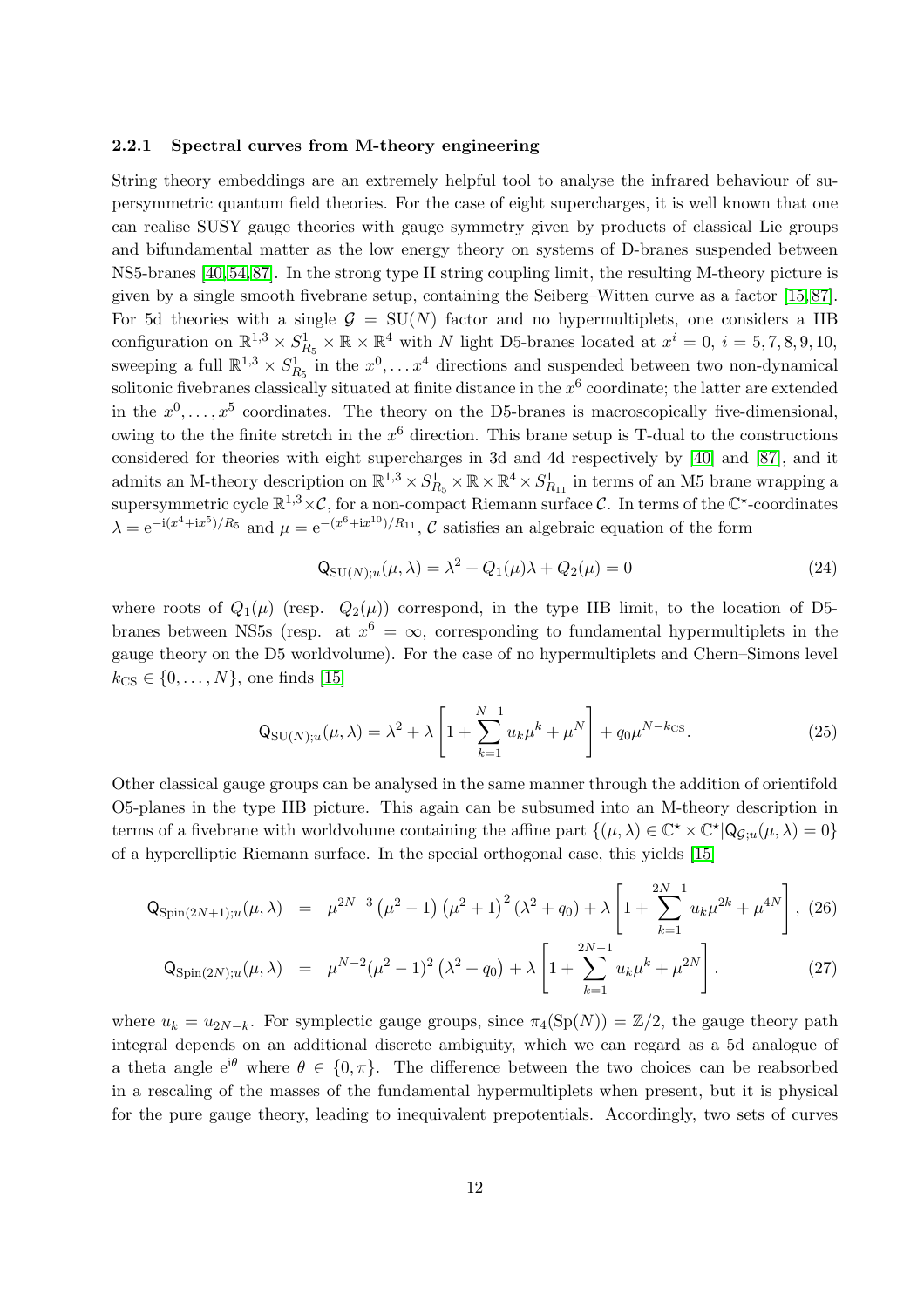${Q_{\text{SD}(N):u,\theta} = 0}$  were put forward in [\[41,](#page-39-11)58] to account for this,

<span id="page-12-4"></span>
$$
Q_{\text{Sp}(N);u,0}(\mu,\lambda) = \mu^{N+2} \left(\lambda^2 + q_0\right) + \lambda \left[\sum_{k=2}^{N+2} u_k \left(\mu^{N+2+k} + \mu^{N+2-k}\right) + \left(q_0 - 1 - \sum_{k=1}^{\frac{N-1}{2}} u_{2k+1}\right) \left(\mu^{N+3} + \mu^{N+1}\right) - 2 \sum_{k=1}^{\frac{N+1}{2}} u_{2k}\right],
$$
\n(28)

$$
Q_{\text{Sp}(N);u,\pi}(\mu,\lambda) = \mu^{N+2} \left(\lambda^2 + q_0\right) + \lambda \left[\sum_{k=2}^{N+2} u_k \left(\mu^{N+2+k} + \mu^{N+2-k}\right) - \left(1 + \sum_{k=1}^{N-1} u_{2k+1}\right) \left(\mu^{N+3} + \mu^{N+1}\right) - 2 \left(q_0 + \sum_{k=1}^{N+1} u_{2k}\right)\right].
$$
 (29)

with  $u_{N+2} = 1$ . A pre-existing set of curves for the case with  $N_f \leq N+2$  fundamental flavours was also proposed in [\[15\]](#page-38-7), although the discussion of the  $\theta$ -angle dependence was not carried out. Naively setting  $N_f = 0$  leads to an alternative M-theory curve whose defining polynomial we denote by  $\mathsf{Q}^{\flat}_{\mathrm{Sp}(N);u}$ , where

<span id="page-12-3"></span>
$$
Q_{\text{Sp}(N);u}^{\flat}(\mu,\lambda) = \mu^{N+2} \left(\lambda^2 + q_0\right) + \lambda(\mu^2 - 1)^2 \left[1 + \sum_{k=1}^{2N-1} u_k \mu^k + \mu^{2N}\right]
$$
(30)

and  $u_k = u_{2N-k}$ . We shall in fact see in Section [4.5](#page-31-0) in the example  $N = 1$  that the prepotential computed from  $(30)$  disagrees with the Sp $(1)$  gauge theory prepotential for either choice of discrete  $\theta$ -angle.

### <span id="page-12-0"></span>2.2.2 Spectral curves from integrable systems

Another, and historically the first [\[72\]](#page-40-1), main source of spectral curves for gauge theories in five compactified dimensions comes from the theory of relativistic integrable systems; and in particular, for the pure gauge theory, from the study of the affine relativistic Toda chain [\[21,](#page-38-13) [72,](#page-40-1) [80\]](#page-41-1). We refer to [\[13,](#page-38-2)[16,](#page-38-6)[36,](#page-39-2)[72,](#page-40-1)[84,](#page-41-3)[86\]](#page-41-5) for background and further details, condensing here the information relevant for the constructions of Section [4.](#page-24-0)

The phase space of the relativistic Toda chain associated to the (untwisted) affine Lie group  $\mathcal{G}^{(1)}$ is the  $(2r + 2)$ -dimensional Poisson algebraic torus  $((\mathbb{C}_x^*)^{r+1} \times (\mathbb{C}_y^*)^{r+1}, \{,\}g)$  with log-constant Poisson bracket

<span id="page-12-1"></span>
$$
\{x_i, y_j\}_{\mathcal{G}} := \mathcal{K}(\mathfrak{g}^{(1)})_{ij} x_i y_j. \tag{31}
$$

Since  $\mathcal{K}(\mathfrak{g}^{(1)})$  has a 1-dimensional kernel, [\(31\)](#page-12-1) has a single Casimir function, given by

$$
u_0 := \prod_{i=0}^r x_i^{-2\mathfrak{q}_i},\tag{32}
$$

with  $\mathfrak{q}_i$  the Coxeter exponents of  $\mathfrak{g}^{(1)}$ . Dynamical commuting flows are specified by the spectralparameter-dependent Lax operator [\[36,](#page-39-2) [56,](#page-40-18) [84\]](#page-41-3),

<span id="page-12-2"></span>
$$
L_{\mathcal{G}}(x, y; \lambda) = E_0(\lambda/y_0) E_{\bar{0}}(\lambda) \prod_{i=1}^r H_i(x_i) E_i(1) H_i(y_i) E_{-i}(1)
$$
\n(33)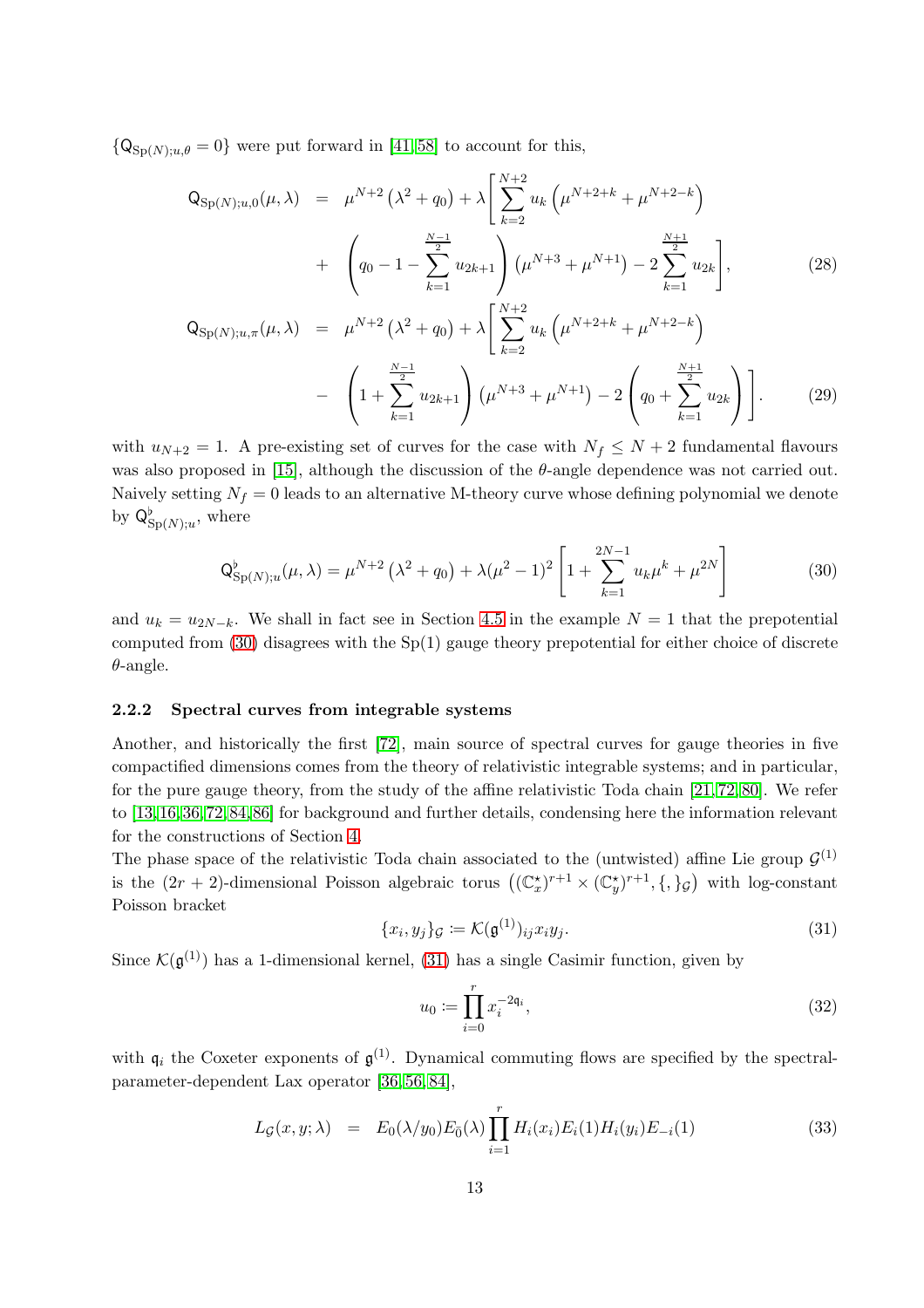where  $E_i(x) = \exp(xe_i)$ ,  $H_i(x) = \exp(xh_i)$ , and  $\{e_{\pm i}, h_i\}_{i=0,\dots,r}$  is a Cartan–Weyl basis for  $\mathfrak{g}^{(1)}$ .

Let  $\rho_i$ ,  $i = 1, \ldots, r$  be the i<sup>th</sup> fundamental representation of G. Then, proceeding as in [\[16,](#page-38-6) Lem. 2.2], one finds that the λ-dependence of the fundamental traces of the Lax operator [\(33\)](#page-12-2) are given by

<span id="page-13-0"></span>
$$
\operatorname{Tr}_{\rho_i} L_{\mathcal{G}}(x, y; \lambda) = u_i(x, y) + \begin{cases} \left(\lambda \delta_{iN} + \frac{\delta_{i, N+1}}{u_0 \lambda}\right), & \mathcal{G} = \mathrm{SU}(2N+1) \\ \left(\lambda + \frac{1}{u_0 \lambda}\right) \delta_{i\bar{k}}, & \text{else,} \end{cases}
$$
(34)

where  $\{u_i\}_{i=1}^r$  is a complete set of commuting first integrals w.r.t. the Poisson structure [\(31\)](#page-12-1), and  $\bar{k}$  labels the fundamental weight  $\omega_{\bar{k}}$  corresponding to the largest irreducible Weyl orbit. Fixing a non-trivial representation  $\rho' \in \text{Rep}(\mathcal{G})$ , these integrals determine, and can be retrieved from, the characteristic Laurent polynomial

<span id="page-13-3"></span>
$$
R_{\mathcal{G},\rho';u}(\mu,\lambda) := \det_{\rho'} [L_{\mathcal{G}}(x,y;\lambda) - \mu]
$$
  
\n
$$
= \sum_{i=0}^{\dim \rho'} (-\mu)^i \text{Tr}_{\Lambda^{\dim \rho'-i}\rho} L_{\mathcal{G}}(x,y;\lambda)
$$
  
\n
$$
\in \mathbb{Z}[\lambda^{\pm},\mu;u_0,\ldots,u_r]
$$
\n(35)

where we have used [\(34\)](#page-13-0) and the fact that  $\text{Rep}(\mathcal{G})$  is an integral polynomial ring in the fundamental characters. Note that, for  $G \neq SU_{2N+1}$ , [\(34\)](#page-13-0) further ensures that there exists  $\widetilde{R_{G,\rho';u}}(\mu,\nu) \in$  $\mathbb{Z}[\mu,\nu;u_0,\ldots,u_r]$  such that

<span id="page-13-4"></span>
$$
\widetilde{\mathsf{R}}_{\mathcal{G},\rho';u}(\mu,\nu)\Big|_{\nu=\lambda+1/(u_0\lambda)} = \mathsf{R}_{\mathcal{G},\rho';u}(\mu,\lambda). \tag{36}
$$

As  $(u_1, \ldots, u_r)$ , from [\(34\)](#page-13-0), are Weyl-invariant coordinates on the maximal torus of G, the vanishing locus of  $R_{G;u}$  gives (after normalisation of the fibres) a family of spectral curves over the Coulomb branch. For classical simply-laced groups<sup>[3](#page-13-1)</sup>  $\mathcal{G} = A_r$  or  $D_r$  one recovers [\[13,](#page-38-2) [56\]](#page-40-18), in particular, the M-theory curves [\(25\)](#page-11-1) and [\(27\)](#page-11-2):

$$
R_{SU(r+1),\rho_1;u} = Q_{SU(r+1);u}\Big|_{k_{\text{CS}}=0}, \quad R_{Spin(2r),\rho_1;u} = Q_{Spin(2r);u}.
$$
 (37)

The spectral polynomials  $\mathsf{R}_{E_n,\rho_{n-1}}$  for  $\mathcal{G} = E_n$  were computed<sup>[4](#page-13-2)</sup> in [\[13,](#page-38-2)16].

When  $G$  is of BCFG type, however, it is known that the prepotentials of the spectral curves  ${R_{\mathcal{G},\rho';u} = 0}$  are not expected to reproduce the low energy effective action of the gauge theory. The reason for this was highlighted in [\[65\]](#page-40-9): in the  $R_5 \rightarrow 0$  limit, corresponding to the limit of infinite speed of light of the relativistic Toda chain, the relevant dynamical system for  $\mathcal{N}=2$  super Yang–Mills is the affine non-relativistic Toda system associated to the twisted Kac–Moody algebras  $(\mathfrak{g}^{(1)})^{\vee}$  [\[50,](#page-39-17)79], rather than to  $\mathfrak{g}^{(1)}$  itself. These are given by quotients of a "parent" untwisted

<span id="page-13-1"></span><sup>&</sup>lt;sup>3</sup>For the special unitary gauge group  $G = SU(N)$ , the equivalence is realised at Chern–Simons level  $k_{\text{CS}} = 0$ . The effect of a shift in the Chern–Simons level on the integrable chain is discussed in [\[32,](#page-39-18) [64\]](#page-40-20).

<span id="page-13-2"></span><sup>&</sup>lt;sup>4</sup>Although the curves depend on the choice of the representation  $\rho'$  in [\(33\)](#page-12-2), the prepotentials computed for different choices of  $\rho'$  only differ by an overall normalisation. The representation-independence of the special geometry prepotential is non-trivial, and follows from an isomorphism of the flows of the underlying integrable system when projected to a canonical Prym–Tyurin subvariety of the Jacobian: see [\[16,](#page-38-6) [66\]](#page-40-21) for an extended discussion.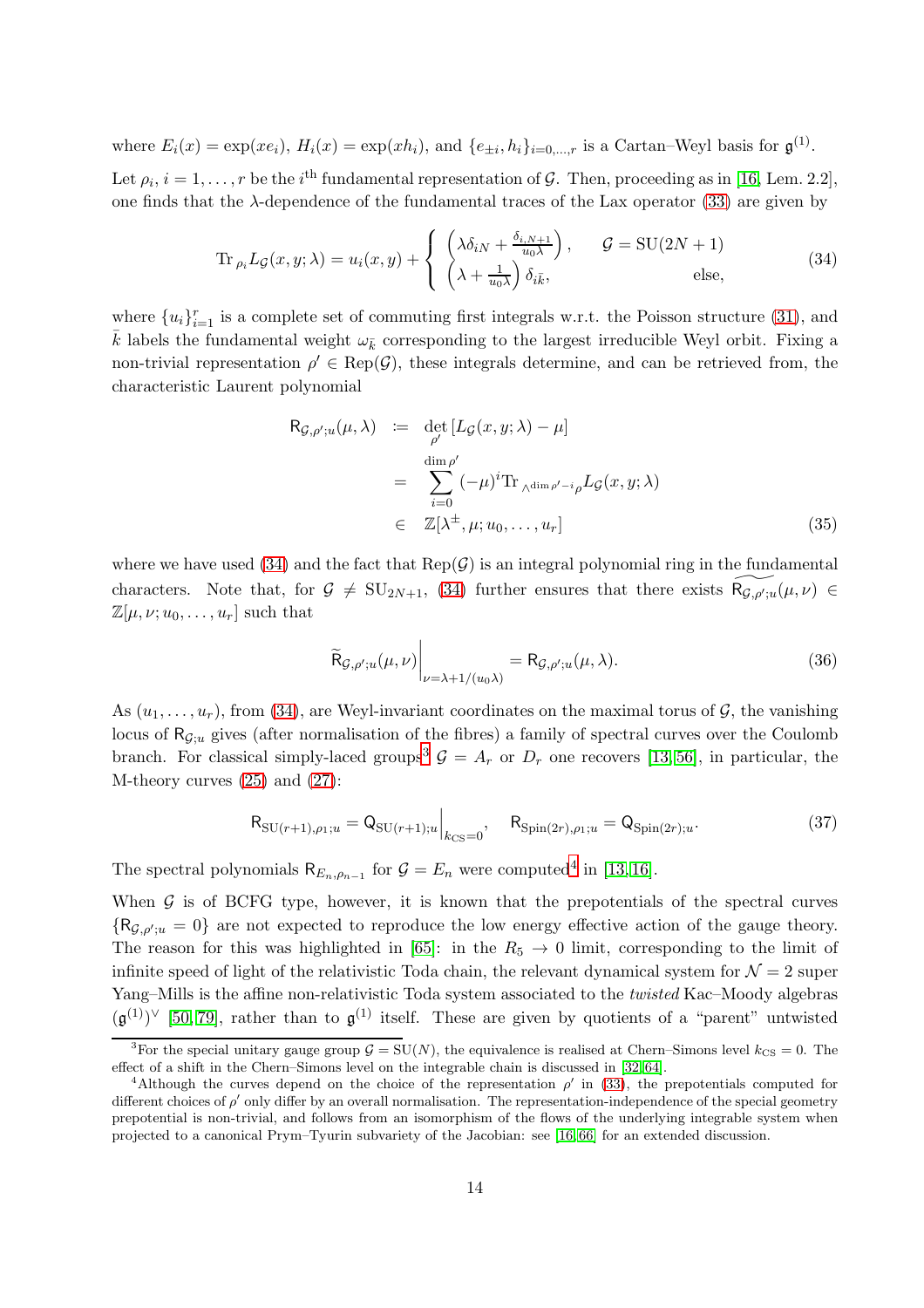<span id="page-14-1"></span>

Table 2: Dynkin diagrams and foldings for twisted affine Lie algebras.

Kac–Moody algebra  $\mathcal{A}(\mathfrak{g}^{(1)})$  by their outer automorphism group  $Out(\mathcal{A}(\mathfrak{g}^{(1)}))$ , associated to the folding of the Dynkin diagram of  $\mathfrak{g}^{(1)}$ : see Table [2.](#page-14-1)

Accordingly, it is natural to cast the twisting constructions relevant for the affine Lie algebras/ non-relativistic Toda chains/ $\mathcal{N} = 2$  d = 4 theories at the level of the corresponding affine Lie groups/relativistic Toda chains/ $\mathcal{N} = 2$  KK theories, by considering the *twisted* Lax operator

<span id="page-14-0"></span>
$$
L_G^{\vee}(x, y; \lambda) := E_0^{\vee}(\lambda/y_0) E_0^{\vee}(\lambda) \prod_{i=1}^r H_i^{\vee}(x_i) E_i^{\vee}(1) H_i^{\vee}(y_i) E_{-i}^{\vee}(1)
$$
\n(38)

obtained from [\(33\)](#page-12-2) by replacing all Chevalley operators with their twisted counterparts. Let  $\mathcal{A}(\mathcal{G})$  =  $\exp{\mathcal{A}(\mathfrak{g})}$ : fixing  $1 \neq \rho' \in \text{Rep}(\mathcal{A}(\mathcal{G}))$ , the associated characteristic polynomial is defined as in [\(35\)](#page-13-3)

<span id="page-14-2"></span>
$$
T_{\mathcal{G},\rho';u}(\mu,\lambda) \quad := \quad \det_{\rho'} \left[ L_{\mathcal{G}}^{\vee}(x,y;\lambda) - \mu \right] \\
= \quad \sum_{i=0}^{\dim \rho'} \left( -\mu \right)^i \text{Tr}_{\wedge^{\dim \rho'-i} \rho} L_{\mathcal{G}}^{\vee}(x,y;\lambda) \tag{39}
$$

To determine the spectral dependence of  $\mathsf{T}_{\mathcal{G},\rho';u}$  on the  $\lambda$  parameter, let  $\mathrm{Eff}(\mathcal{A}(\mathfrak{g}))$  be the set of nodes in the Dynkin diagram of the "parent" simple Lie algebra  $\mathcal{A}(\mathfrak{g})$  acted upon effectively by diagram automorphisms. This set of vertices splits in orbits  $\mathrm{Eff}(\mathcal{A}(\mathfrak{g})) = \cup_j \mathfrak{o}_j^{(2)} \cup_k \mathfrak{o}_k^{(3)}$  $\binom{3}{k}$ , where  $o_i^{(n)}$  $i^{(n)}$  is a cardinality-n set of Dynkin nodes upon which the outer automorphisms acts as the permutation group  $S_n$  in *n*-elements. Let  $\sigma : \mathfrak{o}_j^{(n)} \to \mathbb{Z}/n\mathbb{Z}$  be a bijection onto the set of  $n^{\text{th}}$  roots of unity  $\{\omega_n^l\}_{l=0}^{n-1}$ , such that if p is the full cyclic permutation of order n in  $S_n$ , then  $\sigma(p(\mathsf{v})) = e^{2\pi i/n} \sigma(\mathsf{v})$ .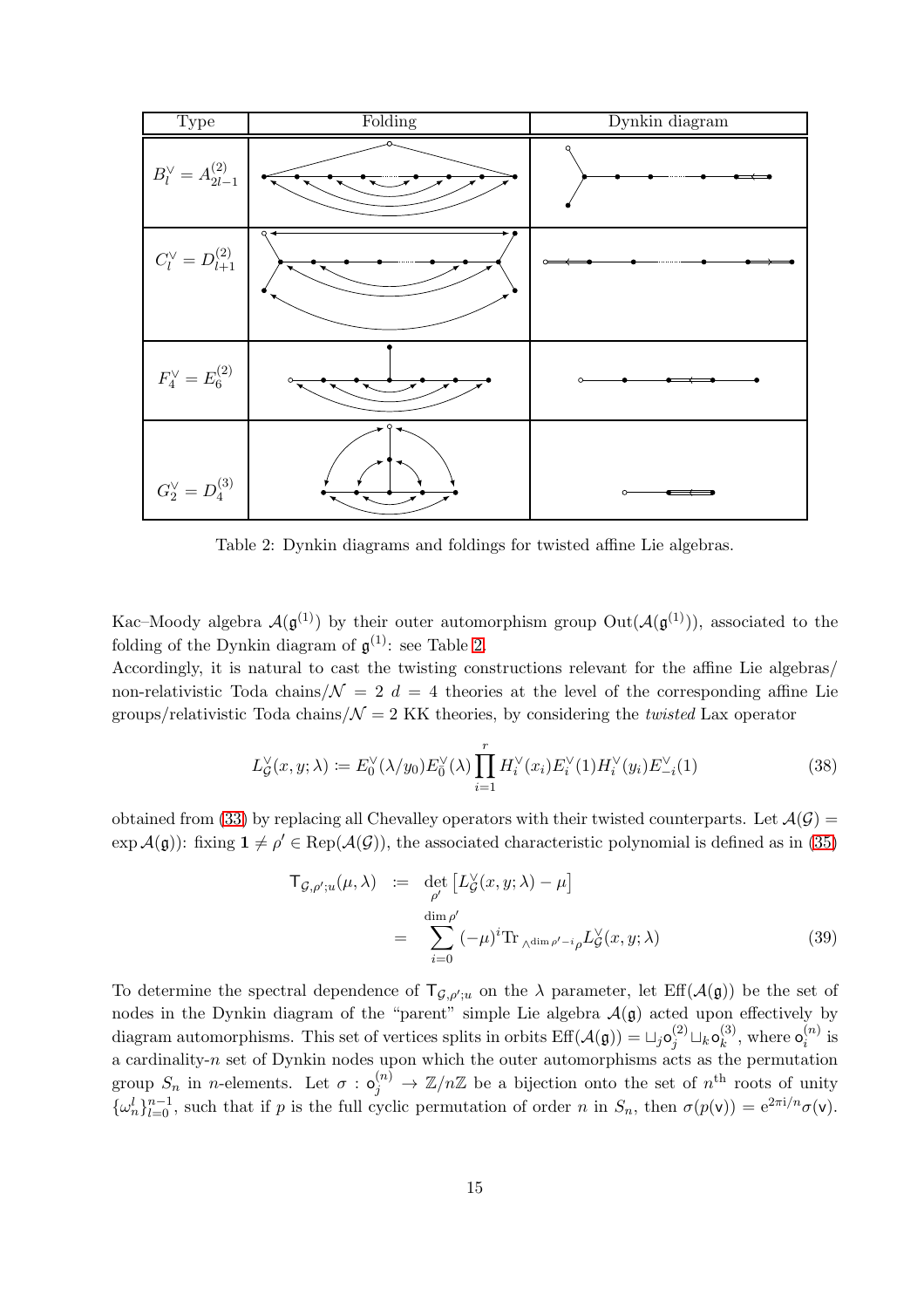We claim that, up to a rescaling and a shift of  $\log \lambda$ , the analogue of [\(34\)](#page-13-0) in the twisted case is

<span id="page-15-0"></span>
$$
\operatorname{Tr}_{\rho_i} L_{\mathcal{G}}^{\vee}(x, y; \lambda) = u_{\pi(i)}(x, y) + \begin{cases} \sigma(\mathsf{v}_i) \lambda + \frac{1}{u_0 \lambda \sigma(\mathsf{v}_i)}, & \mathsf{v}_i \in \mathrm{Eff}(\mathcal{A}(\mathfrak{g})), \\ 0 & \text{else,} \end{cases}
$$
(40)

where now the Casimir function is expressed in terms of the *dual* Coxeter exponents

$$
u_0 := \prod_{i=0}^r x_i^{-2\mathfrak{q}_i^\vee},\tag{41}
$$

and  $\pi : \{v_i\} \to \{1, \ldots, r\}$  is a choice of label on the orbits, i.e. it is defined up to permutation by  $\pi(\mathsf{v}_i) = \pi(\mathsf{v}_j)$  iff  $\{\mathsf{v}_i, \mathsf{v}_j\} \subset \mathsf{o}_l^{(n)}$  $\binom{n}{l}$  for some *n* and *l*. Fron [\(40\)](#page-15-0), we can define as we did for [\(36\)](#page-13-4) the reduced characteristic polynomial

$$
\widetilde{\mathsf{T}}_{\mathcal{G},\rho';u}(\mu,\nu)\Big|_{\nu=\lambda+1/(u_0\lambda)}=\mathsf{T}_{\mathcal{G},\rho';u}(\mu,\lambda).
$$
\n(42)

**Example 1.** Let us consider the example of  $\mathcal{G} = B_2$ , so that  $(B_2^{(1)}$  ${1 \choose 2}^{\vee} = (C_2^{(1)}$  $\binom{1}{2}^{\vee} = D_3^{(2)} = A_3^{(2)}$  $3^{(2)}$ . In this case the folding of the Dynkin diagram of the simple Lie algebra  $\mathcal{A}(\mathfrak{b}_2) = \mathfrak{d}_3 \simeq \mathfrak{a}_3$  identifies the vertices  $v_1 \leftrightarrow v_3$ , corresponding to the highest weights [010] and [001] of the two Weyl spinor representations of  $D_3$  (equivalently, the two complex-conjugate vector representations of  $A_3$ ) leaving fixed  $v_2$ , which labels the 6-dimensional defining representation  $\rho_{[100]}$  of SO(6) (resp. the adjoint representation of SU(4)), so that  $\mathrm{Eff}(\mathfrak{b}_2) = \mathfrak{o}_1^{(2)} = \{v_1, v_3\}$ : see Figure [1.](#page-15-1)



Figure 1: The Dynkin diagram of  $B_2 \simeq C_2$  via  $A_3 \simeq D_3$ -folding.

<span id="page-15-1"></span>For this example, let  $\rho' = \rho_{[010]} = 6_v$  be the 6-dimensional fundamentl representation of  $A_3$  (i.e. the vector representation of  $D_3 = \text{Spin}(6)$  and let  $\varepsilon_{kl} \in \text{Mat}(6,\mathbb{C})$  with  $(\varepsilon_{kl})_{ij} = \delta_{ik}\delta_{lj}$ . Then the twisted Cartan–Weyl generators are given by [\[84,](#page-41-3) Sec. 21.6]

$$
e_1^{\vee} = \varepsilon_{21} - \varepsilon_{65}, \quad e_2^{\vee} = \varepsilon_{32} - \varepsilon_{53}, \quad e_0^{\vee} = \varepsilon_{14} - \varepsilon_{46},
$$
 (43)

with  $e_i^{\vee} = (e_i^{\vee})^T$  and  $h_i = [e_i, e_{\overline{i}}], i = 0, 1, 2$ . Then, from [\(38\)](#page-14-0), we find up to an affine transformation  $\log \lambda \to a \log \lambda + b$  that

$$
\partial_{\lambda} \text{Tr}_{\wedge^{i} \rho'} L_{B_2}^{\vee}(x, y; \lambda) = \{0, 1, -2\}_{i} \left(2\lambda - \frac{2}{u_0 \lambda^3}\right),\tag{44}
$$

and  $\text{Tr}_{\wedge^i \rho'} L_{B_2}^{\vee} = \text{Tr}_{\wedge^{6-i} \rho'} L_{B_2}^{\vee}$  by the reality of  $\rho'$ . Using the character relations in the exterior algebra

<span id="page-15-2"></span>
$$
\wedge^2 \rho' \oplus \rho_{[000]} = \rho_{[100]} \otimes \rho_{[001]}, \quad \wedge^3 \rho' = \rho_{[200]} \oplus \rho_{[002]}, \tag{45}
$$

plus the fact that  $\rho_{[200]} \oplus \rho_{[010]} = \rho_{[100]} \otimes \rho_{[100]}$ ,  $\rho_{[002]} \oplus \rho_{[010]} = \rho_{[001]} \otimes \rho_{[001]}$ , and restricting to the invariant locus under the folding action, we retrieve the spectral parameter dependence claimed in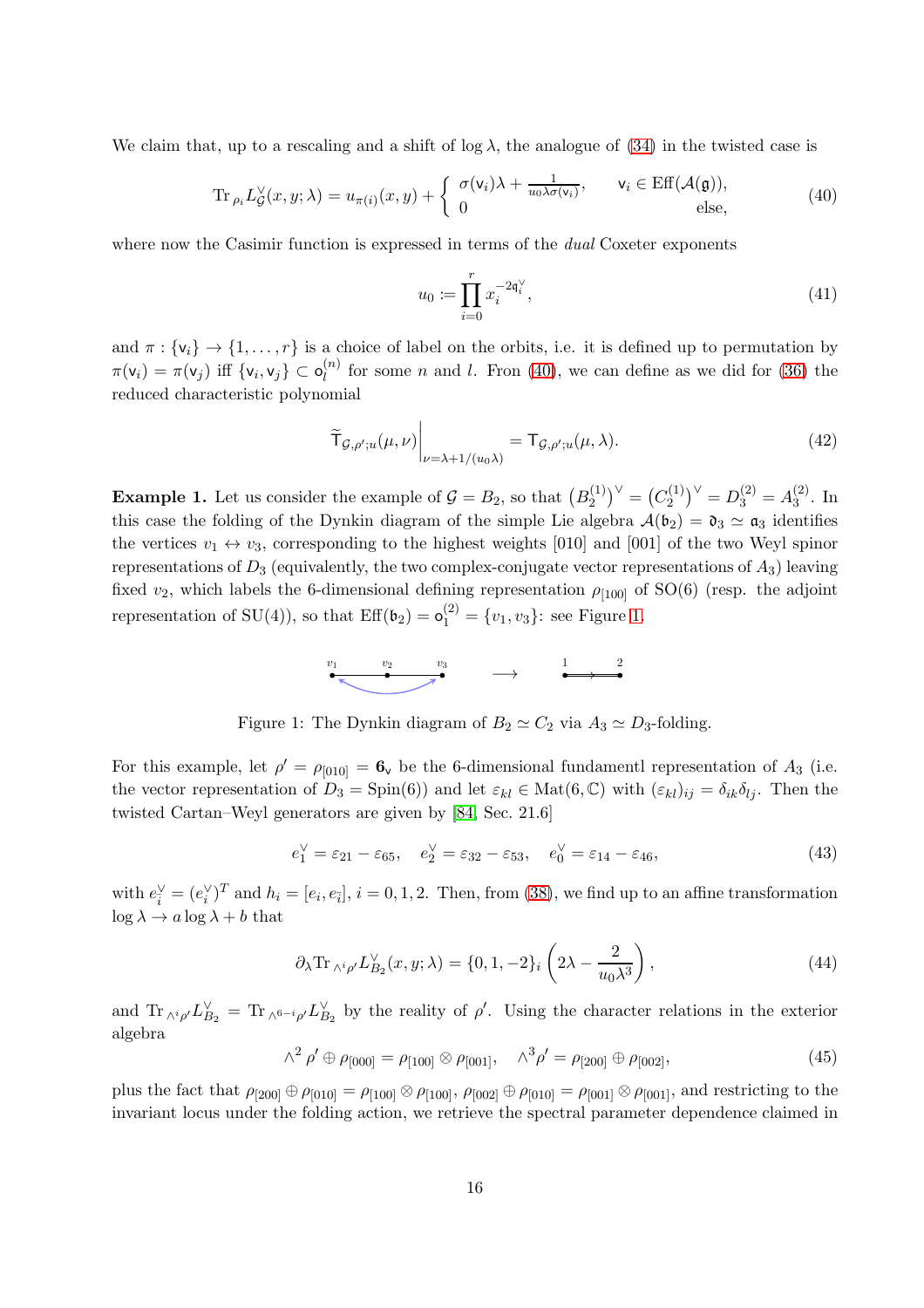[\(40\)](#page-15-0):

<span id="page-16-0"></span>
$$
\operatorname{Tr}_{\rho_1} L_{B_2}^{\vee}(x, y; \lambda) = u_1(x, y) + \left(\lambda + \frac{1}{u_0 \lambda}\right),
$$
  
\n
$$
\operatorname{Tr}_{\rho_3} L_{B_2}^{\vee}(x, y; \lambda) = u_1(x, y) - \left(\lambda + \frac{1}{u_0 \lambda}\right),
$$
  
\n
$$
\operatorname{Tr}_{\rho_2} L_{B_2}^{\vee}(x, y; \lambda) = u_2(x, y).
$$
\n(46)

From [\(45\)](#page-15-2)-[\(46\)](#page-16-0), the reduced spectral polynomial in the 6-dimensional vector representation  $\rho'$  $\mathbf{6}_{\mathsf{v}} \in \text{Rep}(D_3)$  reads

$$
\widetilde{T}_{B_2, \mathbf{6}_v; u}(\mu, \nu) = 1 - u_2 \mu + (u_1^2 - 1) \mu^2 - 2 (u_1^2 - u_2) \mu^3 \n+ (u_1^2 - 1) \mu^4 - u_2 \mu^5 + \mu^6 - \nu^2 (\mu + 1)^2 \mu^2.
$$
\n(47)

Alternatively, using [\(46\)](#page-16-0), we can get a more compact expression by letting  $\rho' = 4_{\pm}$  to be either of the two 4-dimensional complex conjugate irreducible representations of  $Spin(6) = SU(4)$ . Since  $\wedge^i \rho' = \rho_i$  in this case, we obtain right off the bat from [\(46\)](#page-16-0) that

<span id="page-16-2"></span>
$$
\widetilde{T}_{B_2,4\pm;u}(\mu,\nu) = 1 - (u_1 + \nu)\mu + u_2\mu^2 - (u_1 - \nu)\mu^3 + \mu^4. \tag{48}
$$

<span id="page-16-1"></span>**Example 2.** As a slightly more complicated example, consider  $(G_2^{(1)}$  $\binom{1}{2}^{\vee}$  =  $D_4^{(3)}$  $\frac{1}{4}$ . In this case the triality symmetry of the simple Lie algebra  $\mathcal{A}(\mathfrak{g}_2) = \mathfrak{d}_4$  identifies the vertices  $v_1 \leftrightarrow v_3 \leftrightarrow v_4$  $v_4$ , corresponding to the highest weights [1000], [0010] and [0001] of the three eight-dimensional irreducible representations of  $Spin(8)$ , whereas  $v_2$ , corresponding to the adjoint representation, is left fixed; see Figure [2.](#page-16-1) In particular, we have that  $\mathrm{Eff}(\mathfrak{g}_2) = \mathfrak{o}_1^{(3)} = \{v_1, v_2, v_4\}.$ 



Figure 2: The Dynkin diagram of  $G_2$  via  $D_4$ -folding.

Fix  $\rho' = \rho_{[1000]}$ . Then the twisted Cartan–Weyl generators are given in this representation by [\[84,](#page-41-3) Sec. 21.13]

$$
e_1^{\vee} = \varepsilon_{32} - \varepsilon_{76}
$$
  
\n
$$
e_2^{\vee} = \varepsilon_{21} + \varepsilon_{43} + \varepsilon_{53} - \varepsilon_{64} - \varepsilon_{65} - \varepsilon_{87}
$$
  
\n
$$
e_0^{\vee} = \varepsilon_{14} - \varepsilon_{58} + \omega_3 (\varepsilon_{15} - \varepsilon_{48}) + \omega_3^2 (\varepsilon_{26} - \varepsilon_{37})
$$
\n(49)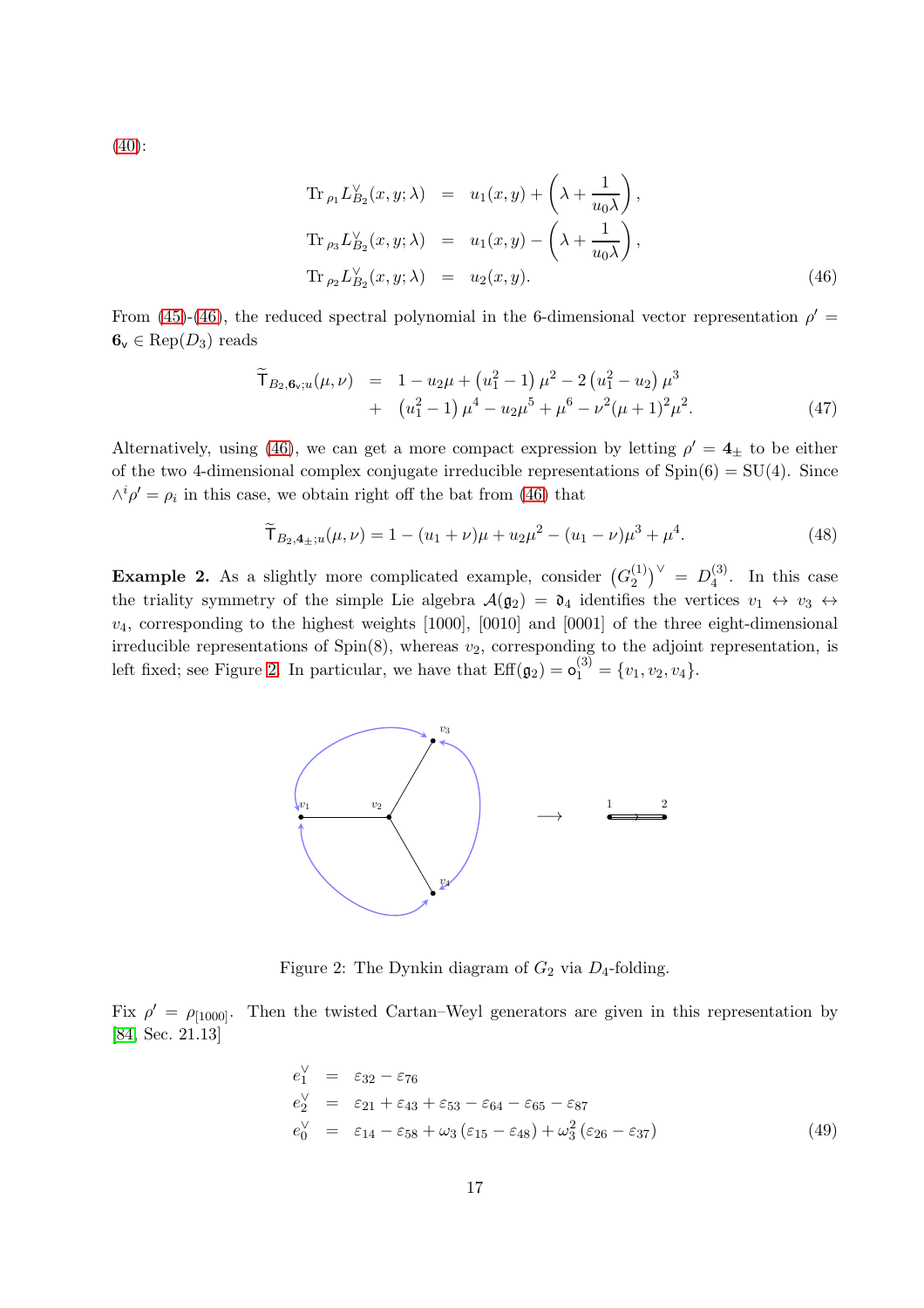with again  $e_i^{\vee} = (e_i^{\vee})^T$ ,  $h_i = [e_i, e_{\overline{i}}]$ ,  $i = 0, 1, 2$ , and where as before  $\omega_3 = e^{2\pi i/3}$ . Plugging this into [\(38\)](#page-14-0) it is straightforward to compute the spectral dependence of the exterior traces  $\text{Tr}_{\wedge^i \rho} L_{G_2}^{\vee}$ , whose explicit expression we omit here. Using the following relations in the representation ring  $\mathrm{Rep}(D_4)$ ,

$$
\wedge^2 \rho = \rho_{[0100]}, \quad \wedge^3 \rho = \rho_{[0010]} \otimes \rho_{[0001]}, \quad \wedge^4 \rho = \rho_{[020]} \oplus \rho_{[002]}, \tag{50}
$$

and

$$
\rho_{[0020]} = \rho_{[0010]} \otimes \rho_{[0010]} \oplus \rho_{[1000]},
$$
\n
$$
\rho_{[0020]} = \rho_{[0010]} \otimes \rho_{[0001]} \oplus \rho_{[1000]} \tag{51}
$$

it is immediate to verify that the  $\lambda$ -dependence of the exterior traces  $\text{Tr}_{\Lambda^i \rho} L_{G_2}^{\vee}$  is induced by a shift of the fundamental traces as in [\(40\)](#page-15-0). The reduced spectral polynomial then reads

$$
\widetilde{T}_{G_2;\rho_1;u}(\mu,\nu) = (\mu-1)^2 \left[ u_2(\mu+1)^2 \mu^2 - u_1^2 \mu^3 - u_1 \left( \mu^5 + \mu \right) + \sum_{i=0}^6 \mu^i \right] \n+ \nu(\mu-1)^2 \mu \left( \mu^4 + 2\mu^3 - u_1 \mu^2 + \mu^2 + 2\mu + 1 \right) - \nu^2 \mu^3 \left( \mu^2 + \mu + 1 \right) \n+ \frac{3(\mu+1)^2 \mu^3}{u_0^2}.
$$
\n(52)

# <span id="page-17-1"></span><span id="page-17-0"></span>3 Picard–Fuchs equations: the simply-laced case

### 3.1 Extended affine Weyl groups and Frobenius manifolds

We start by providing a very brief account of the construction of [\[31\]](#page-39-6) of a semi-simple Frobenius manifold on the space of regular orbits of an extended affine Weyl group, referring the reader to [\[16,](#page-38-6) [20,](#page-38-9) [31\]](#page-39-6) for a more extended treatment. Let  $\mathfrak g$  be a complex simple Lie algebra of rank r, and write h and  $\mathcal{W}_q$  for, respectively, its Cartan subalgebra and the Weyl group. Let  $k \in \{1, \ldots, r\}$  be a label marking the highest weight  $\omega_{\vec{k}}$  corresponding to any of the highest-dimensional fundamental representations of  $\mathfrak g$ . The action of  $\mathcal W_{\mathfrak g}$  on  $\mathfrak h$  admits an affine extension  $\mathcal W_{\mathfrak g,\omega_{\bar k}} \simeq \mathcal W_{\mathfrak g} \rtimes \Lambda_{\mathfrak g}^\vee \rtimes \mathbb Z$  on  $\mathfrak{h} \times \mathbb{C},$ 

$$
\widetilde{\mathcal{W}}_{\mathfrak{g},\omega_{\bar{k}}} \times \mathfrak{h} \times \mathbb{C} \to \mathfrak{h} \times \mathbb{C}
$$
\n
$$
(53)
$$

$$
((w, \alpha^{\vee}, n), (h, \xi)) \mapsto (w(h) + \alpha^{\vee} + n\omega_{\bar{k}}, \xi - n). \tag{54}
$$

The GIT quotient

<span id="page-17-2"></span>
$$
M_{\mathfrak{g}}^{\text{trig}} \coloneqq (\mathfrak{h}^{\text{reg}} \times \mathbb{C}) / / \widetilde{\mathcal{W}}_{\mathcal{R}} = \text{Spec}(\mathcal{O}_{\mathfrak{h} \times \mathbb{C}}(\mathfrak{h}^{\text{reg}} \times \mathbb{C}))^{\widetilde{\mathcal{W}}_{\mathfrak{g}}} \cong \mathcal{T}^{\text{reg}} / \mathcal{W}_{\mathfrak{g}} \times \mathbb{C}^*,\tag{55}
$$

is isomorphic as a complex manifold to the trivial one-dimensional family  $\mathcal{M}_{\mathsf{C}}(\mathcal{G})\times \mathbb{C}^*$ , parametrised by  $\xi := \log u_0 = -2h_\mathfrak{g} \log R_5 \Lambda_{\rm QCD} \in \mathbb{P}^1$  of classical vacua with maximally broken gauge symmetry of the pure  $\mathcal{N}=1$  gauge theory on  $\mathbb{R}^4 \times S^1_{R_5}$  with gauge group the real compact form  $\mathcal{G}$  of  $\exp(\mathfrak{g})$ . In [\(55\)](#page-17-2),  $\mathfrak{h}^{\text{reg}}$  is the set of regular orbits, and  $\mathcal{T}^{\text{reg}} = \exp(2\pi i \mathfrak{h}^{\text{reg}})$  is its image under the exponential map to the maximal torus  $\mathcal{T}$ .

In [\[31\]](#page-39-6), the authors construct a canonical, semisimple Frobenius manifold structure on  $M_{\mathfrak{g}}^{\text{trig}}$ . Their construction asserts that there exist a chart  $\{t_i(h,\xi)\}_{i=0}^r$  on  $M_{\mathfrak{g}}^{\text{trig}}$  and a solution  $F_{\mathfrak{g}}(t_0,\ldots,t_r)$  of the WDVV equation such that: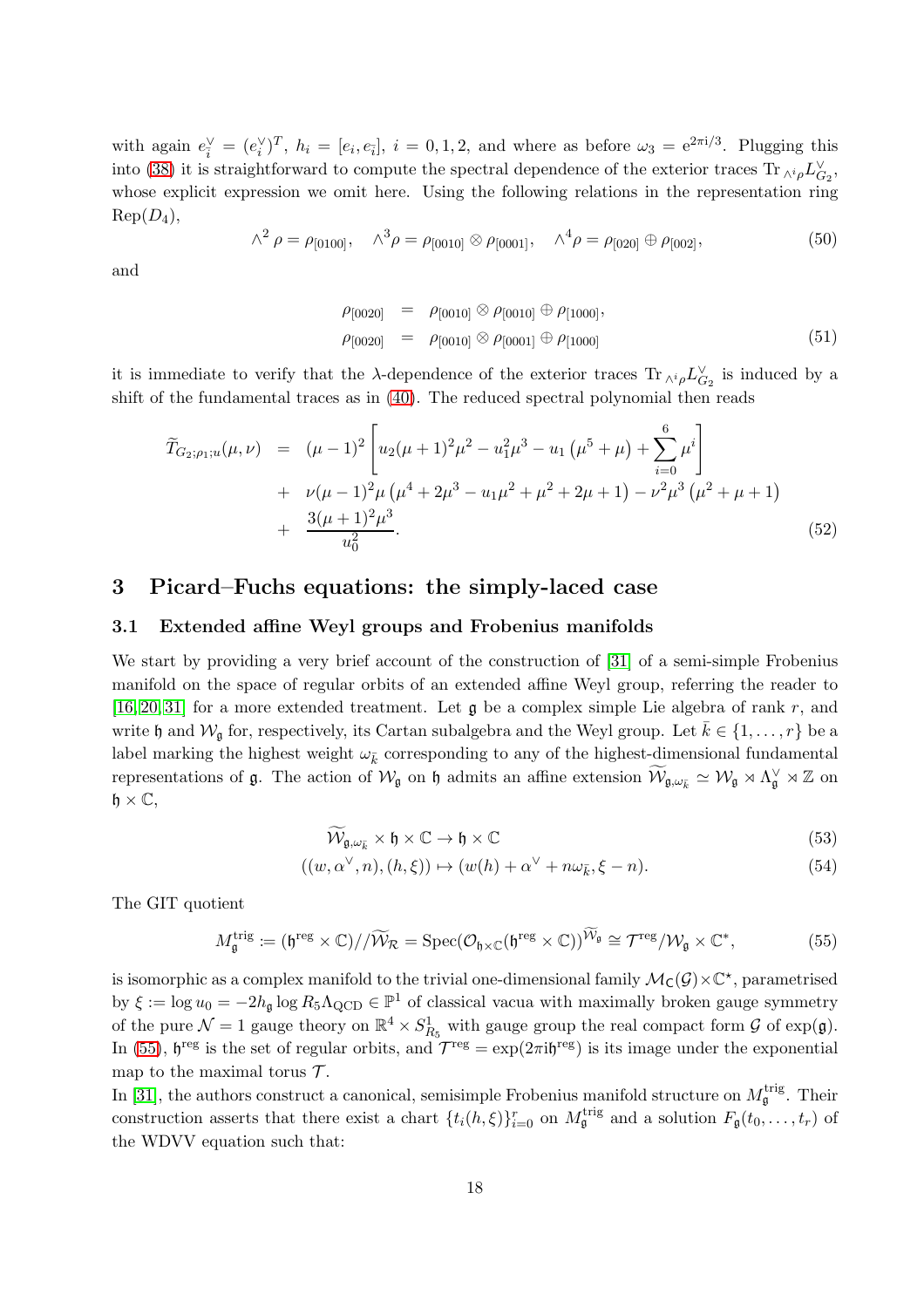- 1.  $F_{\mathfrak{g}} \in \mathbb{Q}[t_0, \ldots, t_r][e^{t_0}];$
- 2.  $\eta_{ij} := \partial_{t_r t_i t_j}^3 F_{\mathfrak{g}}$  is a constant and non-degenerate matrix;
- 3.  $E(F) = 2F$ , with

<span id="page-18-3"></span>
$$
E \coloneqq \sum_{j=1}^{r} \frac{\mathfrak{q}_j}{\mathfrak{q}_{\bar{k}}} t_j \partial_j + \frac{1}{\mathfrak{q}_{\bar{k}}} \partial_0,\tag{56}
$$

up to quadratic terms.

<span id="page-18-0"></span>Here,  $\mathfrak{q}_i := \langle \omega_i, \omega_{\bar{k}} \rangle$  are the fundamental Coxeter degrees of  $\mathfrak{g}$ .

# 3.2 Seiberg–Witten periods as odd periods

The Frobenius manifolds  $M_{\mathfrak{g}}^{\text{trig}}$  are a trigonometric version of the polynomial Frobenius manifolds  $M_{\mathfrak{g}}^{\rm pol}$  [\[28,](#page-39-19)[29\]](#page-39-20) on quotients of the reflection representation of ordinary Weyl groups. For  $\mathfrak{g} = \mathfrak{a}$  these are isomorphic to the chiral rings<sup>[5](#page-18-1)</sup> of the twisted, massively perturbed two-dimensional minimal  $\mathcal{N} = 2$  SCFTs with central charge  $d = c/3 < 1$  [\[25\]](#page-38-14) of type ADE. It was proposed in [\[30,](#page-39-5) [34,](#page-39-7) [47,](#page-39-8) [48\]](#page-39-21) that the SW periods of four-dimensional  $\mathcal{N} = 2$  super Yang–Mills theories with simplylaced compact gauge group  $G$  are solutions of a Picard–Fuchs system determined by the Frobenius structure on the tensor product  $M_{\mathfrak{g}}^{\rm pol}\otimes QH(\mathbb{P}^1)$   $(\mathfrak{g}=\mathrm{Lie}(\mathcal{G})_\mathbb{C})$  of the polynomial Frobenius manifold of type g with the quantum cohomology of the projective line (the chiral ring of the topologically A-twisted  $\sigma$ -model). The claim is that there exists a change-of-variables  $(u_1, \ldots, u_r, \Lambda_{\text{QCD}}) \rightarrow$  $(t_1, \ldots, t_r, Q)$  such that the periods satisfy the holonomic system of PDEs [\[30,](#page-39-5) Prop. 5.19]

<span id="page-18-2"></span>
$$
\left(\sum_{i=1}^{r} \mathfrak{q}_i t_i \partial_{t_i} - 1\right)^2 \Pi = 4h_{\mathfrak{g}}^2 Q \partial_{t_r}^2 \Pi \tag{57}
$$

$$
\partial_{t_i t_j}^2 \Pi = c_{ij}^k \partial_{t_r t_k}^2 \Pi \tag{58}
$$

In [\(57\)](#page-18-2)–[\(58\)](#page-18-2), the independent variables  $\{t_i\}_{i=1}^r$  are flat coordinates for the Saito metric on  $M_{\mathfrak{g}}^{\text{pol}}$ , and are related polynomially to the classical Coulomb order parameters  $u_i$  [\[29\]](#page-39-20); the variable  $Q$ keeps track of the dependence on the holomorphic scale, and is identified with the coordinate parametrising primary insertions of the Kähler class in the topological A-model on  $\mathbb{P}^1$  [\[30\]](#page-39-5); and finally, in [\(58\)](#page-18-2),  $c_{ij}^k(t)$  are the structure constants of the  $\mathcal{N}=2$  ADE chiral ring. In the language of [\[30\]](#page-39-5), the gauge theory periods are identified with the odd periods of the Frobenius manifold  $M_{\mathfrak{g}}^{\text{pol}} \otimes QH(\mathbb{P}^1)$  on the "coordinate cross" where all dependence on the primary insertions of the  $\mathbb{P}^1$  theory are discarded.

Viewing the pure  $\mathcal{N}=2$  KK theory on  $\mathbb{R}^4 \times S^1_{R_5}$  with ADE gauge group as a 4d theory with  $\widetilde{\rm ADE}$ loop group gauge symmetry, as in [\[72\]](#page-40-1), we propose that the same tensor product construction of [\[30,](#page-39-5) [47\]](#page-39-8) applies to the 5d setting upon replacing the type  $g = a\mathfrak{d}e$  polynomial Frobenius manifolds  $M_{\mathfrak{g}}^{\text{pol}}$  with their trigonometric, extended affine version  $M_{\mathfrak{g}}^{\text{trig}}$ . This leads us to postulate that for ADE gauge groups the periods [\(1\)](#page-2-0) satisfy the system of PDEs

$$
L_E^2 \Pi = 4\partial_{t_r}^2 \Pi \tag{59a}
$$

<span id="page-18-5"></span><span id="page-18-4"></span>
$$
\partial_{t_i t_j}^2 \Pi = \mathsf{C}_{ij}^k \partial_{t_r t_k}^2 \Pi \tag{59b}
$$

<span id="page-18-1"></span><sup>&</sup>lt;sup>5</sup>And for  $g = bcfg$ , the invariant subrings obtained by Dynkin folding [\[88\]](#page-41-6).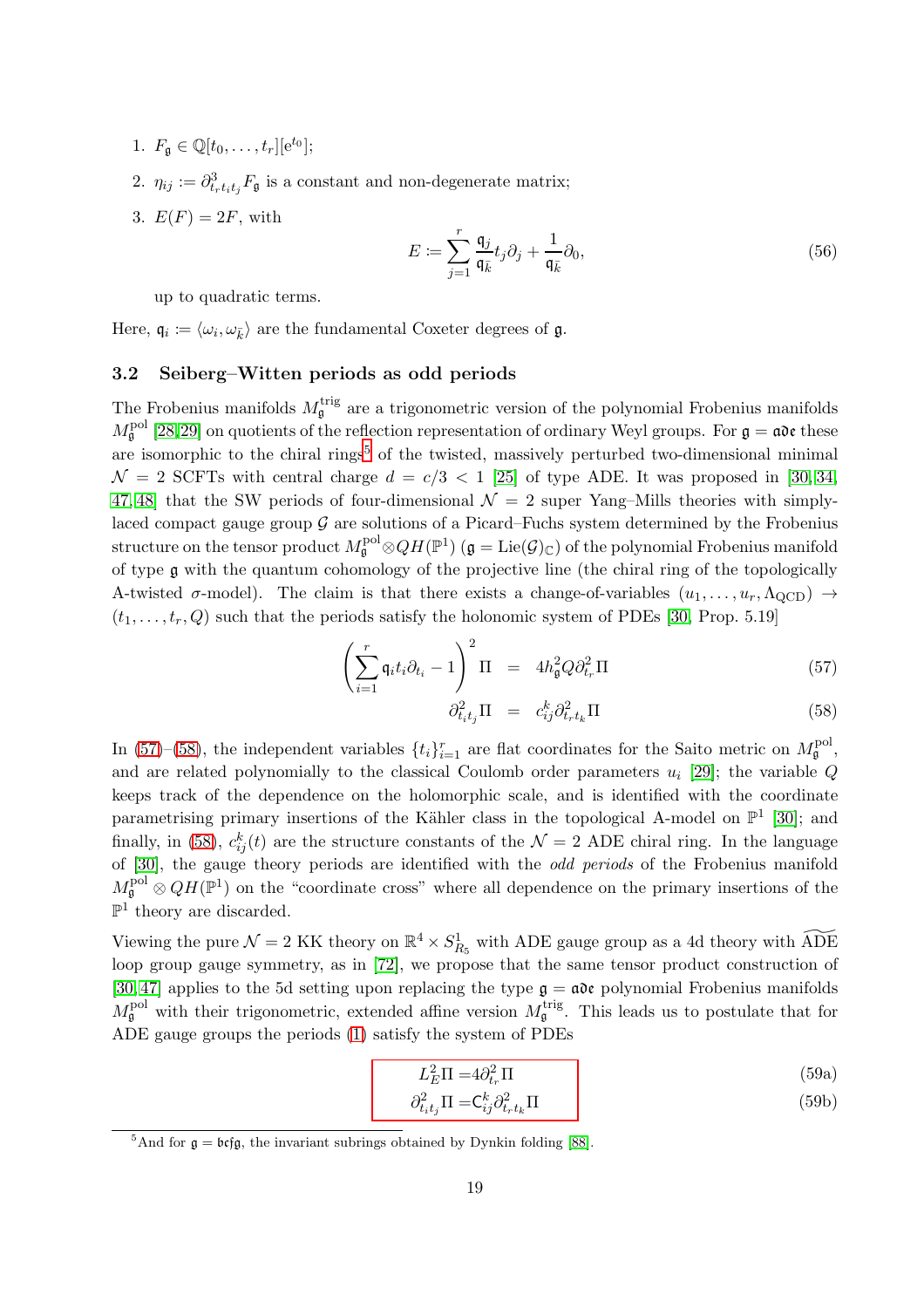where now  $i = 0, \ldots, r$ , the Euler vector field E is as in [\(56\)](#page-18-3), and  $\mathsf{C}_{ij}^k(t)$  are now the structure constants  $\mathsf{C}_{ij}^k(t) \coloneqq \eta^{kl} \partial^3_{t_l t_i t_j} F_{\mathfrak{g}}^{\text{trig}}$  of  $M_{\mathfrak{g}}^{\text{trig}}$  in the flat chart  $\{t^i\}_{i=0}^r$ .<sup>[6](#page-19-1)</sup>

It will be helpful to express [\(59a\)](#page-18-4)–[\(59b\)](#page-18-5) in a natural set of coordinates adapted to the weak coupling expansion in the gauge theory. These are the analogue of the locally monodromy invariant coordinates around the large complex structure/maximally unipotent point in Hori–Vafa mirror symmetries, and they are related to the usual Coulomb branch  $u$ -coordinates as

<span id="page-19-3"></span><span id="page-19-2"></span><span id="page-19-0"></span>
$$
z_0 = 1/u_0, \qquad z_i = \prod_{j=1}^r u_j^{-\mathcal{K}_{ij}(\mathfrak{g})} \tag{60}
$$

where  $\mathcal{K}(\mathfrak{g})$  is the Cartan matrix of  $\mathfrak{g}$ . In these coordinates, [\(59a\)](#page-18-4)–[\(59b\)](#page-18-5) read

$$
(z_0 \partial_{z_0})^2 \Pi = 4h_{\mathfrak{g}}^2 \left( X^{ij}(z) \partial_{z_i z_j}^2 + Y^i(z) \partial_{z_i} \right) \Pi, \tag{61a}
$$

$$
\partial_{z_iz_j}^2 \Pi = \left( A_{ij}^{kl}(z) \partial_{z_k z_l}^2 + B_{ij}^k \partial_{z_k} \right) \Pi,\tag{61b}
$$

where

<span id="page-19-5"></span>
$$
X^{ij} = \frac{\partial z_i}{\partial t_r} \frac{\partial z_j}{\partial t_r}, \qquad Y^i = \frac{\partial^2 z_i}{\partial t_r \partial t_k} \frac{\partial z_k}{\partial t_r}, A^{kl}_{ij} = \frac{\partial t_m}{\partial z_i} \frac{\partial t_n}{\partial z_j} C^p_{mn} \frac{\partial z_k}{\partial t_p} \frac{\partial z_l}{\partial t_r}, \quad B^k_{ij} = \frac{\partial t_m}{\partial z_i} \frac{\partial t_n}{\partial z_j} C^p_{mn} \frac{\partial^2 z_k}{\partial t_p \partial t_r} + \frac{\partial^2 t_m}{\partial z_i \partial z_j} \frac{\partial z_k}{\partial t_m}.
$$
(62)

By design, the large complex structure/semi-classical expansion point corresponds in these coordinates to  $z = 0$ : from [\(6\)](#page-7-4) and [\(60\)](#page-19-0), sending  $\Lambda_{\text{QCD}}$  to infinity sets  $z_0 = 0$ , and from [\(4\)](#page-7-3) sending  $a_i$  to infinity leads to a damping behaviour of the form

$$
z_i \sim e^{-\sum_j \mathcal{K}_{ij}(\mathfrak{g}) a_j} \sim e^{-\sum_j \mathcal{K}_{ij}(\mathfrak{g}) a_j^{\text{cl}}}
$$
\n(63)

so that  $z_i \to 0$ ,  $i = 1, \ldots, r$  in that limit. The determination of the gauge theory prepotential from [\(59a\)](#page-18-4)–[\(59b\)](#page-18-5) proceeds then along the following steps.

- 1. We write down the t−chart Picard–Fuchs system [\(59a\)](#page-18-4)–[\(59b\)](#page-18-5) from the Frobenius manifold prepotential  $F_{\mathfrak{g}}^{\text{trig}}(t)$ , recently found for all  $\mathfrak{g}$  in [\[16,](#page-38-6) [20\]](#page-38-9).
- 2. We then derive from this the Picard–Fuchs system  $(61a)$ – $(61b)$  in the z-coordinates, by using the expression of the flat coordinates  $t^{i}(z)$  in terms of the basic invariants/classical gauge theory Casimirs found in [\[16,](#page-38-6) [20\]](#page-38-9), and using [\(60\)](#page-19-0).
- 3. We finally look for solutions to [\(61a\)](#page-19-2)–[\(61b\)](#page-19-3) in the form

<span id="page-19-4"></span>
$$
\Pi = \sum_{j,k} a_{jk} \log z_j \log z_k + \sum_{l} \sum_{J \in \frac{1}{|Z(\mathcal{G})|}} b_{l,J} \log z_l \prod_{k} z_k^{J_k} + \sum_{J \in \frac{1}{|Z(\mathcal{G})|}} c_J \prod_{k} z_k^{J_k}
$$
\n(64)

<span id="page-19-1"></span> $6A$  remark is in order regarding the type A series, since in that case we have an additional parametric dependence on the five-dimensional Chern–Simons term. By  $(34)$ , the tensor product with the quantum cohomology of  $\mathbb{P}^1$ , whose LG superpotential has the form  $\lambda + 1/(u_0\lambda)$ , picks out a CS level such that the symmetry  $\lambda \leftrightarrow (u_0\lambda)^{-1}$  is realised at the spectral curve level. This occurs at  $k_{\text{CS}} = 0$  for  $\mathcal{G} = \text{SU}(2N)$  and  $k_{\text{CS}} = 1$  for  $\mathcal{G} = \text{SU}(2N + 1)$ .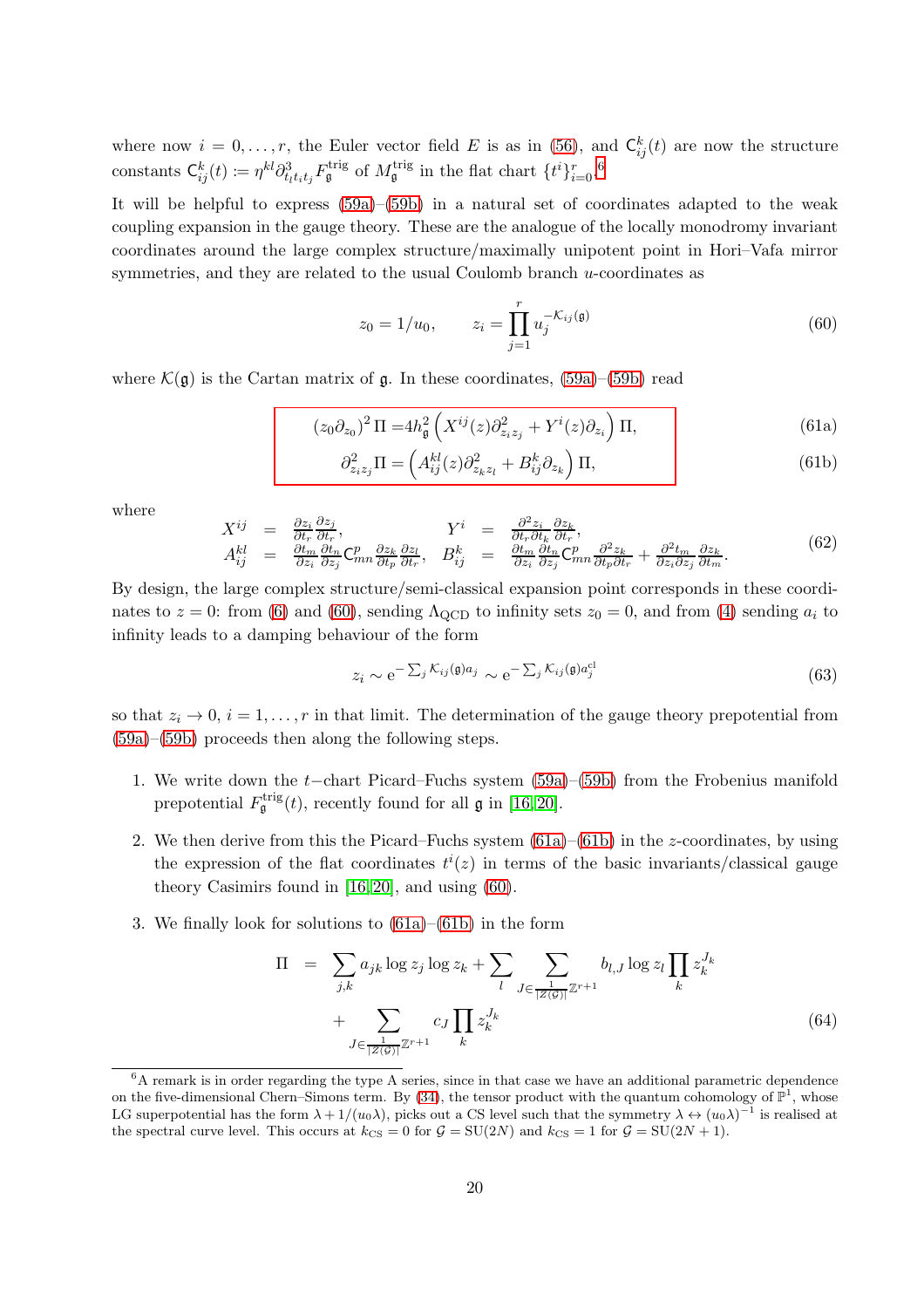with at worst double-logarithimic singularities around  $z = 0$ . In [\(64\)](#page-19-4) we also allow fractional exponents with denominators that divide the order of the center of the group, as the latter coincides with the determinant of the Cartan matrix, and may arise as a consequence of the change-of-variables in [\(60\)](#page-19-0).

We shall find that [\(61a\)](#page-19-2)–[\(61b\)](#page-19-3) admit a  $2r + 2$ -dimensional solution space of the form [\(64\)](#page-19-4): two of these are always  $\log z_0$  and constant solution, and that the remaining 2r solutions satisfy the special geometry relations [\(1\)](#page-2-0), from which the gauge theory prepotential can be computed.

<span id="page-20-0"></span>We will put this strategy to the test in some of the lowest rank ADE examples in the next section.

### <span id="page-20-1"></span>3.3 Examples

## 3.3.1  $A_1$

We start off by illustrating in detail the simplest example of  $\mathcal{G} = A_1$  at vanishing  $\theta$ -angle. In this case, the Frobenius manifold  $M_{\mathfrak{g}}^{\text{trig}}$  coincides with the quantum cohomology ring of  $\mathbb{P}^1$ , and its prepotential is simply

$$
F_{A_1}^{\text{trig}}(t_0, t_1) = t_0 t_1^2 + e^{2t_0},\tag{65}
$$

with Euler vector field  $E = \partial_{t_0} + t_1 \partial t_1$  from [\(56\)](#page-18-3), while the flat coordinates  $(t_0, t_1)$  are related to the classical Coulomb moduli as [\[20\]](#page-38-9)

$$
t_0 = \log u_0, \quad t_1 = u_0 u_1. \tag{66}
$$

From this, it is immediate to verify that the flat metric is anti-diagonal,  $C_{1i}^j = \delta_i^j$  $i^j$ , and

<span id="page-20-3"></span>
$$
\mathsf{C}_{0i}^j = \left(\begin{array}{cc} 0 & \mathbf{e}^{t_0} \\ 1 & 0 \end{array}\right). \tag{67}
$$

Finally, the semiclassical expansion coordinates [\(60\)](#page-19-0) are:

$$
z_0 = \frac{1}{u_0}, \quad z_1 = \frac{1}{u_1^2} \tag{68}
$$

We now have all the ingredients to write the Picard–Fuchs system  $(61a)$ – $(61b)$ , which reads

<span id="page-20-2"></span>
$$
(z_0 \partial_{z_0})^2 \Pi = 8z_0^2 z_1^2 (3 \partial_{z_1} \Pi + 2z_1 \partial_{z_1}^2) \Pi,
$$
  
\n
$$
(z_0 \partial_{z_0}^2) \Pi = 4 \left[ z_1^2 (4z_1 - 1) \partial_{z_1}^2 + z_1 (6z_1 - 1) \partial_{z_1} + z_0 z_1 \partial_{z_0} \partial_{z_1} \Pi \right].
$$
 (69)

Inserting the ansatz  $(64)$  into  $(69)$ , we find that the solution space of  $(69)$  is a 4-dimensional complex vector space with coordinates  $(b_{0,0}, c_{0,0}, c_{0,1}, c_{0,2})$ :

$$
\Pi = \frac{2c_{0,2} - 3c_{0,1}}{14} \left[ \log^2(z_1) - 2\log(z_0) \log(z_1) \right]
$$
  
+ 
$$
\frac{\log z_0}{7} \left[ \left( 7b_{0,0} + z_1 (4c_{0,2} - 6c_{0,1}) + z_1^2 (6c_{0,2} - 9c_{0,1}) \right) + z_0^2 (4c_{0,2} - 6c_{0,1}) z_1 + \cdots \right]
$$
  
+ 
$$
\frac{\log z_1}{14} \left[ \left( 13c_{0,1} - 4c_{0,2} \right) + z_1 (8c_{0,2} - 12c_{0,1}) + z_1^2 (12c_{0,2} - 18c_{0,1}) + z_0^2 (8c_{0,2} - 12c_{0,1}) z_1 + \cdots \right]
$$
  
+ 
$$
\left( c_{0,0} + z_1 c_{0,1} + z_1^2 c_{0,2} \right) + z_0^2 \left( c_{0,1} z_1 + \left( \frac{18c_{0,1}}{7} + \frac{16c_{0,2}}{7} \right) z_1^2 \right) + \cdots
$$
 (70)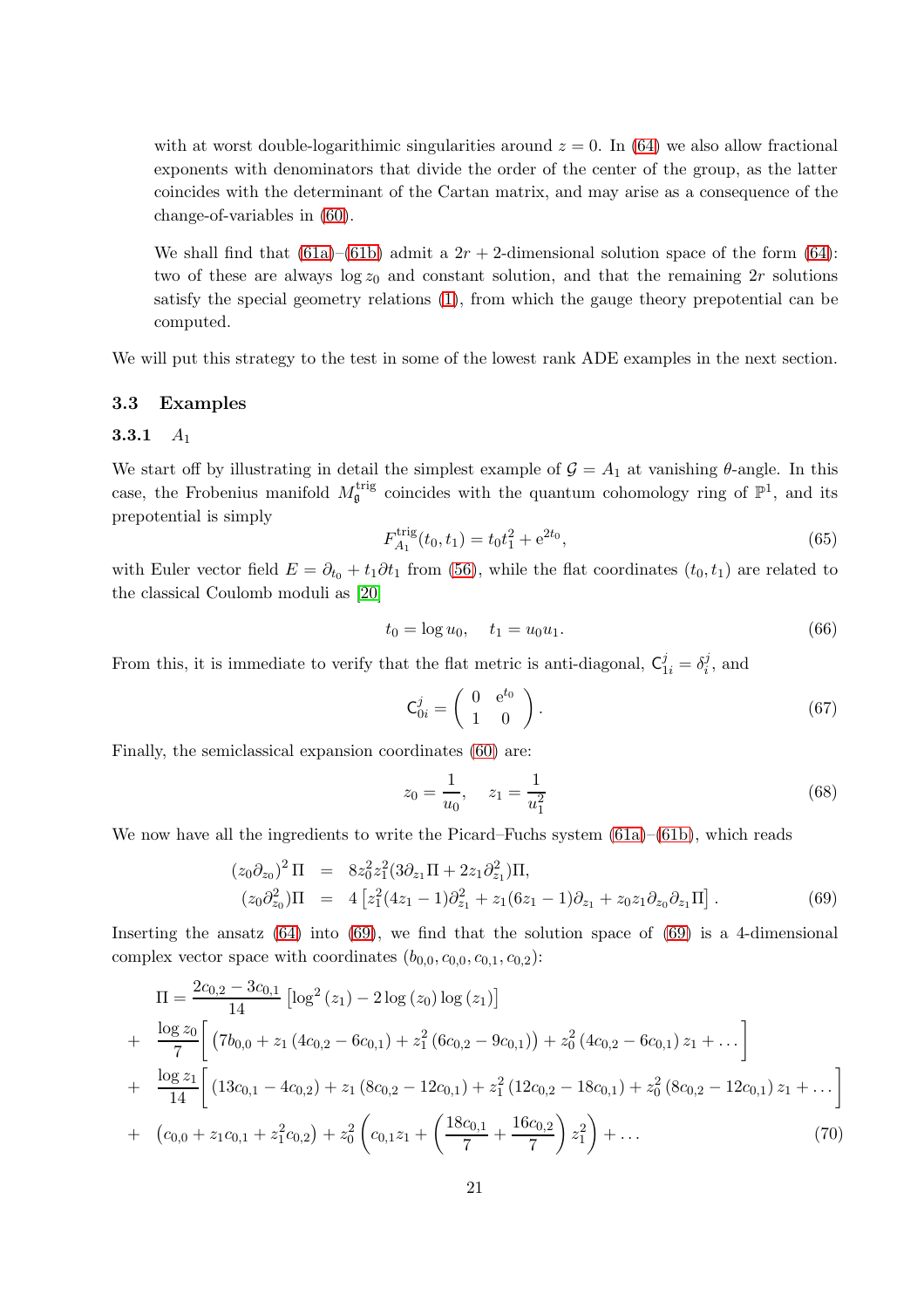Setting  $c_{0,1} = 2/3c_{0,2}$  we find a constant holomorphic solution at  $c_{0,2} = b_{0,0} = 0$ , and two logarithmic solutions

$$
\Pi_{A_0} = \log z_0
$$
  
\n
$$
\Pi_{A_1} = \log z_1 + 2z_1 + 3z_1^2 + 2z_1z_0^2 + 12z_1^2z_0^2 + \dots
$$
\n(71)

for  $(b_{0,0}, c_{0,2}) = (1,0)$  and  $(0,3)$  respectively. From [\(6\)](#page-7-4) and [\(60\)](#page-19-0), we identify  $e^{\Pi_{A_0}} = z_0 = q_0$ , while  $\Pi_{A_1}$  equates to minus the scalar vev  $a = \langle \varphi \rangle$  in [\(1\)](#page-2-0), in terms of which the inverse mirror map reads

$$
z_1(q_0, q_1) = q_1 - 2 \left( q_0^2 + 1 \right) q_1^2 + 3 \left( q_0^4 + 1 \right) q_1^3 - 4 \left( q_0^6 + q_0^4 + q_0^2 + 1 \right) q_1^4 + 5 \left( q_0^8 - 5 q_0^4 + 1 \right) q_1^5 + \dots (72)
$$

Setting instead  $c_{0,1} = 1$  and  $c_{0,2} = 1/4$  gives the dual period

$$
\Pi_{B_1} = \frac{1}{4} \left( \log^2 z_1 + 2 \log z_0 \log z_1 - 4 \log z_1 \right) + \log (z_0 z_1) \left( z_1 + \frac{3}{2} z_1^2 + z_0^2 z_1 + 6 z_0^2 z_1^2 + \dots \right)
$$
  
\n
$$
- z_1 z_0^2 + z_1^2 \left( \frac{1}{4} + 2 z_0^2 \right) + \dots
$$
  
\n
$$
= \frac{1}{4} \left( \log^2 q_1 + 2 \log q_0 \log q_1 - 4 \log q_1 \right)
$$
  
\n
$$
+ \left( 1 + q_0^2 \right) q_1 + \frac{1}{4} \left( 1 + 16 q_0^2 + q_0^4 \right) q_1^2 + \frac{1}{9} \left( 1 + 81 q_0^2 + 81 q_0^4 + q_0^6 \right) q_1^3 +
$$
  
\n
$$
+ \frac{1}{16} \left( 1 + 256 q_0^2 + 1040 q_0^4 + 256 q_0^6 + q_0^8 \right) q_1^4 + O \left( q_1^5 \right) \tag{73}
$$

Identifying  $\Pi_{B_1}$  with the gradient  $\partial_a \mathcal{F}$  of the gauge theory prepotential, the above calculation retrieves the expression of the latter for the five-dimensional pure  $SU(2)$  theory at vanishing  $\theta$ angle [\[72\]](#page-40-1).

## <span id="page-21-0"></span>3.3.2  $A_2$

As a slightly more difficult case, let us consider another special unitary case given by the SU(3) gauge theory with  $k_{\text{CS}} = 1$ . The prepotential of  $M_{\mathfrak{a}_2}^{\text{trig}}$  is given by

$$
F(t_0, t_1, t_2) = e^{\frac{3}{2}t_0} + \frac{3}{4}t_0 t_2^2 - \frac{1}{96}t_1^4 + \frac{1}{4}t_1^2 t_2,
$$
\n
$$
(74)
$$

with flat coordinates related to the classical Coulomb moduli as

$$
(t_0, t_1, t_2) = (\log u_0, u_0^{\frac{1}{2}} u_1, u_0 u_2). \tag{75}
$$

As before the flat metric is anti-diagonal, with non-trivial structure constants

$$
\mathbf{C}_{0i}^{j} = \begin{pmatrix} 0 & 0 & 1 \\ \frac{9}{2}e^{\frac{3t_0}{2}} & 0 & 0 \\ \frac{9}{4}e^{\frac{3t_0}{2}}t(1) & \frac{3}{2}e^{\frac{3t_0}{2}} & 0 \end{pmatrix}_{ij}, \quad \mathbf{C}_{1i}^{j} = \begin{pmatrix} 0 & \frac{1}{3} & 0 \\ 0 & -\frac{t_1}{2} & 1 \\ \frac{3}{2}e^{\frac{3t_0}{2}} & 0 & 0 \end{pmatrix},
$$
(76)

and the Euler vector field is  $E = \partial_{t_0} + t_1/2\partial_{t_1} + t_2\partial_{t_2}$ . Finally, the semiclassical coordinates [\(60\)](#page-19-0) are here given by

$$
z_0 = \frac{1}{u_0}, \quad z_1 = \frac{u_2}{u_1^2}, \quad z_2 = \frac{u_1}{u_2^2}, \tag{77}
$$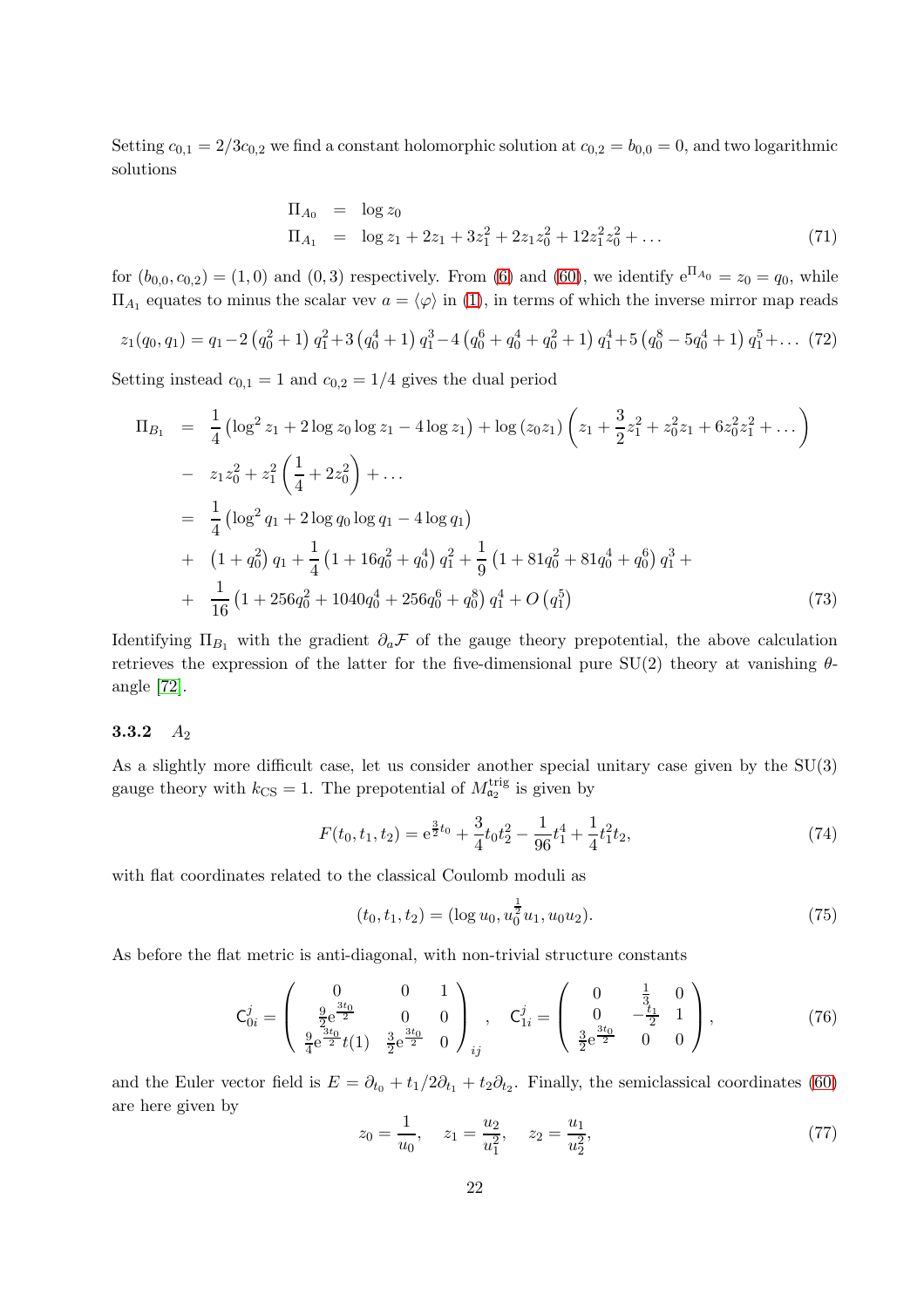The strategy in this case follows *verbatim* the discussion of the  $A_1$  example. As expected, the solution space of  $(61a)$ – $(61b)$  is 6-dimensional, linearly generated by one constant, three logarithmic, and two doubly-logarithmic solutions. By way of example, we obtain for the logarithmic solutions

$$
\Pi_{A_0} = \log z_0,
$$
\n
$$
\Pi_{A_1} = \log (z_1) - z_2 - 8z_2 z_1^3 + \frac{20z_1^3}{3} - 2z_2 z_1^2 + 3z_1^2 - \frac{3z_2^2}{2} + z_2^2 z_1 + 2z_1 + 6z_0^2 z_2^{4/3} z_1^{8/3} + \dots
$$
\n
$$
\Pi_{A_2} = \log (z_2) - z_1 + 2z_2 - \frac{10z_1^3}{3} - 3z_0^2 z_2^{4/3} z_1^{8/3} + z_2 z_1^2 - \frac{3z_1^2}{2} - 8z_2^3 z_1 - 2z_2^2 z_1 + \dots
$$
\n(78)

The final result for the prepotential then is

$$
-8\pi^{3}i\mathcal{F}_{A_{2}} = (2\log^{2}q_{1} + 2\log q_{2}\log q_{1} + 4\log^{2}q_{2})\log q_{0}
$$
  

$$
-\frac{20\log^{3}q_{1}}{27} - \frac{10}{9}\log q_{2}\log^{2}q_{1} - \frac{8}{9}\log^{2}q_{2}\log q_{1} - \frac{16\log^{3}q_{2}}{27}
$$
  

$$
+ 2(q_{1} + 2q_{1}q_{2} + 2q_{2}) + \frac{1}{4}(q_{1}^{2} + q_{1}^{2}q_{2}^{2} + q_{2}^{2})) + ...
$$
 (79)

Once again we have matched this at the first few orders in  $q_i$  with the instanton calculation<sup>[7](#page-22-1)</sup> of the gauge theory prepotential at Chern–Simons level 1. We have verified in the same manner that the same applies for higher rank cases as well, such as  $G = SU(4)$  at vanishing CS level, and that moreover our expressions agree with the direct period integral calculations of [\[19\]](#page-38-10).

## <span id="page-22-0"></span>3.3.3  $D_4$

Let us now move on to uncharted territory and test the Picard–Fuchs construction of  $(61a)$ – $(61b)$ on the first non-trivial, non-unitary case corresponding to  $\mathcal{G} = \text{Spin}(8)$ . While a direct analysis of period integrals is too hard to carry out in this case, our method allows to compute their weak coupling expansion efficiently. The prepotential, Euler vector field, and flat coordinates for this case are respectively given by

$$
F_{\mathfrak{d}_4}^{\text{trig}} = \frac{e^{2t_0}}{2} + e^{t_0} t_1^2 + e^{t_0} t_3^2 + e^{t_0} t_4^2 + 2e^{\frac{t_0}{2}} t_1 t_3 t_4
$$
  
+ 
$$
\frac{1}{2} t_2 t_1^2 + \frac{1}{2} t_2 t_3^2 + \frac{1}{2} t_2 t_4^2 - \frac{t_1^4}{48} - \frac{t_3^4}{48} - \frac{t_4^4}{48} + \frac{t_2^3}{6} + \frac{1}{2} t_0 t_2^2,
$$
 (80)

<span id="page-22-2"></span>
$$
E = \partial_{t_0} + \frac{t_1}{2}\partial_{t_1} + t_2\partial_{t_2} + \frac{t_3}{2}\partial_{t_3} + \frac{t_4}{2}\partial_{t_4},\tag{81}
$$

$$
t_0 = \log u_0
$$
,  $t_1 = u_0^{\frac{1}{2}} u_1$ ,  $t_2 = u_0 (u_2 + 2)$ ,  $t_3 = u_0^{\frac{1}{2}} u_3$ ,  $t_4 = u_0^{\frac{1}{2}} u_4$ . (82)

The expansion coordinates around the large complex structure point in the moduli space read, from  $(60),$  $(60),$ 

<span id="page-22-3"></span>
$$
z_0 = \frac{1}{u_0}, \quad z_1 = \frac{u_2}{u_1^2}, \quad z_2 = \frac{u_1 u_3 u_4}{u_2^2}, \quad z_3 = \frac{u_2}{u_3^2}, \quad z_4 = \frac{u_2}{u_4^2}.\tag{83}
$$

Explicit expressions for the differential system  $(61a)$ – $(61b)$  and its solutions are omitted here as they are obtained in a straightforward manner from [\(80\)](#page-22-2)–[\(83\)](#page-22-3); they are available upon request.

<span id="page-22-1"></span> $7\text{For the SU}(N)$  theory at an arbitrary Chern–Simons level  $k_{\text{CS}}$ , see [\[85,](#page-41-7) Section 3] for the perturbative prepotential  $\mathcal{F}_{\text{SU}(N)_{k_{\text{CS}}}}^{[0]}$  and [\[39\]](#page-39-22) for the instanton corrections  $\mathcal{F}_{\text{SU}(N)_{k_{\text{CS}}}}^{[n]}$  with  $n > 0$ .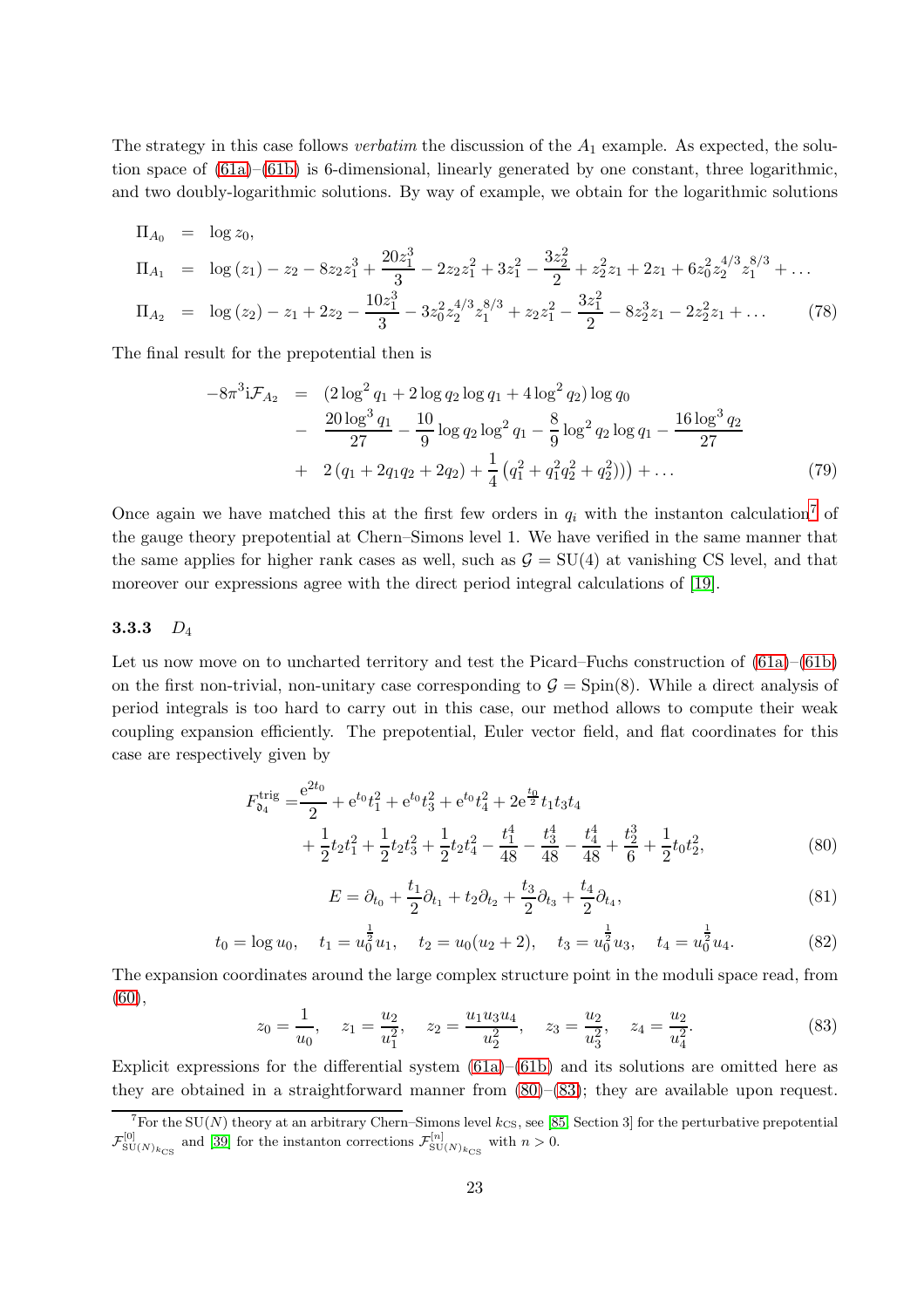Once again our strategy can be shown to retrieve the gauge theory prepotential for this case as well, which we have verified up to one-instanton, and up to  $\mathcal{O}(z_i^{12})$ . <sup>[8](#page-23-1)</sup>

# <span id="page-23-0"></span>3.3.4 E<sup>6</sup>

Finally, we will briefly treat here the exceptional case of  $G = E_6$ . From [\[20\]](#page-38-9), the prepotential of  $M_{\mathfrak{e}_6}^{\rm trig}$  reads

$$
F_{\epsilon_{6}}^{\text{trig}} = -\frac{t_{1}^{6}}{3240} - \frac{1}{648}t_{4}t_{1}^{4} + \frac{1}{12}e^{\frac{t_{0}}{3}}t_{5}t_{1}^{4} + e^{t_{0}}t_{1}^{3} + e^{\frac{t_{0}}{2}}t_{6}t_{1}^{3} - \frac{1}{216}t_{4}^{2}t_{1}^{2} + \frac{5}{3}e^{\frac{2t_{0}}{3}}t_{5}^{2}t_{1}^{2} + \frac{1}{6}e^{\frac{2t_{0}}{3}}t_{2}t_{1}^{2} - \frac{1}{6}e^{\frac{t_{0}}{3}}t_{4}t_{5}t_{1}^{2} + \frac{1}{6}e^{\frac{t_{0}}{6}}t_{5}^{2}t_{6}t_{1}^{2} + \frac{1}{6}e^{\frac{t_{0}}{6}}t_{2}t_{6}t_{1}^{2} + \frac{1}{12}e^{\frac{t_{0}}{3}}t_{5}^{4}t_{1} + \frac{1}{12}e^{\frac{t_{0}}{3}}t_{2}^{2}t_{1} + \frac{1}{6}e^{\frac{t_{0}}{3}}t_{2}t_{5}^{2}t_{1} + 3e^{\frac{t_{0}}{3}}t_{5}t_{6}^{2}t_{1} - \frac{1}{3}t_{3}t_{4}t_{1} + 3e^{\frac{t_{0}}{3}}t_{5}t_{1} - e^{\frac{t_{0}}{2}}t_{4}t_{6}t_{1} + 6e^{\frac{5t_{0}}{6}}t_{5}t_{6}t_{1} + \frac{e^{2t_{0}}}{2} - \frac{t_{5}^{6}}{3240} + \frac{1}{648}t_{2}t_{5}^{4} - \frac{t_{6}^{4}}{16} + \frac{t_{2}^{3}}{648} - \frac{t_{4}^{3}}{648} + e^{t_{0}}t_{5}^{3} + 2e^{\frac{t_{0}}{2}}t_{6}^{3} + \frac{1}{2}t_{6}t_{6}^{2} + \frac{1}{2}t_{6}t_{6}^{2} + \frac{1}{2}t_{6}t_{6}^{2} + \frac{1}{2}t_{6}t_{6}^{2} +
$$

with Euler vector field

$$
E = \partial_{t_0} + \frac{t_1}{3} \partial_{t_1} + \frac{2t_2}{3} \partial_{t_2} + t_3 \partial_{t_3} + \frac{2t_4}{4} \partial_{t_4} + \frac{t_5}{3} \partial_{t_5} + \frac{t_6}{2} \partial_{t_6}
$$
 (85)

and flat and z-coordinates given respectively by

$$
t_0 = \log u_0, \quad t_1 = u_0^{1/3} u_1, \quad t_2 = u_0^{2/3} \left( u_1^2 - 6u_2 - 12u_5 \right),
$$
  
\n
$$
t_3 = u_0 \left( u_3 + 2u_1 u_5 + 4u_6 + 3 \right), \quad t_4 = u_0^{2/3} \left( 12u_1 - u_5^2 + 6u_4 \right),
$$
  
\n
$$
t_5 = u_0^{1/3} u_5, \quad t_6 = \sqrt{u_0} \left( u_6 + 2 \right),
$$
\n(86)

and

$$
z_0 = \frac{1}{u_0}, \quad z_1 = \frac{u_2}{u_1^2}, \quad z_2 = \frac{u_1 u_3}{u_2^2}, \quad z_3 = \frac{u_2 u_4 u_6}{u_3^2},
$$

$$
z_4 = \frac{u_3 u_5}{u_4^2}, \quad z_5 = \frac{u_4}{u_5^2}, \quad z_6 = \frac{u_3}{u_6^2}.
$$
(87)

As in the previous case of  $G = D_4$ , to deal with the complexity of the system [\(61a\)](#page-19-2)–[\(61b\)](#page-19-3) it is convenient to focus on the calculation of single-logarithmic solutions from which the mirror map can be constructed, with the dual periods being recovered as an a posteriori check. The z-chart differential system [\(61a\)](#page-19-2)–[\(61b\)](#page-19-3) contains now an unmanageably large number of terms spawned by the change-of-variables [\(62\)](#page-19-5), thereby impeding a direct computational approach based on solving by brute force for the coefficients in the ansatz [\(64\)](#page-19-4). We adopt a hybrid method to circumvent the

<span id="page-23-1"></span><sup>&</sup>lt;sup>8</sup>As for such high rank the calculations become rapidly quite cumbersome, for our purposes it is quicker to match the special geometry and gauge theory expressions by a partial reverse-engineering of the solutions of [\(61a\)](#page-19-2)–[\(61b\)](#page-19-3). We computed the single-logarithmic solutions of  $(61a)$ – $(61b)$  – i.e. the mirror map –, and then used these to find a conjectural expression for the dual periods  $\Pi_{B_i}$  in terms of the semiclassical variables B-model variables  $z_i$  by employing the known results for the 1-loop and 1-instanton contributions to the gauge theory prepotential. We then verified explicitly in an expansion around  $z = 0$  that these are indeed solutions of our differential system [\(61a\)](#page-19-2)–[\(61b\)](#page-19-3).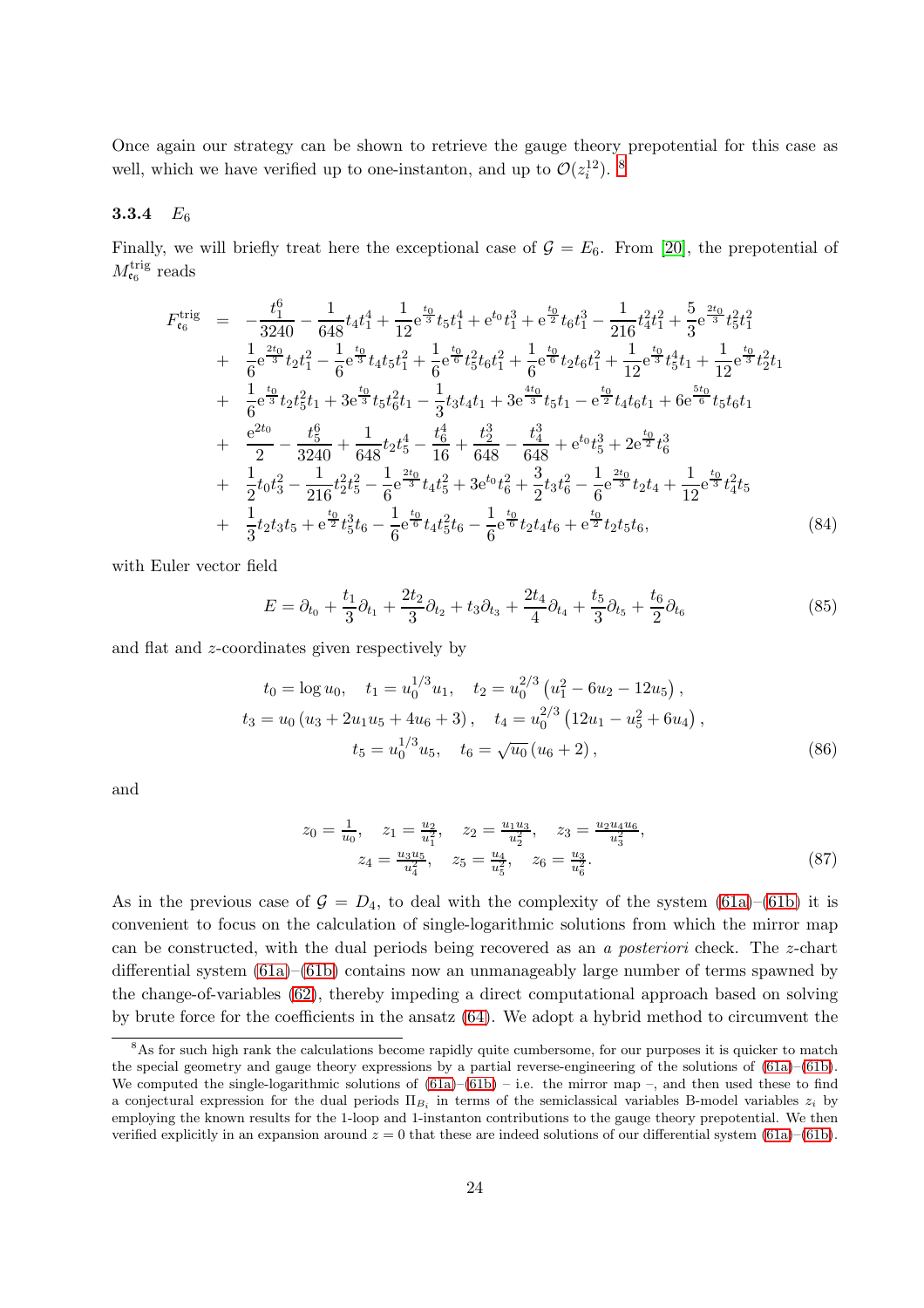issue by considering instead the t-chart Picard–Fuchs operators [\(59a\)](#page-18-4)–[\(59b\)](#page-18-5), whose expressions are significantly simpler, working out their action on a monomial  $\prod_{i=0}^{r} z_i^{m_i}(t)$ , finally expressing the result in z-coordinates to obtain recursion relations for the coefficients  $(a, b, c)$  in the z-chart ansatz [\(64\)](#page-19-4). Restricting e.g. to the single-logarithmic solutions  $(a_{jk} = 0, b_{l,J} = \delta_{J0}\delta_{li}$  for  $i = 0, \ldots, r$ ) we obtain from [\(59a\)](#page-18-4)

$$
(J_0 + 2)^2 S_0^{-2} \prod_{i=1}^6 S_i^{-2\mathfrak{q}_i} c_J = 4 \bigg[ J_2^2 + (-4J_3 + 2J_4 + 2J_6 - 1) J_2 + J_4^2 + 4J_3^2 + J_6^2 - J_4 + J_3(-4J_4 - 4J_6 + 2) + 2J_4J_6 - J_6 \bigg] c_J,
$$
(88)

where  $S_i c_{(J_0,...,J_i,...J_r)} := c_{(J_0,...,J_i-1,...J_r)}$  is the left-shift in the  $i<sup>th</sup>$  component of the multi-index J in [\(64\)](#page-19-4). The recursions from [\(59b\)](#page-18-5) are obtained similarly; the simplest one is obtained for  $(i, j) = (4, 2)$ , where e.g. we obtain

$$
0 = (J_1 - 2J_2 + J_3)(J_3 - 2J_4 + J_5)c_J - 2(J_3 - 2J_6 + 1)(J_2 - 2J_3 + J_4 + J_6 + 1)S_3S_6c_J
$$
  
+  $2\left[J_2^2 + (-4J_3 + 2J_4 + 2J_6 - 13)J_2\right]$   
+  $4J_3^2 + J_4^2 + J_6^2 - 13J_4 + J_3(-4J_4 - 4J_6 + 26) + 2J_4J_6 - 13J_6 + 42\right]S_1S_2^2S_3^4S_4^2S_5S_6^2c_J$   
-  $\left[J_2^2 + (-4J_3 + 2J_4 + 2J_6 + 3)J_2 + 4J_3^2 + J_4^2 + J_6^2 + 3J_4 + 2J_4J_6 + 3J_6\right]$   
-  $2J_3(2J_4 + 2J_6 + 3) + 2\left]S_3c_J.$  (89)

The initial data of the recursions are fixed by the coefficients  $(b_{0,0}, \ldots, b_{r,0})$  in [\(64\)](#page-19-4), leading to an  $r + 1$ -dimensional vector space of solutions of [\(61a\)](#page-19-2)–[\(61b\)](#page-19-3) with log-singularities as expected: for example the above differential constraint [\(59b\)](#page-18-5) for  $(i, j) = (4, 2)$  sets

$$
c_{(0,0,0,1,0,0,0)} = -1/2c_{(0,1,2,4,2,1,2)} = -b_{0,2} + 2b_{0,3} - b_{0,4} - b_{0,6},\tag{90}
$$

while [\(59a\)](#page-18-4) sets  $c_{(2,4,8,12,8,4,6)} = -b_{0,2} + 2b_{0,3} - b_{0,4} - b_{0,6}$ . The full set of recursions for all  $(i, j)$ in [\(59b\)](#page-18-5) and the ensuing reconstruction of the solutions is omitted for reasons of space, and is available upon request.

# <span id="page-24-0"></span>4 Picard–Fuchs equations: the non-simply-laced case

The construction of the previous Section is constrained to apply to ADE gauge groups: although there exists a definition of an analogous canonical Frobenius manifold structure on the quotient of the reflection representation of extended affine Weyl groups associated to any root system [\[30\]](#page-39-5), including non-simply-laced cases, these are not expected to retrieve the gauge theory periods as solutions of the differential system [\(61a\)](#page-19-2)–[\(61b\)](#page-19-3). The reason for this was already hinted at in Section [2.2:](#page-10-1) the mirror theorem of [\[20\]](#page-38-9) asserts that the Frobenius manifolds  $M_{\mathfrak{g}}^{\text{trig}}$  are isomorphic to certain Hurwitz strata associated to the spectral curves of the relativistic Toda chain associated to the co-extended loop group of  $\mathcal{G}$ , which in the non-relativistic limit reduce to the usual spectral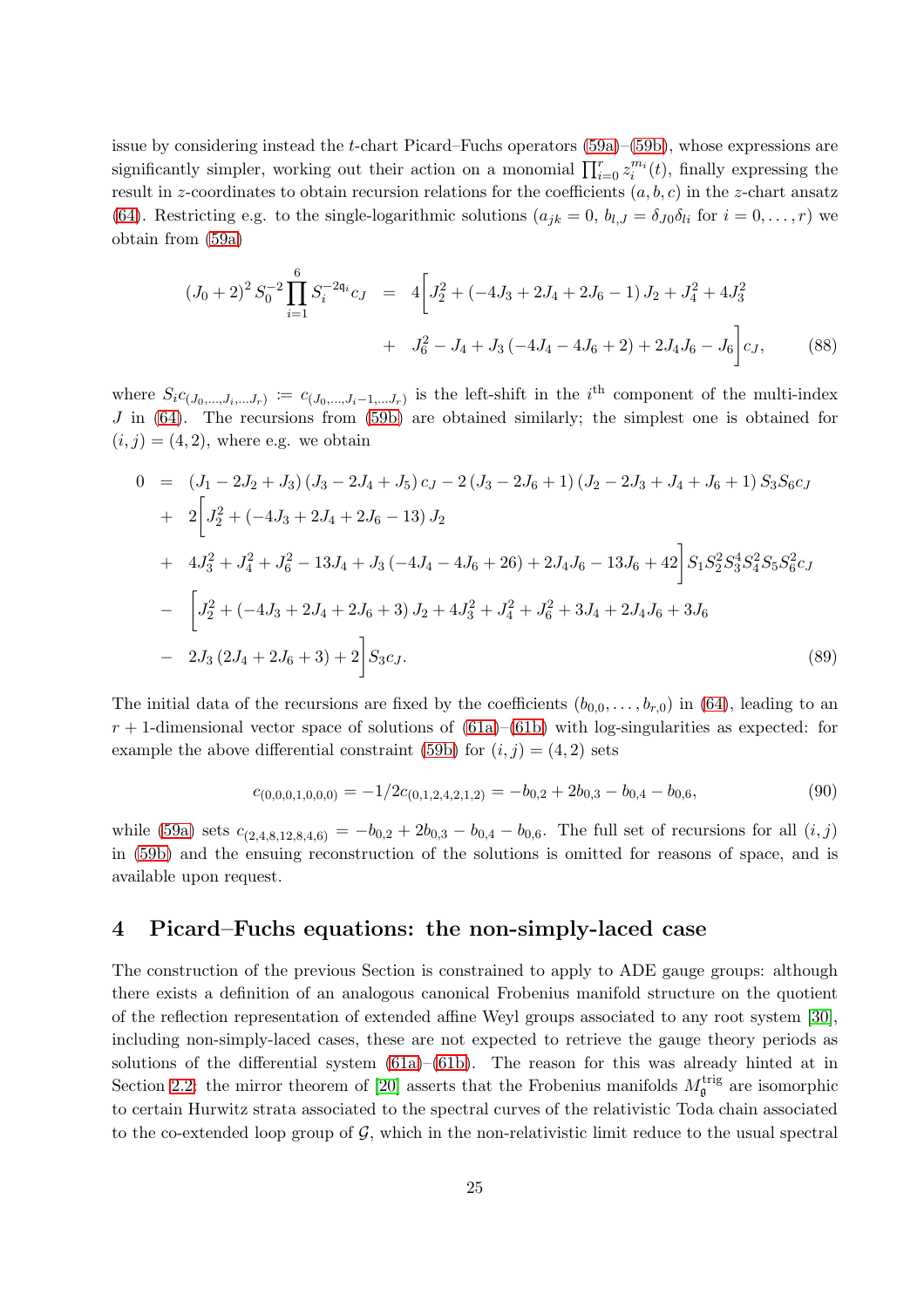curves of the Toda chain associated to the *untwisted* affine Kac–Moody algebra  $\mathfrak{g}^{(1)}$ . For non-simplylaced g, this is different from the twisted Toda chain relevant for the gauge theory: to account for this, it would in fact be natural to speculate that if one replaced, in the Landau–Ginzburg construction of [\[20\]](#page-38-9), the affine relativistic Toda chain with its twisted (Langlands/Montonen–Olive dual) version, then this would yield a "twisted" Frobenius manifold  $(M_{\mathfrak{g}}^{\text{trig}})^{\vee}$  from which the gauge theory periods would be retrieved by the same construction of the previous Section.

Both expectations turn out to be false. As we shall see, the natural Frobenius metric associated to the spectral curves of Section [2.2.2](#page-12-0) is either degenerate or not flat; and perhaps more surprisingly, the twisted relativistic Toda spectral curves will turn out to be the wrong integrable system for the pure gauge theory in five compactified dimensions, away from  $R_5 \rightarrow 0$ . As such, a new strategy is required to treat the non-simply-laced cases along the same lines as the ADE setting. In the next Section we will describe one such strategy, partly inspired by previous studies of associativity equations for the prepotentials of the 4d and the (perturbative) 5d theory, which also included non-simply-laced cases [\[12,](#page-38-11) [42,](#page-39-23) [43,](#page-39-24) [62,](#page-40-11) [63\]](#page-40-12).

## <span id="page-25-0"></span>4.1 The Jacobi algebra of a Seiberg–Witten curve

By the mirror theorem of [\[20\]](#page-38-9), the structure constants  $\mathsf{C}_{ij}^k$  in the previous section can be read off from the spectral curve of the type- $\mathcal{G}^{(1)}$  relativistic Toda chain,  $\mathsf{R}_{\mathcal{G},\rho';u}(\mu,\lambda)$ , as follows. Let  $\nu$  :  $\overline{C}_{\mathcal{G};u}^{\text{red}} \to \mathbb{P}^1$  be the Cartesian projection to the *v*-axis from the perturbative spectral curve  $\overline{C}_{G:u}^{\rm red}$  $G_{\mathcal{G},u}^{\text{red}} := \{ \mathsf{R}_{\mathcal{G},\rho';u}(\mu,\nu/u_0) = 0 \}$  for a choice of non-trivial irreducible representation  $\rho'$ : as the below is independent of the particular choice, we will henceforth suppress  $\rho'$  from our notation. Then, from [\[20,](#page-38-9) Thm. 3.1], we have that

<span id="page-25-1"></span>
$$
\partial_{t_i}\nu(\mu) \partial_{t_j}\nu(\mu) = \mathsf{C}_{ij}^k \partial_{t_k}\nu(\mu) \partial_{t_r}\nu(\mu) + \mathsf{D}_{ij}(\mu) \partial_{\mu}\nu(\mu) \tag{91}
$$

for some meromorphic function  $D_{ij}(\mu)$ , and where the  $t_i$ -derivatives are taken at constant  $\mu$ . This states that  $M_{\mathfrak{g}}^{\text{trig}}$  is isomorphic, as a holomorphic family of commutative rings, to the Jacobi algebra of the meromorphic projection  $\nu$ . By the implicit function theorem, we can then rewrite [\(91\)](#page-25-1) as

<span id="page-25-2"></span>
$$
\partial_{t_i} \widetilde{\mathsf{R}}_{\mathcal{G};u} \; \partial_{t_j} \widetilde{\mathsf{R}}_{\mathcal{G};u} = \mathsf{C}_{ij}^k \; \partial_{t_k} \widetilde{\mathsf{R}}_{\mathcal{G};u} \; \partial_{t_r} \widetilde{\mathsf{R}}_{\mathcal{G};u} \mod (\widetilde{\mathsf{R}}_{\mathcal{G};u}, \partial_{\mu} \widetilde{\mathsf{R}}_{\mathcal{G};u}) \tag{92}
$$

This can be phrased more poignantly as follows. Let  $V_{(i)}(R_{\mathcal{G};u}) := \partial_{t_i} R_{\mathcal{G};u}/\partial_{t_r} R_{\mathcal{G};u}$ . Then for all  $u \in \mathbb{C}^{r+1}$ , the tangent space  $T_{t(u)} M_{\mathfrak{g}}^{\text{trig}}$  is isomorphic as a commutative, associative unital algebra to

$$
\mathcal{V}(\widetilde{R}_{\mathcal{G};u}) \coloneqq \mathrm{span}_{\mathbb{C}}\{\widetilde{V}_{(i)}\}_{i=0}^r.
$$

The latter is obviously a vector subspace of the quotient ring  $\mathbb{C}[e^{t_0}, t_1, \ldots, t_r][\lambda, \nu]/\mathcal{I}(\mathcal{R}_{\mathcal{G};u})$ , where

$$
\mathcal{I}(\widetilde{R}_{\mathcal{G};u}) := \left\langle \widetilde{R}_{\mathcal{G};u}(\mu, \nu/u_0), \partial_{\mu} \widetilde{R}_{\mathcal{G};u}(\mu, \nu/u_0) \right\rangle,
$$

and [\(92\)](#page-25-2) states that it is actually a subalgebra, closed under product. The structure constants  $\zeta_{ij}^k$ (although not the Frobenius metric yet) of  $M_{\mathfrak{g}}^{\text{trig}}$  can be obtained from

<span id="page-25-3"></span>
$$
\widetilde{V}_{(i)}(\widetilde{\mathsf{R}}_{\mathcal{G};u})\widetilde{V}_{(j)}(\widetilde{\mathsf{R}}_{\mathcal{G};u}) = \mathsf{C}_{ij}^{k}(t)\widetilde{V}_{(k)}(\widetilde{\mathsf{R}}_{\mathcal{G};u}) \mod \mathcal{I}(\widetilde{\mathsf{R}}_{\mathcal{G};u}),
$$
\n(93)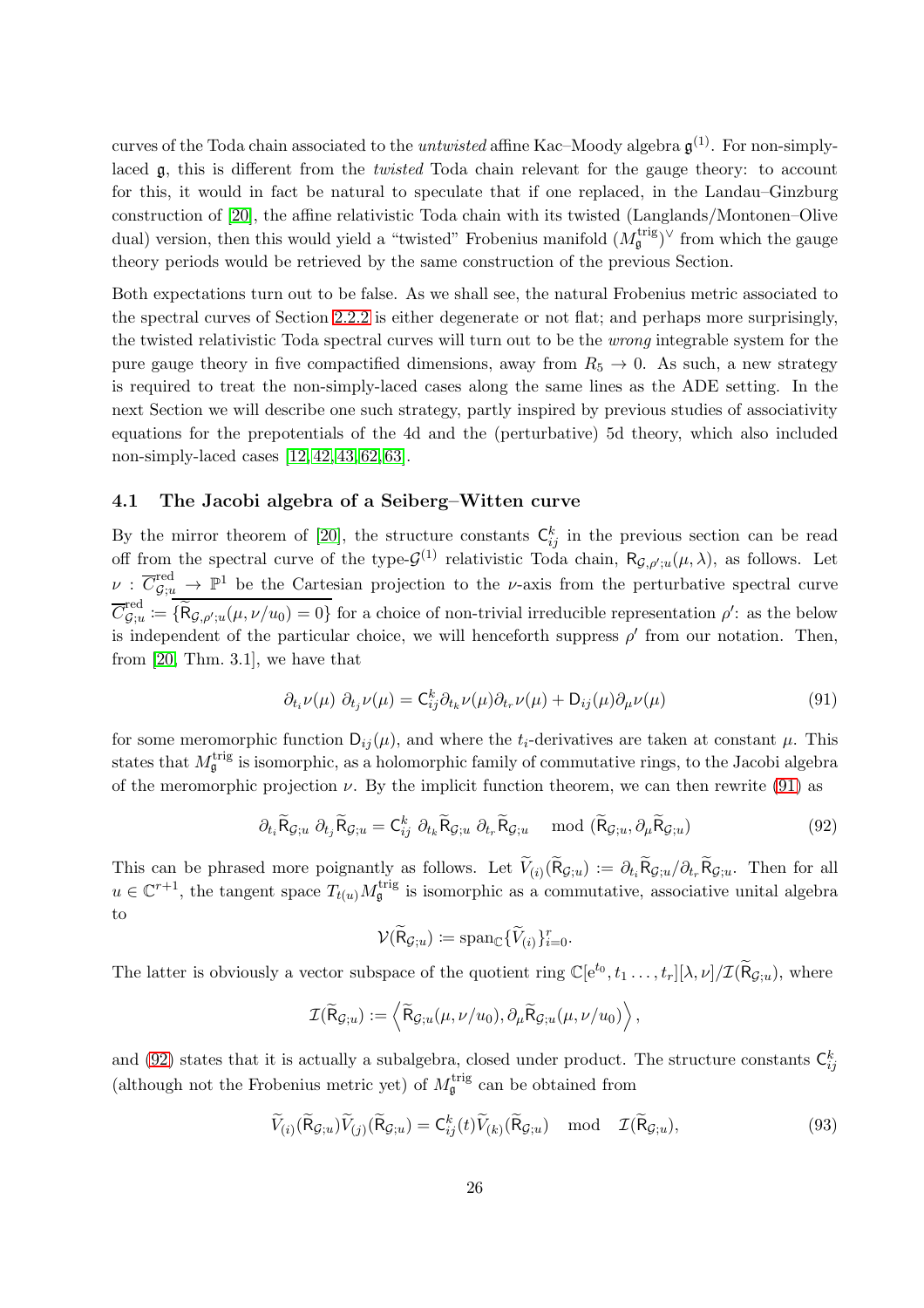in a purely algebraic way, given the knowledge of  $R_{\mathcal{G};u}$  and the unit vector  $e = V_{(r)}(R_{\mathcal{G};u})$ .

How does this help in dealing with non-simply-laced cases? In all instances considered in Section [2.2,](#page-10-1) including non-simply-laced gauge groups, the construction of SW curves for the gauge theory leads to a spectral polynomial of the form  $P_{\mathcal{G};u}(\mu,\lambda) = P_{\mathcal{G};u}(\mu,\lambda + q_0/\lambda)$  for some  $P_{\mathcal{G};u} \in$  $\mathbb{Z}[\mu,\nu;u_0,\ldots,u_r]$ , exactly as for the untwisted relativistic Toda polynomials relevant for simplylaced G in the discussion above: we have  $P_{\mathcal{G};u} = Q_{\mathcal{G};u}$  in the M-theory engineering curves  $(25)-(27)$  $(25)-(27)$ , and  $P_{\mathcal{G};u} = R_{\mathcal{G};u}$  (resp.  $P_{\mathcal{G};u} = T_{\mathcal{G};u}$ ) for the untwisted (resp. twisted) relativistic Toda curves of [\(39\)](#page-14-2). It is then natural to look at the possibility of replacing the input polynomial  $R_{\mathcal{G};u}$  in [\(93\)](#page-25-3) with the Hanany–Witten/relativistic Toda reduced characteristic polynomials  $\mathsf{Q}_{\mathcal{G};u}/\mathsf{T}_{\mathcal{G};u}$ , and construct an associated Frobenius manifold out of them.

Indeed, as we shall show in Claim [4.1](#page-26-1) below, for all the curves of Section [2.2](#page-10-1) we will be able to associate a holomorphic family of commutative and associative algebras via [\(93\)](#page-25-3), and whose existence is itself non-trivial. But these won't come in general from a Frobenius manifold: when  $P_{G;u} \neq R_{G;u}$ : one can check that the construction of [\[20,](#page-38-9)[27\]](#page-39-25) applied to the the curves in Sections [2.2.1](#page-11-0) and [2.2.2](#page-12-0) for non-simply-laced G gives rise to a Frobenius metric that is either degenerate (for  $\mathsf{Q}_{B_r;u}$ and  $T_{\mathcal{G};u}$  or curved (for  $Q_{C_r;u}$ ), so there is no clear notion of a privileged "flat" coordinate system where something like [\(59a\)](#page-18-4)-[\(59b\)](#page-18-5) could hold. These difficulties can however be side-stepped by imposing the contraints of rigid special Kähler geometry: we condense this in the following list of statements.

<span id="page-26-1"></span>**Claim 4.1.** Let  $P_{\mathcal{G};u}$  be equal to one of  $R_{\mathcal{G};u}$ ,  $Q_{\mathcal{G};u}$  or  $T_{\mathcal{G};u}$ . Up to affine-linear transformations, there exists a unique chart  $\{t^i(u)\}_{i=0}^r$  such that

1. there exist holomorphic functions  $C_{ij}^k(t)$  s.t.

$$
\widetilde{V}_{(i)}(\widetilde{\mathsf{P}}_{\mathcal{G};u})\widetilde{V}_{(j)}(\widetilde{\mathsf{P}}_{\mathcal{G};u}) = \mathsf{C}_{ij}^{k}(t)\widetilde{V}_{(k)}(\widetilde{\mathsf{P}}_{\mathcal{G};u}) \quad \text{mod} \quad \mathcal{I}(\widetilde{\mathsf{P}}_{\mathcal{G};u})
$$
\n(94)

2. the periods associated to the SW curve  ${P_{\mathcal{G};u}(\mu,\lambda) = 0}$  satisfy the system of  $2^{\text{nd}}$  order PDEs

<span id="page-26-3"></span><span id="page-26-0"></span>
$$
\partial_{t_i t_j}^2 \Pi = C_{ij}^k(t) \partial_{t_r t_k}^2 \Pi \tag{95}
$$

The coordinates  $t_i(u)$  are uniquely fixed by imposing that the inverse  $u_i(t)$  is a collection of trigonometric polynomials,

<span id="page-26-2"></span>
$$
u_0 = e^{t_0}, \quad u_i \in \mathbb{C}[e^{-t_0}; t_1, \dots, t_r], \tag{96}
$$

and that single-logarithmic singular solutions of [\(95\)](#page-26-0) exist at the point of large complex structure.

Our claim therefore postulates the existence of a differential ideal annihilating the periods of the SW curve, which is specified entirely by the product structure on  $V(P_{G;u})$  and by the choice of a canonical system of coordinates  $t^{i}(u)$ . The latter behaves as a surrogate of the flat coordinates of the previous section, in spite of the lack of a flat non-degenerate Frobenius metric.

As we did for the ADE gauge groups, we will subject Claim [4.1](#page-26-2) above to a variety of tests, including comparisons with the gauge theory calculations from Section [2.1](#page-8-0) and direct period integral calculations from the spectral curve, giving in turn an effective method to compute the periods in [\(95\)](#page-26-0)–[\(97\)](#page-27-0) around the large complex structure limit. We will proceed, accordingly, in three steps.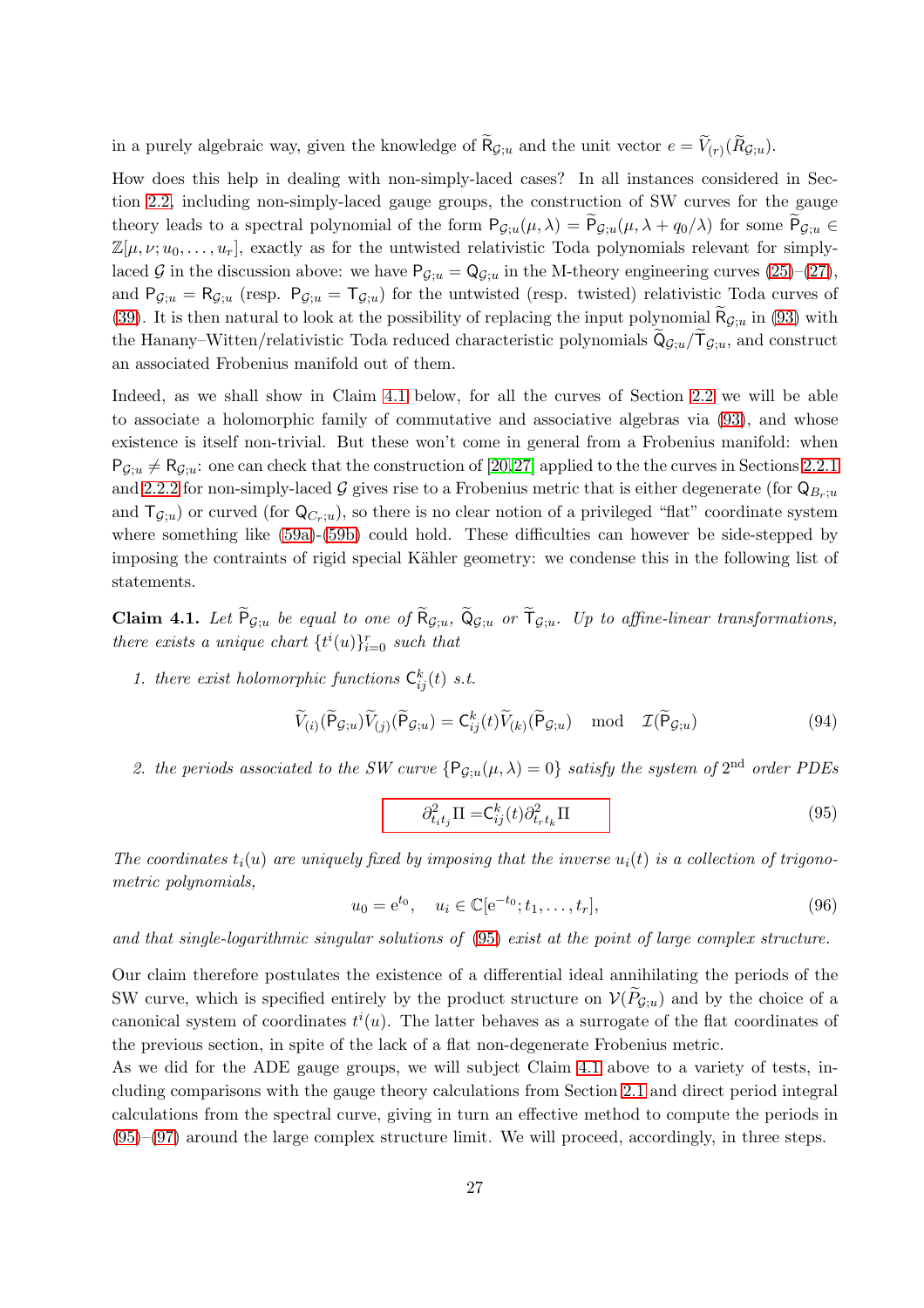- Step 1: the canonical ring structure. In analogy with the ADE cases, we assume that some of the special coordinates  $t_i$  are determined by the same residue formula as [\[20,](#page-38-9) Lemma. 4.1] which is a specialisation of the residue formulas of [\[28,](#page-39-19) Lecture 5] for the flat coordinates of a Hurwitz Frobenius manifold. For the examples below, we will indeed find that all  $t_i$ (but perhaps  $t_r$ ) are determined by the residue computation. Again similarly to the simplylaced setting, we further impose that  $t_r = u_0(u_r + f(u_1, ... u_{r-1}))$  where f is a polynomial in  $u_1, ..., u_{r-1}$ . We then proceed to verify the first point in Claim [4.1](#page-26-2) by an algebraic construction of the ring structure on  $\mathcal{V}(\mathsf{P}_{\mathcal{G};u})$ . To do this we first compute a reduced Gröbner basis  $GB(P_{\mathcal{G};u})$  for the ideal  $\mathcal{I}(P_{\mathcal{G};u})$ , and then use multi-variate polynomial division to compute the reduction of [\(94\)](#page-26-3) w.r.t.  $GB(P_{\mathcal{G};u})$ . Since the latter is a Gröbner basis, the reduction is zero iff the above expression is in the ideal  $\mathcal{I}(P_{\mathcal{G};u})$ , and imposing the vanishing of the remainder of the division gives an a priori highly overconstrained inhomogeneous linear system for the indeterminates  $\mathsf{C}_{ij}^k$ . While for a general family of plane curves the system would admit no solutions, we will always find that, remarkably, for all the spectral polynomials  $P_{\mathcal{G};u}$  in Section [2.2](#page-10-1) a unique solution exists.
- Step 2: the special coordinates. We are now in a position to write down the differential system [\(95\)](#page-26-0) in a quasi-polynomial t-chart. At this point we still have a parametric dependence on the coefficients of the polynomial  $f(u_1, ..., u_{r-1})$ , which we fix as follows. We first write [\(95\)](#page-26-0) in the z-chart defined by  $(60)$ , and look for a condition such that solutions in the form  $(64)$ exist. Remarkably, all coefficients of  $f(u_1, ..., u_{r-1})$  turn out to be fixed this way, by just looking at the classical piece of the solutions, i.e., their limit as  $z_0 \to 0$ .
- Step 3: taming the solutions. We still lack the analogue of the quasi-homogeneity condition  $(59a)$  at this stage, which entails that the solution space of  $(95)$  will be a priori of much higher dimension than the expected  $2r + 2$ . It turns out that this freedom can be fixed entirely<sup>[9](#page-27-1)</sup>, in either of two ways. For the spectral curves with  $\mathcal{G} = B_r$ , associated either to the twisted affine relativistic Toda chain or the M-theory engineering of [\[15\]](#page-38-7), we find that there exist complex numbers  $\alpha, \beta \in \mathbb{C}$ , and  $l \in \{0, \ldots, r\}$  such that

<span id="page-27-0"></span>
$$
\left(t_0 + \sum_{i=1}^r \mathfrak{q}_i^{\vee} t_i \partial_{t_i}\right)^2 \Pi = \alpha e^{\beta t_0} \partial_{t_l t_r}^2 \Pi. \tag{97}
$$

In the quasi-homogeneity equation [\(97\)](#page-27-0), the Euler vector field is specified in terms of the dual Coxeter exponents of G (i.e. the  $\alpha$ -basis coefficients of the highest short root), and we slightly generalise [\(97\)](#page-27-0) by admitting a more general second derivative term in the r.h.s., where possibly  $t_l \neq t_r$ .<sup>[10](#page-27-2)</sup> For  $\mathcal{G} \neq B_r$ , we show that the imposition of the existence of a prepotential whose gradient returns the double-log solutions,  $\partial_{\Pi_{A_i}} \mathcal{F} = \Pi_{B_i}$ , and whose analytic structure

<span id="page-27-1"></span><sup>&</sup>lt;sup>9</sup>With the one exception of the Sp(1) curves, where a small remaining ambiguity will need additional input to be fixed.

<span id="page-27-2"></span><sup>&</sup>lt;sup>10</sup>Although we believe this can be reduced to the form appearing in [\(97\)](#page-27-0), i.e. with  $t<sub>l</sub> = t<sub>r</sub>$ , as an equation on cohomology (the periods), it will be easier for us to consider the generalised, and equivalent equation [\(97\)](#page-27-0) by seeing this as following from a stronger constraint at the level of forms (the SW differential).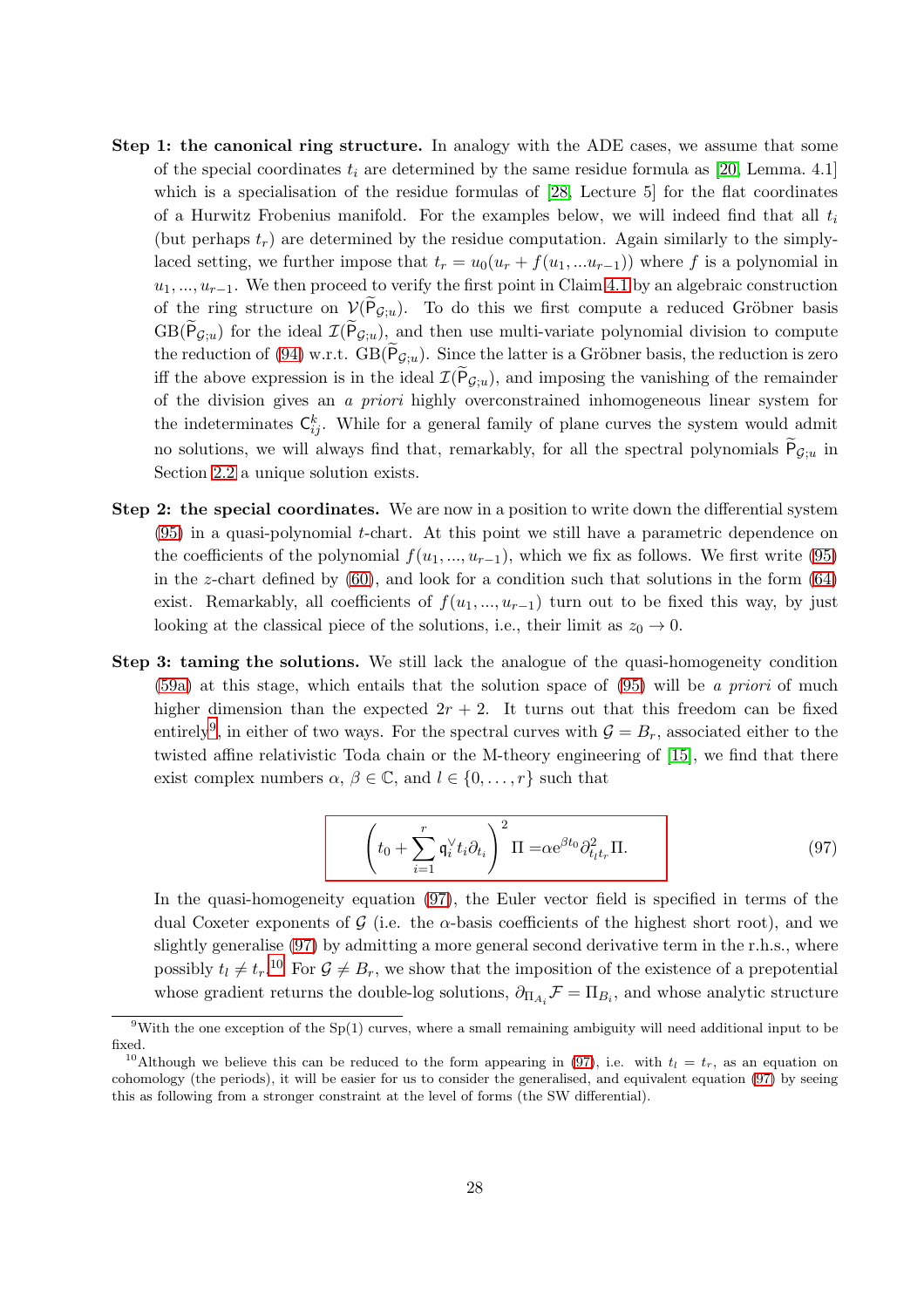at weak coupling has the form

<span id="page-28-2"></span>
$$
\mathcal{F}_{\mathcal{G}}(q_0,\ldots,q_r) = C_3(\log q_0,\ldots,\log q_r) + \sum_{I \in (\mathbb{N})^{r+1}} a_I \prod_j q_j^{I_j},\tag{98}
$$

allows to fix uniquely all remaining ambiguities.

Having outlined our computational strategy, we will now verify the above proposal in several examples.

## <span id="page-28-0"></span>4.2  $B_2$

From [\(26\)](#page-11-2), the perturbative spectral curve for  $\mathcal{G} = B_2 = \text{Spin}(5)$  reads

<span id="page-28-1"></span>
$$
\widetilde{Q}_{B_2}(\mu, \nu; u) = (\mu^2 - 1) (\mu^2 + 1)^2 \mu \nu + u_2 \mu^4 + u_1 (\mu^6 + \mu^2) + \mu^8 + 1. \tag{99}
$$

As far as Claim [4.1](#page-26-2) is concerned, we find that for this example, and indeed for all  $B_r$  cases we have checked (up to  $r = 4$ ), the privileged coordinate set  $t_i(u)$  including  $t_r$  can be found by the same residue calculation of [\[20,](#page-38-9) Lemma 4.1] applied to the perturbative SW curve [\(99\)](#page-28-1). We thus get

$$
t_0 = \log u_0, \quad t_1 = u_0^{1/2} \sqrt{2 - 2u_1 + u_2}, \quad t_2 = u_0(2 + 2u_1 + u_2). \tag{100}
$$

with inverse

$$
u_0 = e^{t_0}, \ u_1 = -\frac{1}{4} e^{-t_0} \left( t_1^2 - t_2 \right), \ u_2 = \frac{1}{2} e^{-t_0} \left( t_1^2 - 4 e^{t_0} + t_2 \right). \tag{101}
$$

A reduced Gröbner basis for the discriminant ideal  $\mathcal{I}(\tilde{Q}_{B_2;u})$  can be computed using Buchberger's algorithm with respect to the lexicographic monomial ordering  $\mu \prec \nu$ . We obtain GB( $\mathbb{Q}_{B_2;u}$ ) =  $\{P(\mu), Q(\mu, \nu)\}\$ , with

$$
P(\mu) = (\mu^2 + 1)^4 \left( 4 (\mu^2 - 1)^2 e^{t_0} - \mu^2 t_2 \right) + \mu^2 (\mu^2 - 1)^2 (\mu^4 - 6\mu^2 + 1) t_1^2,
$$
  
\n
$$
Q(\mu, \nu) = \mu \left[ (39\mu^8 - 313\mu^6 + 557\mu^4 - 347\mu^2 + 64) t_1^2 + 4(\mu^2 - 1) (39\mu^8 + 116\mu^6 + 78\mu^4 - 68\mu^2 - 101) e^{t_0} - (39\mu^8 + 155\mu^6 + 233\mu^4 + 165\mu^2 + 64) t_2 \right] + 128\nu.
$$
\n(102)

Reducing [\(94\)](#page-26-3) to the ideal  $\mathcal{I}(\widetilde{Q}_{B_2;u}) = \left\langle GB(\widetilde{Q}_{B_2;u}) \right\rangle$  w.r.t. to the reduced basis  $GB(\widetilde{Q}_{B_2;u})$  and solving for  $\mathsf{C}_{ij}^k$ , we obtain, for the structure constants of [\(95\)](#page-26-0),

$$
\mathsf{C}_{0i}^{j} = \begin{pmatrix} -t_1^2 - 16e^{t_0} + t_2 & -16e^{t_0}t_1 & 16e^{t_0}t_2 \\ -2t_1 & -16e^{t_0} & 0 \\ 1 & 0 & 0 \end{pmatrix}_{i}^{j}, \tag{103}
$$

$$
\mathsf{C}_{1i}^{j} = \begin{pmatrix} -2t_1 & -16e^{t_0} & 0 \\ -2 & -t_1 & 2t_2 \\ 0 & 1 & 0 \end{pmatrix}_{i}^{j}.
$$
 (104)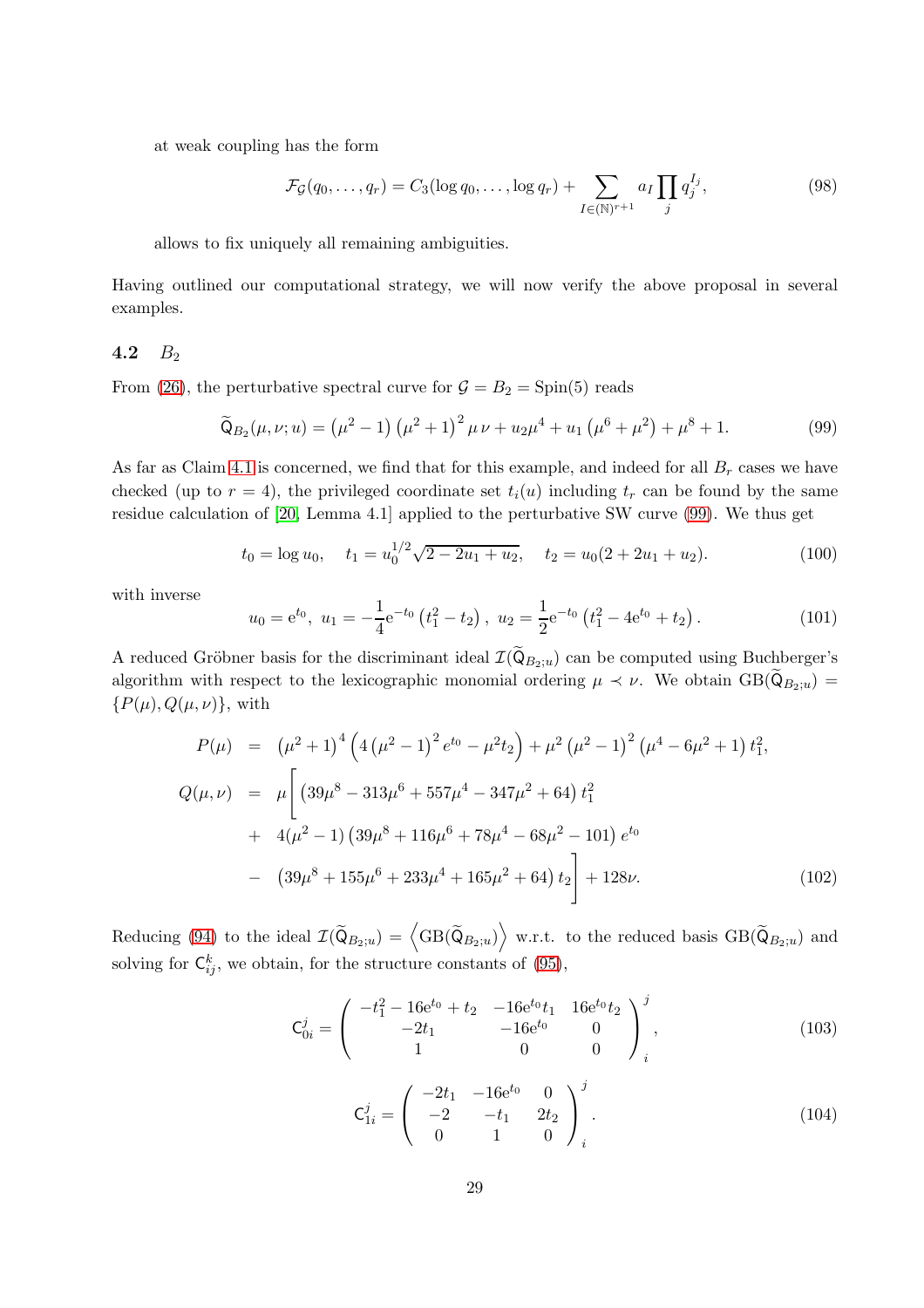Finally, let us show how to derive the quasi-homogeneity condition [\(97\)](#page-27-0). We will directly impose that [\(97\)](#page-27-0) holds as a constraint on the Seiberg–Witten differential log  $\mu$ d log  $\lambda$  for some  $\alpha$ ,  $\beta$  and l. The full SW curve  $\overline{\mathcal{C}}_{B_r;u}$  is hyperelliptic, with a degree two map  $\mu : \overline{\mathcal{C}}_{\mathcal{G};u} \to \mathbb{P}^1$  realising it as a branched cover of the complex line. In particular there is a subset of homology cycles  $\{\gamma_1, ..., \gamma_{g(\overline{C}_{B_r;u})}\}\$  in  $\mathcal{C}_{B_r;u}$  such that

<span id="page-29-1"></span>
$$
\Pi_{\gamma_i} := \oint_{\gamma_i} \log \mu \, \mathrm{d} \log \lambda = \int_{l_i} (\log \lambda_+ - \log \lambda_-) \, \mathrm{d} \log \nu \tag{105}
$$

for chains  $l_i = \mu(\gamma_i) \subset \mathbb{P}^1$ , where an integration by parts has been performed. Let now  $\mathfrak{D} =$  $\sum_{ij} a_{ij}(u)\partial^2_{u_iu_j} + \sum_i b_i\partial_{u_i}$  be a second order differential operator whose symbol  $\sigma(\mathfrak{D})$  has vanishing constant term. Then it is easy to show that  $\mathfrak{D}(\log \lambda_+(\mu) - \log \lambda_-(\mu)) = P_1/P_2^{3/2}$  for  $P_1, P_2 \in$  $\mathbb{C}[\mu; u_0, \ldots, u_r]$ . Imposing that  $P_1 \equiv 0$  identically in  $\mu$  gives an in principle overconstrained system of equations in the indeterminates a, b. Happily, this can be shown to non-trivially admit a 1 dimensional space of solutions, parametrised by overall rescalings of  $\mathfrak{D}$ : in flat co-ordinates and at the level of periods, this gives

$$
\left(\partial_{t_0} + \frac{1}{2}t_1\partial_{t_1} + t_2\partial_{t_2}\right)^2 \Pi = -256e^{-t_0}\partial_{t_0}\partial_{t_2}\Pi.
$$
 (106)

completing the construction of the PF system in [\(95\)](#page-26-0) and [\(97\)](#page-27-0).

Armed with this, we proceed as in the analysis for the simply-laced cases. We find three linearly independent single-log solutions in the  $z_i$ -coordinates [\(60\)](#page-19-0), and two double-log solutions, confirming our Claim [4.1.](#page-26-2) Up to 2-instanton corrections, we find that the perturbative level is unambiguously fixed by [\(95\)](#page-26-0), while order by order in  $z_0$ , each solution comes with finitely many constants which are equivalently fixed by the quasi-homogeneity equation [\(97\)](#page-27-0) or by imposing imposing the existence of the prepotential. We find that the final result,

$$
-4\pi^{3}i\mathcal{F}_{B_{2}} = \frac{5}{6}\log^{3}q_{2} + \log q_{0}\log^{2}q_{2} + \frac{5}{4}\log q_{1}\log^{2}q_{2} + \frac{3}{4}\log^{2}q_{1}\log q_{2} + \log q_{0}\log q_{1}\log q_{2}
$$
  
+  $q_{2} + q_{1}q_{2} + q_{1}q_{2}^{2} + \frac{q_{2}^{2}}{8} + \frac{q_{2}^{3}}{27} + \frac{q_{2}^{4}}{64} + \frac{q_{1}^{2}q_{2}^{2}}{8} + \dots$   
+  $q_{0}\left(q_{1}q_{2} + 3q_{1}^{2}q_{2} + 5q_{1}^{3}q_{2} + 4q_{1}^{2}q_{2}^{2} + 7q_{1}^{4}q_{2} + 8q_{1}^{3}q_{2}^{2} + 3q_{1}^{2}q_{2}^{3} + 9q_{1}^{5}q_{2} + 12q_{1}^{4}q_{2}^{2}$   
+  $9q_{1}^{3}q_{2}^{3} + 11q_{1}^{6}q_{2} + 16q_{1}^{5}q_{2}^{2} + 15q_{1}^{4}q_{2}^{3} + 8q_{1}^{3}q_{2}^{4} + \dots$  (107)

is in precise agreement with the IMS, 1-loop, and 1-instanton prepotential, which we have checked up to  $\mathcal{O}(q_i^8)$ .

## <span id="page-29-0"></span>4.3  $B_3$

The reduced characteristic polynomial for the M-theory curve of  $\mathcal{G} = B_3$  is given from [\(26\)](#page-11-2) as

$$
\widetilde{\mathsf{Q}}_{B_3;u}(\mu,\nu) = (\mu^2 - 1)\mu^3 (\mu^2 + 1)^2 \nu + u_3 \mu^6 + u_1 (\mu^{10} + \mu^2) + u_2 (\mu^8 + \mu^4) + \mu^{12} + 1,
$$
\n(108)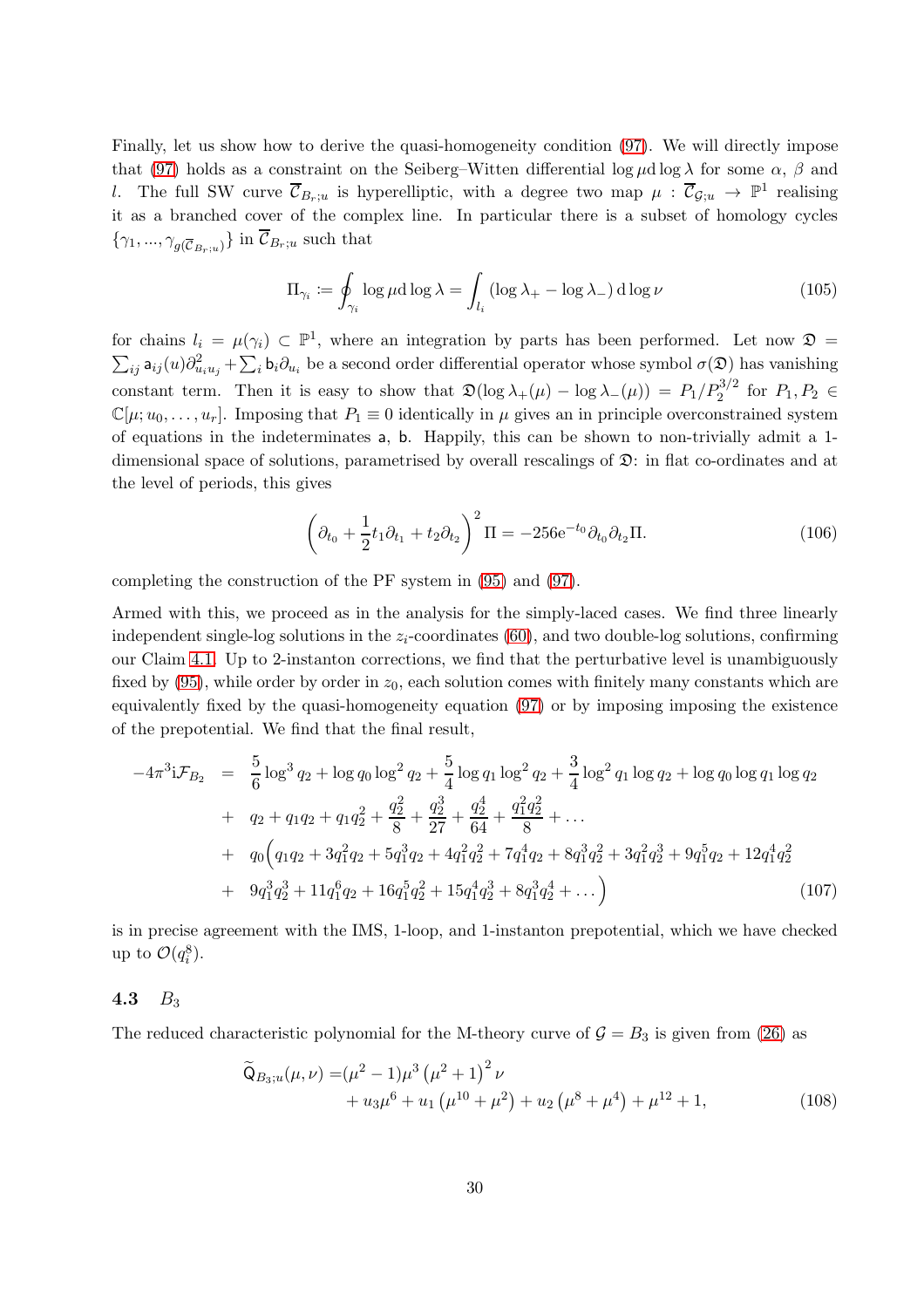We follow exactly the same procedure as for  $G = B_2$  to compute the structure constants of the Jacobi algebra [\(93\)](#page-25-3) and the flat coordinates. We omit details and present the final result for both. For the coordinates, we get

$$
t_0 = \log u_0, \ t_1 = u_0^{\frac{2}{3}}(u_1 - 1), \ t_2 = u_0^{1/2}(2u_1 - 2u_2 + u_3 - 2)^{1/2}, \ t_3 = u_0(2 + 2u_1 + 2u_2 + u_3), \ (109)
$$

with polynomial inverses

$$
u_0 = e^{t_0}, u_1 = e^{-\frac{2t_0}{3}}t_1 + 1, u_2 = \frac{1}{4}e^{-t_0}t_2^2 - \frac{1}{4}e^{-t_0}t_3 + 1, u_3 = \frac{1}{2}e^{-t_0}t_2^2 - 2e^{-\frac{2t_0}{3}}t_1 + \frac{1}{2}e^{-t_0}t_3 - 2, (110)
$$

while the structure constants in the t-chart read

$$
C_{00}^{j} = \begin{pmatrix} \frac{4e^{\frac{t_{0}}{3}}t_{1}\left(t_{1}-24e^{\frac{t_{0}}{3}}\right)+3t_{3}-3t_{2}^{2}}{9} \\ \frac{12e^{\frac{2t_{0}}{3}}t_{1}^{2}+288e^{t_{0}}t_{1}+3(t_{3}-t_{2}^{2})t_{1}-432e^{\frac{4t_{0}}{3}}+e^{\frac{t_{0}}{3}}(18(5t_{2}^{2}+t_{3})-8t_{1}^{3})}{(16e^{t_{0}}-\frac{17}{3}e^{\frac{2t_{0}}{3}}t_{1})t_{2} \\ \frac{16e^{\frac{2t_{0}}{3}}}{3} \end{pmatrix}_{j}
$$
(111)

$$
\mathbf{C}_{1i}^{j} = \begin{pmatrix} \frac{4}{3}e^{\frac{t_{0}}{3}}\left(t_{1} - 6e^{\frac{t_{0}}{3}}\right) & \frac{1}{9}\left(-8e^{\frac{t_{0}}{3}}t_{1}^{2} - 36e^{\frac{2t_{0}}{3}}t_{1} + 72e^{t_{0}} - 3t_{2}^{2} + 3t_{3}\right) & -\frac{16}{3}e^{\frac{2t_{0}}{3}}t_{2} & \frac{16}{3}e^{\frac{2t_{0}}{3}}t_{3} \\ 4e^{\frac{t_{0}}{3}} & -\frac{4}{3}e^{\frac{t_{0}}{3}}\left(2t_{1} + 9e^{\frac{t_{0}}{3}}\right) & 0 & 0 \\ 0 & -2t_{2} & -16e^{\frac{2t_{0}}{3}} & 0 \\ 0 & 1 & 0 & 0 \end{pmatrix}_{i}
$$
\n
$$
(112)
$$

$$
\mathbf{C}_{2i}^{j} = \begin{pmatrix} -2t_2 & 8e^{\frac{t_0}{3}}t_2 & 16e^{t_0} - \frac{32}{3}e^{\frac{2t_0}{3}}t_1 & 0\\ 0 & -2t_2 & -16e^{\frac{2t_0}{3}} & 0\\ -6 & 2\left(t_1 + 6e^{\frac{t_0}{3}}\right) & -t_2 & 2t_3\\ 0 & 0 & 1 & 0 \end{pmatrix}_{i}^{j}, \qquad (113)
$$

and  $C_{3i}^j = \delta_i^j$ <sup>*i*</sup>. As for the  $B_2$  case, we also look for a smaller set of differential equations satisfied directly by the SW differential at for fixed  $\mu$ . It turns out that there is a four-dimensional space of differential operators annihilating [\(105\)](#page-29-1) in this case, and one basis element is in the desired form:

$$
\left(\partial_{t_0} + \frac{2}{3}t_1\partial_{t_1} + \frac{1}{2}t_2\partial_{t_2} + t_3\partial_{t_3}\right)^2 \Pi = -4096e^{-t_0/3}\partial_1\partial_3\Pi.
$$
 (114)

Once again the corresponding solutions are found to have the desired asymptotic behaviour at infinity in the Coulomb branch. We verified that the resulting prepotential agrees with the gauge theory calculation up to 1-instanton corrections and up to order  $\mathcal{O}(q_i^7)$ ,  $i = 1, 2, 3$ .

# <span id="page-30-0"></span>4.4  $C_1$  at  $\theta = 0$

For symplectic gauge groups,  $G = C_r$ , we have the two different sets of curves [\(30\)](#page-12-3) and [\(28\)](#page-12-4)–[\(29\)](#page-12-4), from [\[15\]](#page-38-7) and [\[41,](#page-39-11) [58\]](#page-40-13) respectively. We consider here for the purpose of illustration the rank one case at different theta angles.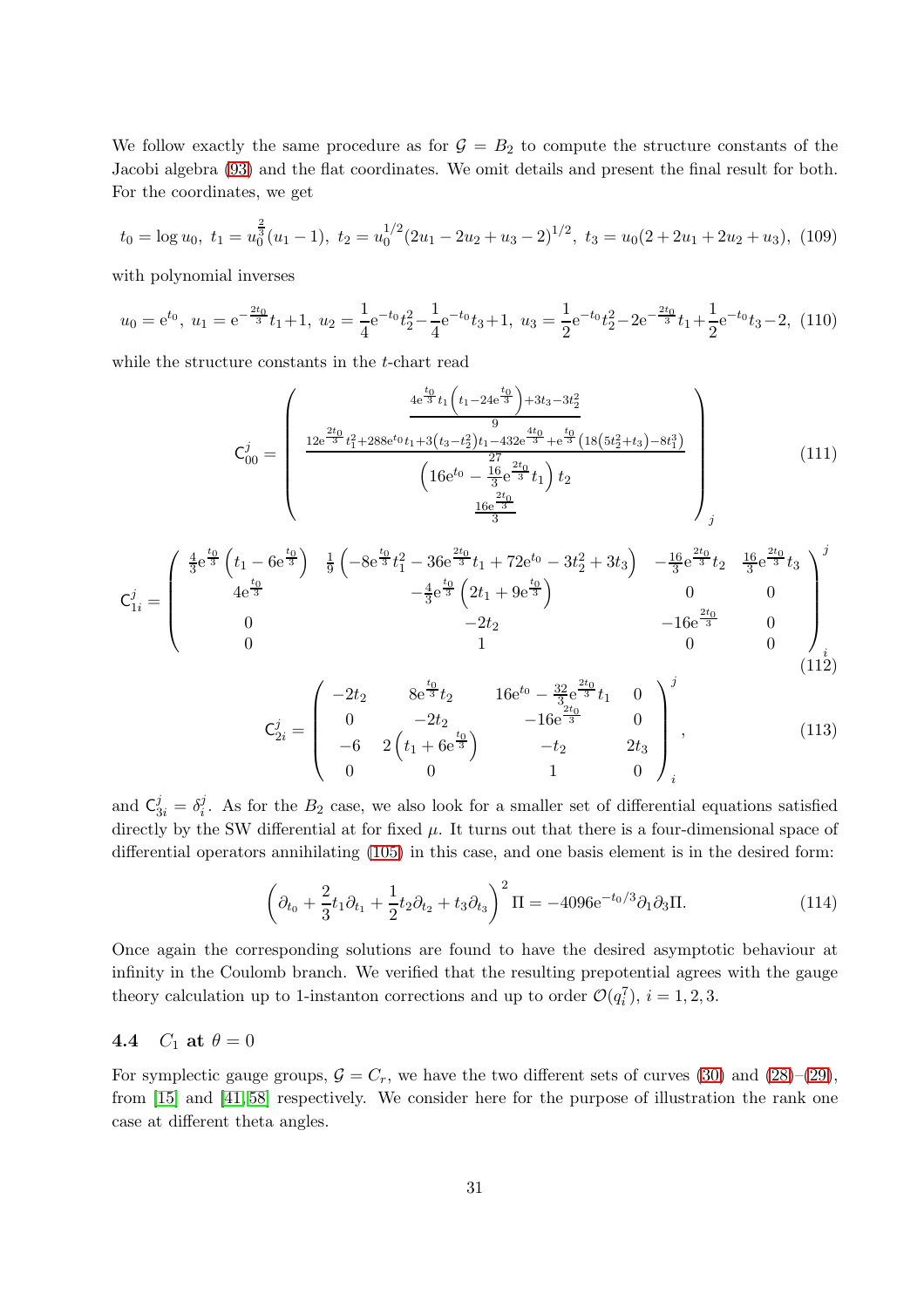For  $\theta = 0$ , [\(28\)](#page-12-4) gives

$$
\widetilde{\mathsf{Q}}_{C_1;u,0}(\mu,\nu/u_0) = \mu^3 \nu + \left(\mu^2 - 1\right)^2 \left(u_1 \mu + \mu^2 + 1\right) + \frac{\mu^2 \left(\mu^2 + 1\right)}{u_0}.\tag{115}
$$

For the coordinates  $t^i(u)$  and the t-chart structure constants, we find

$$
t_0 = \log u_0, \quad t_1 = u_0 u_1,\tag{116}
$$

$$
\mathbf{C}_{0i}^j = \begin{pmatrix} -\frac{2t_1}{3} & \frac{1}{3} e^{t_0} \left( 4 e^{t_0} - 1 \right) \\ 1 & 0 \end{pmatrix},\tag{117}
$$

and again  $C_{1i}^j = \delta_i^j$  $\frac{j}{i}$ .

The resulting Picard–Fuchs system is superficially different from the one of  $A_1$  in [\(67\)](#page-20-3). Also the absence of an analogue of the quasi-homogeneity condition [\(97\)](#page-27-0) leads to a space of solutions of dimension higher than  $2r + 2 = 4$ : while for higher rank the imposition of the existence of a prepotential is sufficient to project to a solution space of the correct dimension, the case of rank one is pathological, and leads to a small finite ambiguity at every instanton level. In this case, perturbative parts and 1-instanton corrections are unambiguously fixed, but for higher instanton corrections we find two free parameters at each even order, and none at odd orders, which we can fix by matching with a direct period expansion from the curve. By doing so, we verify that the resulting prepotential is in agreement with the  $SU(2)$  calculation at vanishing  $\theta$ -angle, which we confirmed in an expansion at weak coupling up to 5-instantons.

# <span id="page-31-0"></span>4.5  $C_1$  at  $\theta = \pi$

We will jointly consider in this section the curves  $(29)$  and  $(30)$ . We will show that, while formally different, these surprisingly give rise to the same algebra structure on the discriminant of the perturbative SW curve, and therefore to the same differential system [\(95\)](#page-26-0). As in the previous Section, however, in this rank one situation there will be a finite (two-dimensional) ambiguity at each order of the  $q_0$  expansion of the solutions, which as for  $\theta = 0$  we fix from a direct period calculation from the full SW curve. It turns out that the free parameters thus fixed will be different according to which curve one picks: the respective prepotential will also be different, with only the curve [\(29\)](#page-12-4) returning the correct gauge theory prepotential.

The perturbative SW curve [\(30\)](#page-12-3) of [\[15\]](#page-38-7) reads

$$
\widetilde{Q}_{C_1;u}^{\flat}(\mu,\nu) = \mu^3 \nu + (\mu^2 - 1)^2 (u_1 \mu - \mu^2 - 1), \qquad (118)
$$

whereas the  $C_1^{\theta=0}$  curve in [\[41\]](#page-39-11) is given by

$$
\widetilde{Q}_{C_1;u,\pi}(\mu,\nu) = \mu^3 \nu - (\mu^2 - 1)^2 (u_1 \mu + \mu^2 + 1) + \frac{2\mu^3}{u_0}
$$
\n(119)

Note that, up to rescalings of  $\nu$  and  $\mu$ , the curves differ only by the last term which depends on  $u_0$ , and is therefore proportional to the gauge theory scale: this implies that the 1-loop prepotentials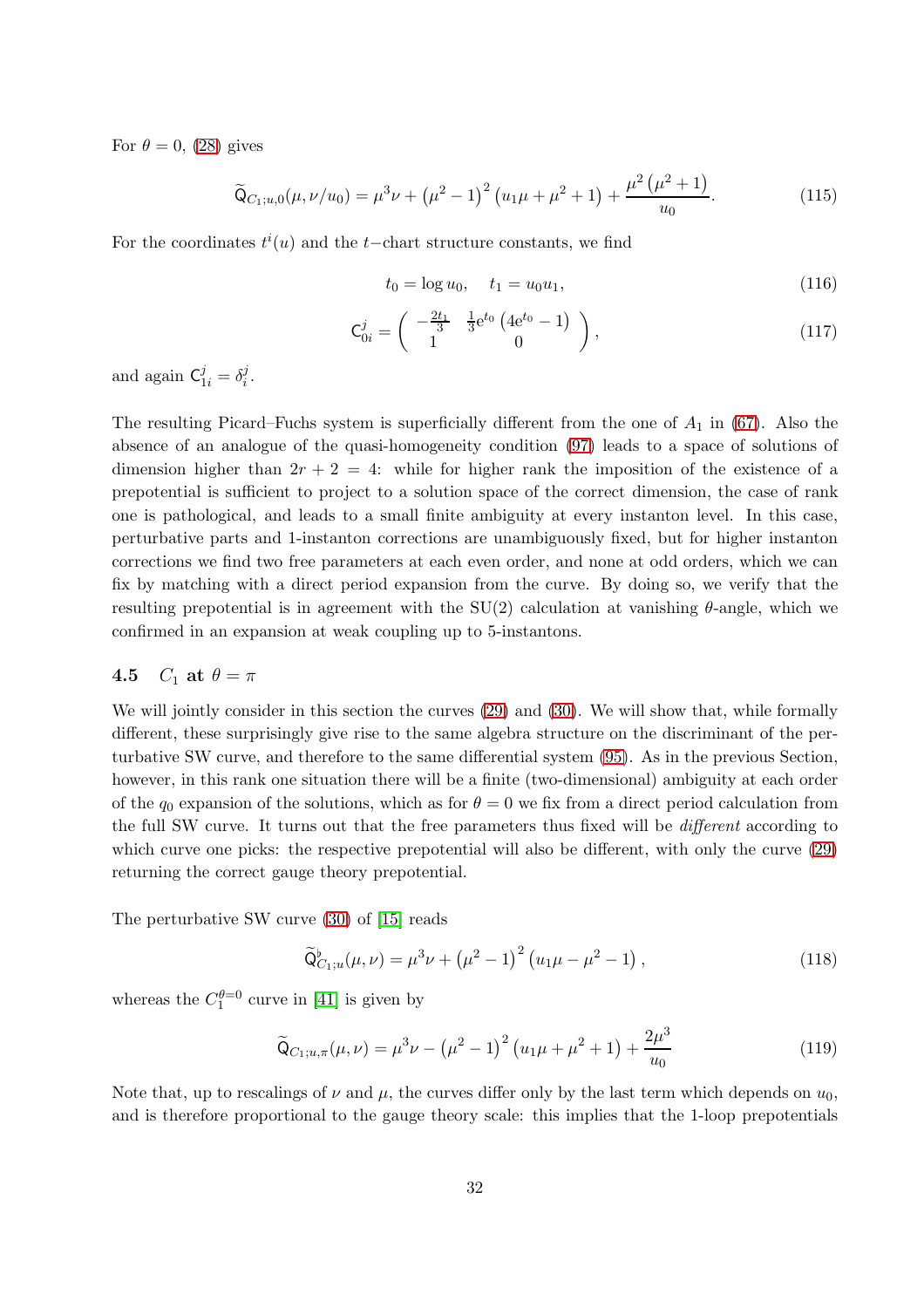agree for these two curves. It is however less trivial to see whether this equality survives instanton corrections. In the same special coordinates for  $\mathcal{G} = A_1$  and  $\mathcal{G} = C_1^{\theta=0}$ ,

$$
t_0 = \log u_0, \quad t_1 = u_0 u_1,\tag{120}
$$

we find that the structure constants for both curves indeed surprisingly agree:

$$
\mathsf{C}_{0i}^j = \begin{pmatrix} -\frac{2t_1}{3} & \frac{4e^{2t_0}}{3} \\ 1 & 0 \end{pmatrix},\tag{121}
$$

and  $C_{1i}^j = \delta_i^j$ <sup>j</sup>. We then solve [\(95\)](#page-26-0) in an expansion in  $z_0 = 1/u_0$ ,  $z_1 = 1/\sqrt{u_1}$  around  $(z_0, z_1) = (0, 0)$ . As before, in this rank-1 case the imposition of the existence of a prepotential does not give enough constraints, and the equations [\(95\)](#page-26-0) leave a two-dimensional ambiguity at every instanton level which we fix, at any given order in  $q_0$ , by an expansion of the period integrals to leading order in  $z_1 = 1/u_1$ . It turns out that different values are obtained for these free parameters according to whether one picks [\(29\)](#page-12-4) or [\(30\)](#page-12-3): for example, for the non-trivial single-log solution of [\(95\)](#page-26-0), we find

$$
\Pi_A = \log z_1 + z_1^2 + C_1 z_0 z_1^3 + \frac{3z_1^4}{2} + 6C_1 z_0 z_1^5 + z_1^6 \left( C_2 z_0^2 + \frac{10}{3} \right) + 30 C_1 z_0 z_1^7 + z_1^8 \left( 14 C_2 z_0^2 + \frac{35}{4} \right) + \mathcal{O} \left( z_1^9 \right)
$$
\n(122)

where  $(C_1, C_2, ...)$  =  $(2, 15, ...)$  for  $(29)$  and  $(C_1, C_2, ...)$  =  $(0, 5, ...)$  for  $(30)$ . These impact the prepotential directly: for the curve [\(29\)](#page-12-4) we find

$$
-4\pi^{3}i\mathcal{F}_{C_{1},\theta=\pi} = \frac{1}{8}\log^{2}q_{1}\log q_{0} + \frac{1}{12}\log^{3}q_{1} + q_{1} + \frac{q_{1}^{2}}{8} + \frac{q_{1}^{3}}{27} + \frac{q_{1}^{4}}{64} + \dots
$$

$$
- \frac{q_{0}}{2}\left(1 + 3q_{1} + 5q_{1}^{2} + 7q_{1}^{3} + 9q_{1}^{4} + 11q_{1}^{5} + \dots\right)
$$

$$
+ q_{0}^{2}\left(-\frac{q_{1}}{16} + \frac{45}{16}q_{1}^{2} + 16q_{1}^{3} + \frac{875}{16}q_{1}^{4} + 144q_{1}^{5} + \dots\right), \qquad (123)
$$

in precise agreement with the genus zero topological string calculation from the engineering geometry  $K_{\mathbb{F}_1}$  [\[23\]](#page-38-15). For the curve [\(30\)](#page-12-3) instead we get the correct expression for the 1-loop term, but disagreement is already found at 1-instanton level for all terms, where e.g. the  $[q_0^1q_1^0]$  coefficient in the expansion of the prepotential is predicted to vanish. This confirms the tension between the results of [\[15\]](#page-38-7) on one hand and [\[41,](#page-39-11) [58\]](#page-40-13) on the other, ruling out the curve [\(30\)](#page-12-3) of [\[15\]](#page-38-7) as a candidate Seiberg–Witten geometry for the Sp(1) theory with no flavours.

## <span id="page-32-1"></span><span id="page-32-0"></span>4.6 The relativistic Toda chain on a twisted loop group

### 4.6.1  $B_2$

From  $(48)$ , the spectral curve of the twisted  $B_2$  relativistic Toda chain can be obtained from the reduced characteristic polynomial

<span id="page-32-2"></span>
$$
\widetilde{\mathsf{T}}_{B_2;u}(\mu,\nu) = u_2\mu^4 - u_1\left(\mu^3 + \mu\right) + \mu^4 + 1 + \left(\mu^2 - 1\right)\mu\nu. \tag{124}
$$

Note that [\(124\)](#page-32-2) is different from [\(99\)](#page-28-1), even after the natural redefinition  $\mu \to \sqrt{\mu}$ . In the nonrelativistic limit, the full curve  $\mathsf{T}_{B_2;u}(\mu,\lambda) = \widetilde{\mathsf{T}}_{B_2;u}(\mu,\lambda+q_0/\lambda) = 0$  reduces to the four-dimensional  $(B_2^{(1)}$  $\binom{1}{2}$ <sup> $\vee$ </sup> =  $A_3^{(2)}$  $_3^{(2)}$  curve of [\[65\]](#page-40-9).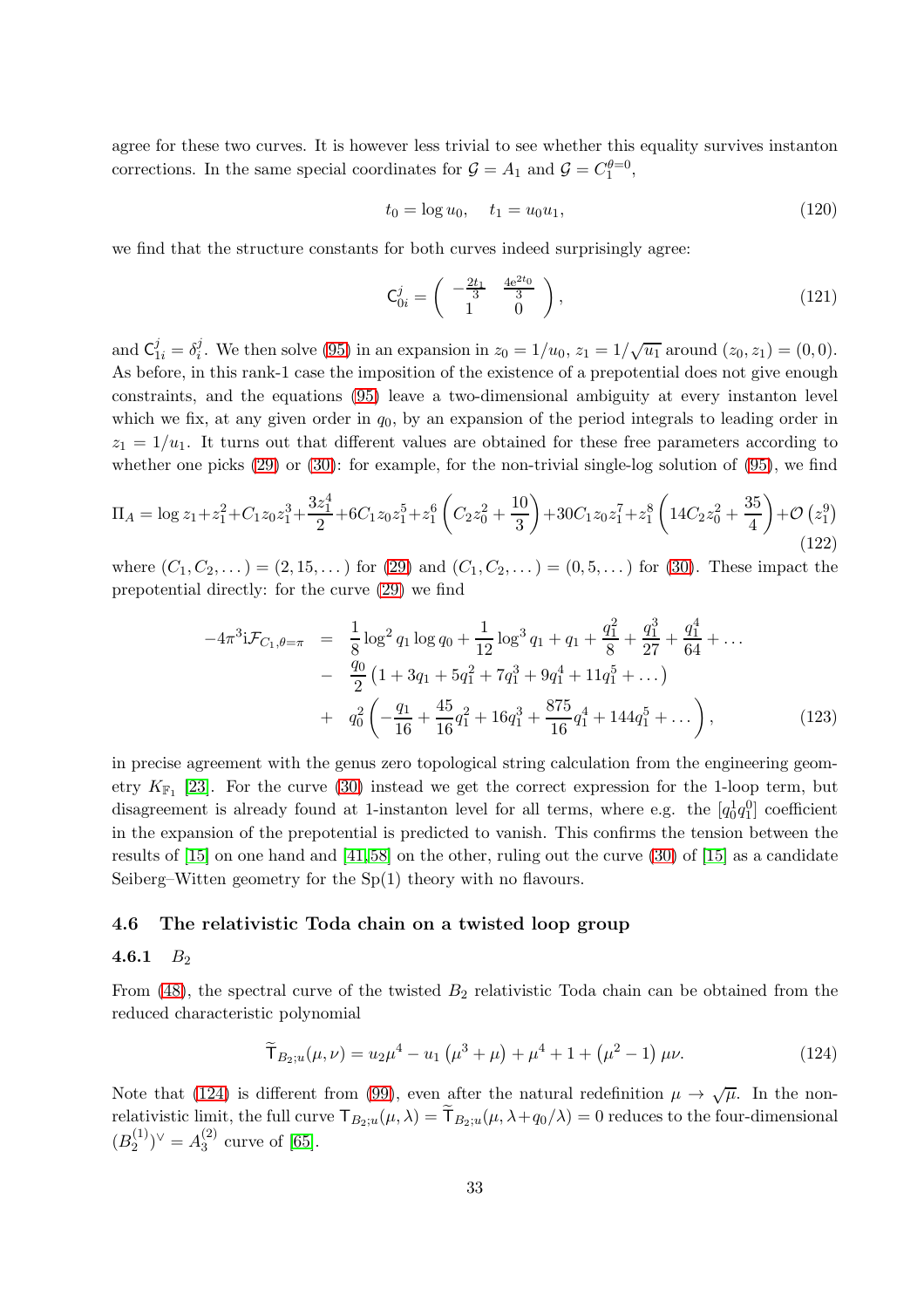Even though  $t_2$  is not determined by the residue formula of [\[20,](#page-38-9) Lemma 4.1], we can still find it by applying the strategy outlined above. Omitting computational details, the special geometry condition on the dual periods gives for the t-chart the following expressions:

$$
t_0 = \log u_0, \quad t_1 = u_0 u_1, \quad t_2 = u_0 (2 + u_1 + u_2). \tag{125}
$$

The Gröbner basis calculation for  $\mathcal{I}(\widetilde{\mathsf{T}}_{B_2;u})$  gives then

$$
GB(\widetilde{T}_{B_2;u}) = \left\{ e^{-t_0} \left( \left( \mu^2 + 4\mu + 1 \right) \mu^2 t_1 + \left( \mu^2 + 1 \right) \left( \left( \mu^2 - 1 \right)^2 e^{t_0} - \mu^2 t_2 \right) \right), \right. e^{-t_0} \left( 2\nu + 3\mu^5 e^{t_0} - 2\mu^3 e^{t_0} - \left( 3\mu^2 + 4 \right) \mu t_2 + \left( 3\mu^3 + 12\mu^2 + 4\mu + 2 \right) t_1 - \mu e^{t_0} \right) \right\}, \quad (126)
$$

from which the structure constants of the Jacobi algebra are read off as

$$
\mathbf{C}_{0i}^{j} = \begin{pmatrix} -t_1 - 4e^{t_0} + t_2 & 4e^{t_0}t_1 & 4e^{t_0}t_2 \\ -1 & t_2 - t_1 & 3t_1 + t_2 \\ 1 & 0 & 0 \end{pmatrix},
$$
(127)

$$
\mathsf{C}_{1i}^{j} = \left( \begin{array}{ccc} -1 & t_2 - t_1 & 3t_1 + t_2 \\ e^{-t_0} & -2 & 3 \\ 0 & 1 & 0 \end{array} \right). \tag{128}
$$

As for the  $B_2$  curve of [\[15\]](#page-38-7) considered in Section [4.2,](#page-28-0) since  $\{\mathsf{T}_{B_2;u}(\mu, \lambda + q_0/\lambda) = 0\}$  is hyperelliptic, we can directly derive a quasi-homogeneity equation satisfied by the Seiberg–Witten differential in the form [\(97\)](#page-27-0):

$$
L_E^2 \Pi = 4e^{-t_0} \partial_0 \partial_2 \Pi. \tag{129}
$$

With the above in place, it is now straightforward to compute the prepotential. Surprisingly, this disagrees with the gauge theory result, away from the four-dimensional,  $R_5 \rightarrow 0$  limit, already at the 1-loop level. We find:

<span id="page-33-0"></span>
$$
-4\pi^{3}i\mathcal{F}_{B_{2}} = \frac{\log^{3}q_{1}}{3} + \frac{1}{2}\log q_{0}\log^{2}q_{1} + \frac{1}{2}\log^{2}q_{1}\log q_{2} + \frac{3}{8}\log q_{1}\log^{2}q_{2}
$$
  
+ 
$$
\frac{1}{2}\log q_{0}\log q_{1}\log q_{2} + \frac{\log^{3}q_{2}}{8} + \frac{1}{4}\log q_{0}\log^{2}q_{2}
$$
  
+ 
$$
\frac{q_{2}}{4} + \frac{q_{2}^{2}}{32} + \frac{q_{2}^{3}}{108} + q_{1} + q_{1}q_{2} + \frac{q_{1}^{2}}{8} + \frac{q_{1}^{2}q_{2}}{4} + \frac{q_{1}^{2}q_{2}^{2}}{8} + \frac{q_{1}^{3}}{27} + \frac{q_{1}^{3}q_{2}^{3}}{27} + \cdots
$$
  
+ 
$$
q_{0}\left(\frac{1}{2}q_{1}^{2}q_{2} + q_{1}^{3}q_{2} + \frac{3}{2}q_{1}^{4}q_{2} + q_{1}^{3}q_{2}^{2} + 2q_{1}^{5}q_{2} + 2q_{1}^{4}q_{2}^{2} + \frac{5}{2}q_{1}^{6}q_{2} + 3q_{1}^{5}q_{2}^{2} + \frac{3}{2}q_{1}^{4}q_{2}^{3} + \cdots\right)
$$
  
+ 
$$
q_{0}^{2}\left(\frac{1}{32}q_{1}^{4}q_{2}^{2} + \frac{3}{4}q_{1}^{5}q_{2}^{2} + \frac{1}{16}q_{1}^{4}q_{2}^{3} + \frac{65}{16}q_{1}^{6}q_{2}^{2} + q_{1}^{5}q_{2}^{3} + \frac{1}{8}q_{1}^{4}q_{2}^{4} + \frac{55}{4}q_{1}^{7}q_{2}^{2} + \frac{99}{16}q_{1}^{6}q_{2}^{3} + \cdots\right)
$$
(130)

We see from [\(130\)](#page-33-0) that the W-bosons multi-cover contributions to the prepotential take the form  $\sum_{\alpha\in\Delta^+(B_2)}\frac{4}{(\alpha,\alpha)^2}\text{Li}_3(q^{\alpha})$ , where contributions of long roots appear weighted with their inverse square length  $(= 1/4)$ , instead of appearing with weight one. Note that this is not incompatible with the curve being correct in the four-dimensional limit, as such weighing factor can be reabsorbed when  $R_5 \rightarrow 0$  by a rescaling of the Coulomb moduli and an immaterial quadratic shift of the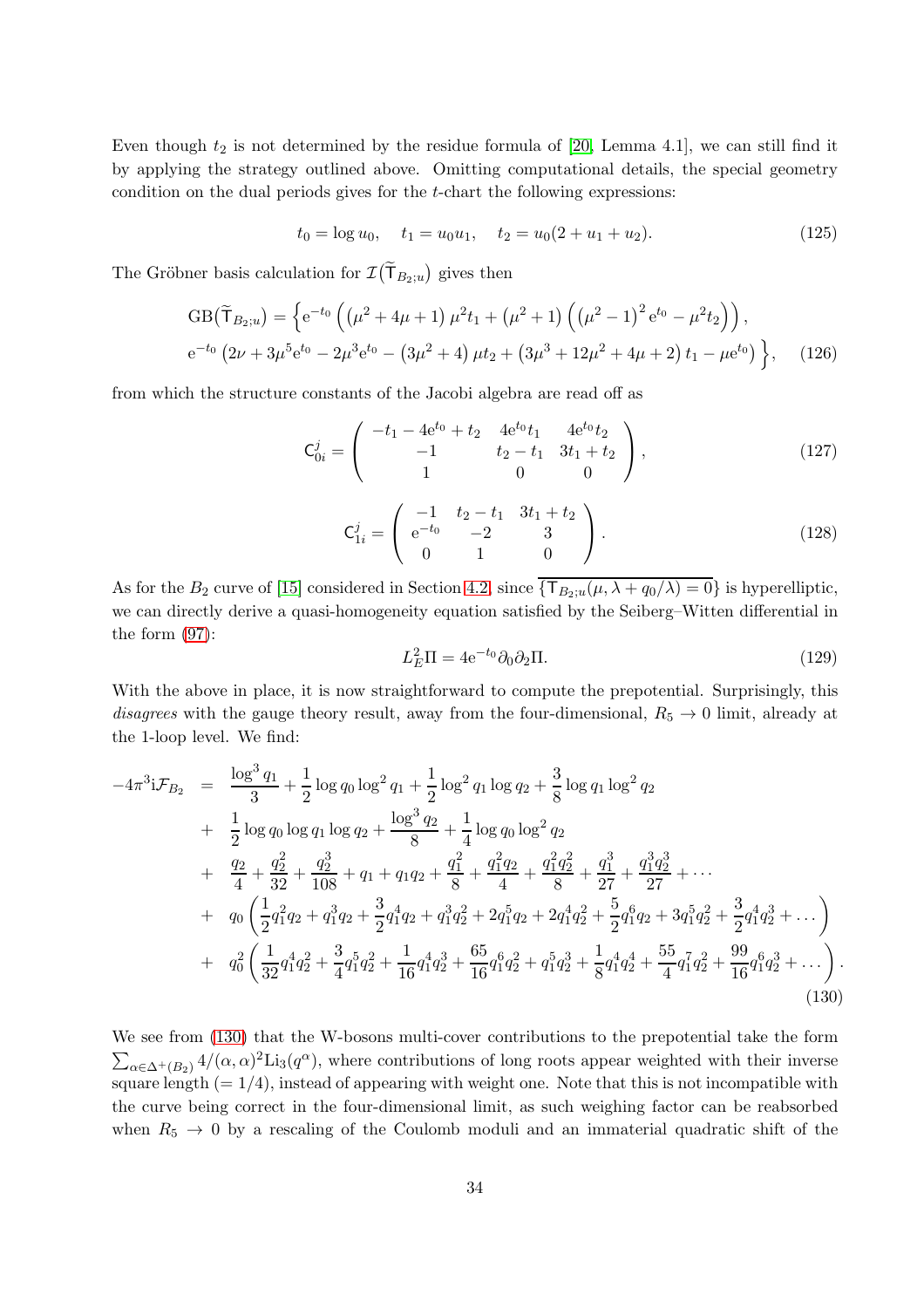prepotential. It should not come as much of a surprise that the higher order instanton terms also disagree with the gauge theory calculation from the blowup formulas [\(23\)](#page-10-2).

At this point one might wonder whether the mismatch with the instanton calculation is to be ascribed to a failure of our formalism in this case, rather than a genuine deviation of the twisted Toda spectral curve from the correct description of the low energy theory. A good litmus test would be to contrast [\(130\)](#page-33-0) with a direct period integral calculation from the curve: as the discrepancy with the gauge theory prepotential affects the perturbative level as well, this can be probed already in the  $q_0 \to 0$  limit, where by [\(40\)](#page-15-0) the spectral curve reduces to the vanishing locus of [\(124\)](#page-32-2). This is a rational curve, as the  $\mu$ -projection is unramified and maps it isomorphically to a  $\mathbb{P}^1$ . As a result, the general expression for the triple derivatives of the prepotential boils down to a sum of residues at the divisors of zeroes and poles of  $\mu$  and  $\nu$ :

<span id="page-34-1"></span>
$$
\partial_{\log q_i, \log q_j, \log q_k}^3 \mathcal{F}_{B_2} = \sum_{d\nu=0} \frac{q_i q_j q_k \partial_{q_i} (\log \mu \, d \log \nu) \partial_{q_j} (\log \mu \, d \log \nu) \partial_{q_k} (\log \mu \, d \log \nu)}{\text{d}\log \mu \, \text{d}\log \nu}
$$
\n
$$
= \sum_{\nu, \mu \in \{0, \infty\}} \frac{q_i q_j q_k \partial_{q_i} (\log \nu \, d \log \mu) \partial_{q_j} (\log \nu \, d \log \mu) \partial_{q_k} (\log \nu \, d \log \mu)}{\text{d}\log \mu \, \text{d}\log \nu}
$$
\n(131)

where in going from the first to the second line we have turned the contour around in the  $\mu$ plane and picked up poles of the integrand in the complement of  $\{d\nu(\mu) = 0\}$ ; we have further used the fact that  $\{d\mu(\nu) = 0\} = \emptyset$ ; and we have finally employed the 'thermodynamic identity'  $\partial_{q_i}\mu d\nu = -\partial_{q_i}\nu d\mu$  [\[28,](#page-39-19) Lecture 5]. The residues in [\(131\)](#page-34-1) are then immediate to compute as, from [\(124\)](#page-32-2), they are just residues of the rational function  $\nu(\mu)$  at  $\mu = 0$ ,  $\infty$ , and  $e^{\pi i k/2}$ ,  $k = 0, 1, 2, 3$ . This returns the  $q_0 = 0$  part of [\(130\)](#page-33-0), confirming the correctness of the proposed Picard–Fuchs system, and the discrepancy with the gauge theory alongside it.

### <span id="page-34-0"></span>4.6.2  $G_2$

Our last example is the spectral curve geometry of the twisted relativistic Toda chain associated to the  $G_2$  root lattice. The reduced characteristic polynomial is given by

$$
\widetilde{T}_{G_2;u}(\mu,\nu) = (\mu-1)^2 \left[ u_2(\mu+1)^2 \mu^2 - u_1^2 \mu^3 - u_1 (\mu^5 + \mu) + \sum_{i=0}^6 \mu^i \right] \n+ \nu(\mu-1)^2 \mu (\mu^4 + 2\mu^3 - u_1 \mu^2 + \mu^2 + 2\mu + 1) - \nu^2 \mu^3 (\mu^2 + \mu + 1) \n+ \frac{3(\mu+1)^2 \mu^3}{u_0^2}.
$$
\n(132)

The corresponding spectral curve  $\{\widetilde{\mathsf{T}}_{G_2,u}(\mu,\nu+q_0/\nu)=\mathsf{T}_{G_2,u}(\mu,\lambda)=0\}$  has already appeared in the literature as a factor of the spectral curve for  $SU(N)$  Chern–Simons theory on the Seifert manifold  $\Sigma_{2,3,3} \simeq S^3/\mathbb{T}_{24}$ , where  $\mathbb{T}_{24}$  is the binary tetrahedral group: the spectral parameter de-pendence of [\(40\)](#page-15-0) is indeed the same as that of  $[13, Eq.(6.33)–(6.35)].$  This is large-N dual to the topological A-string on the quotient  $[\mathcal{O}_{\mathbb{P}^1}^{\oplus 2}(-1)/\mathbb{T}_{24}]$  of the resolved conifold, which engineers the pure gauge theory with  $G = E_6$ . The family of spectral curves for the twisted  $G_2$  Toda chain curve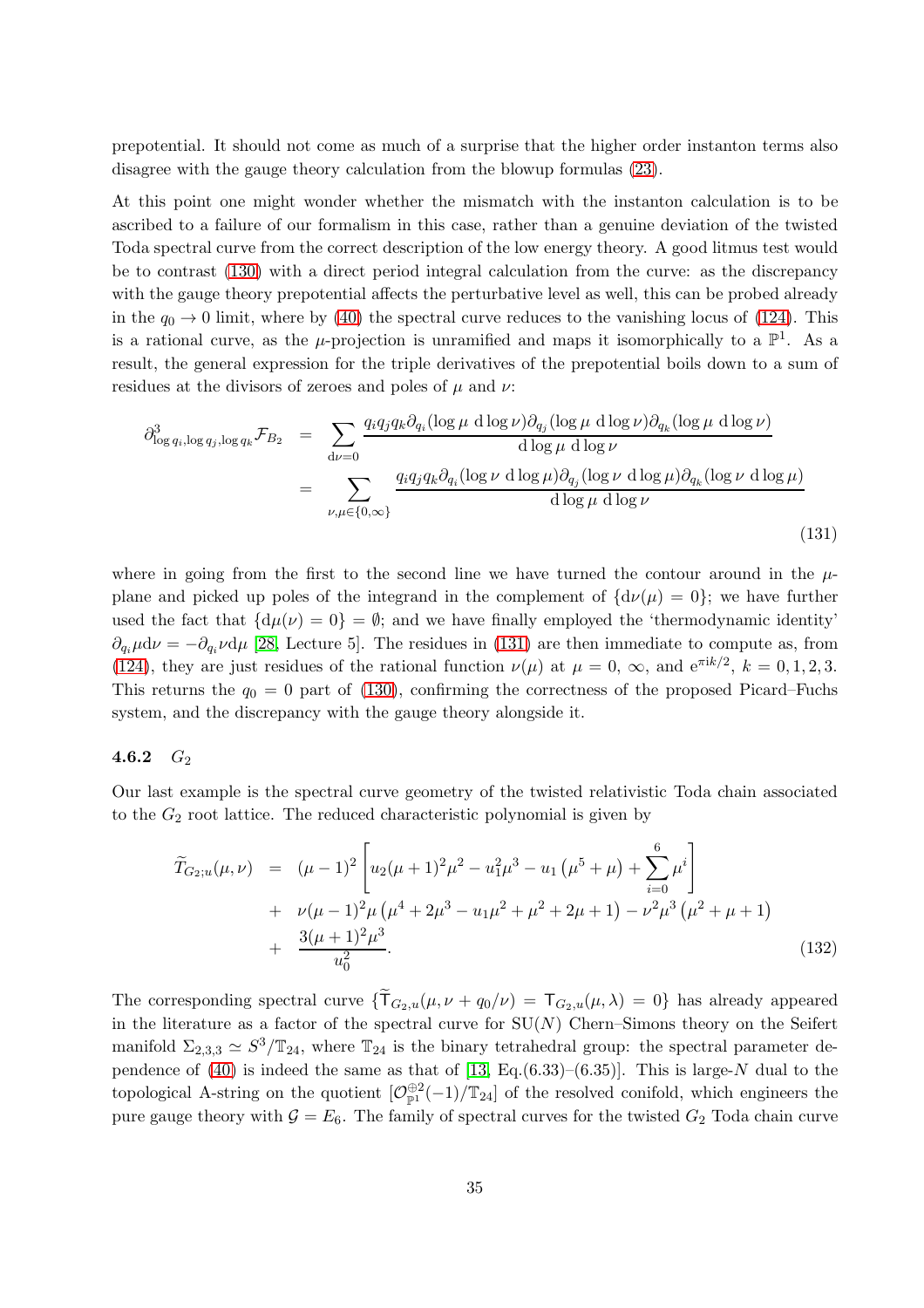then sit as a three-parameter subfamily of the  $E_6$  five-dimensional SW curves. It is furthermore immediate to see that it returns the affine  $G_2^{\vee}$  periodic Toda spectral curve of [\[65\]](#page-40-9) in the  $R_5 \to 0$  limit.

The quasi-polynomiality condition and the condition of existence of single-log solutions at large complex structure uniquely fixes the privileged coordinate t-frame as

$$
t_0 = \log u_0
$$
,  $t_1 = u_0^{\frac{1}{2}} (u_1 + 2)$ ,  $t_2 = u_0 \left( \frac{1}{2} u_1^2 + 7u_1 + 7 + u_2 \right)$ , (133)

in terms of which the structure constants read

$$
\mathbf{C}_{0i}^{j} = \begin{pmatrix} \frac{6t_{2} + 18e^{t_{0}} - t_{1}^{2} + 18t_{1}e^{\frac{t_{0}}{2}}}{4} & \frac{2t_{2}t_{1} + 12e^{\frac{t_{0}}{2}}(4t_{1}^{2} + t_{2}) - 3t_{1}^{3} - 54e^{t_{0}}t_{1}}{8} & \frac{4t_{2}t_{1}^{2} + 6e^{\frac{t_{0}}{2}}(9t_{1}^{2} + 14t_{2})t_{1} - 4t_{2}^{2} + 18e^{t_{0}}(3t_{1}^{2} - 4t_{2} - 3t_{1}^{4})}{8} \\ -3e^{\frac{t_{0}}{2}} & -t_{1}^{2} + \frac{9}{2}e^{\frac{t_{0}}{2}}t_{1} + t_{2} & e^{\frac{t_{0}}{2}}(9t_{1}^{2} + 6t_{2}) + \frac{1}{4}(2t_{1}t_{2} - 3t_{1}^{3}) \\ 0 & 0 & 0 \end{pmatrix}, \tag{134}
$$

$$
\mathsf{C}_{1i}^{j} = \begin{pmatrix} -3e^{\frac{t_{0}}{2}} & -t_{1}^{2} + \frac{9}{2}e^{\frac{t_{0}}{2}}t_{1} + t_{2} & e^{\frac{t_{0}}{2}}\left(9t_{1}^{2} + 6t_{2}\right) + \frac{1}{4}\left(2t_{1}t_{2} - 3t_{1}^{3}\right) \\ 2 & -3t_{1} & -\frac{3t_{1}^{2}}{2} + 9e^{\frac{t_{0}}{2}}t_{1} - t_{2} \\ 0 & 1 & 0 \end{pmatrix}_{i}^{j},\tag{135}
$$

and  $C_{2i}^j = \delta_i^j$  $\frac{j}{i}$ .

Unlike the twisted  $B_2$  case, the spectral curve is not hyperelliptic here and it is more difficult to come up with a partial differential equation in the moduli which is already satisfied at the level of differentials. To fix the prepotential uniquely, we shall first consider the full solution space of [\(95\)](#page-26-0), without imposing any quasi-homogeneity condition of the form [\(97\)](#page-27-0). We find that the solutions thus obtained possess the following properties in the z-chart:

- all Taylor coefficients of  $\mathcal{O}(z_0^0)$  in the expansion around  $z = 0$  are unambiguously fixed only by [\(95\)](#page-26-0),
- order by order in  $z_0$ , each solution comes with finitely many constant parameters that cannot be fixed purely by [\(61b\)](#page-19-3) due to the lack of the quasi-homogeneity equation [\(61a\)](#page-19-2), but imposing the existence of the prepotential in the form [\(98\)](#page-28-2) uniquely fixes such constant parameters.

Exactly as for the previous case of  $G = B_2$ , the perturbative prepotential contains as expected a sum of trilogarithms indexed by positive roots, but the long roots contributions are weighted by a relative factor of  $4/(\alpha, \alpha)^2 = 1/9$  compared to the short ones, in disagreement with the gauge theory calculation already at the perturbative level (for  $R_5 \neq 0$ ). The higher order corrections in  $z_0 = q_0$  are computed efficiently and in a similar manner: rather unsurprisingly at this point, they also differ from the blow-up formula calculation of [\[53\]](#page-40-14). We find

$$
-4\pi^{3}i\mathcal{F}_{G_{2}} = \frac{4}{3}\log^{3}q_{1} + \frac{1}{2}\log q_{0}\log^{2}q_{1} + 2\log^{2}q_{1}\log q_{2} + \frac{7}{6}\log q_{1}\log^{2}q_{2} + \frac{7}{27}\log^{3}q_{2}
$$
  
+ 
$$
\frac{1}{6}\log q_{0}\log^{2}q_{2} + \frac{1}{2}\log q_{0}\log q_{2}\log q_{1}
$$
  
+ 
$$
q_{1} + \frac{q_{2}}{9} + \frac{q_{1}^{2}}{8} + q_{2}q_{1} + \frac{q_{2}^{2}}{72} + \frac{q_{1}^{3}}{27} + q_{1}^{2}q_{2} + \frac{q_{2}^{3}}{243} + \frac{q_{1}^{4}}{64} + \frac{1}{9}q_{1}^{3}q_{2} + \frac{1}{8}q_{1}^{2}q_{2}^{2} + \frac{q_{2}^{4}}{576} + \frac{q_{1}^{5}}{125} + \cdots
$$
  
+ 
$$
q_{0}\left(q_{1}^{4}q_{2}^{2} + 2q_{1}^{5}q_{2}^{2} + 3q_{1}^{6}q_{2}^{2} + 2q_{1}^{5}q_{2}^{3} + 4q_{1}^{7}q_{2}^{2} + 6q_{1}^{6}q_{2}^{3} + 5q_{1}^{8}q_{2}^{2} + 10q_{1}^{7}q_{2}^{3} + 3q_{1}^{6}q_{2}^{4} + \cdots\right)
$$
  
+ 
$$
q_{0}^{2}\left(\frac{1}{8}q_{1}^{8}q_{2}^{4} + 3q_{1}^{9}q_{2}^{4} + \frac{65}{4}q_{1}^{10}q_{2}^{4} + 3q_{1}^{9}q_{2}^{5} + 55q_{1}^{11}q_{2}^{4} + 25q_{1}^{10}q_{2}^{5} + \cdots\right) + \mathcal{O}(q_{0}^{3}).
$$
 (136)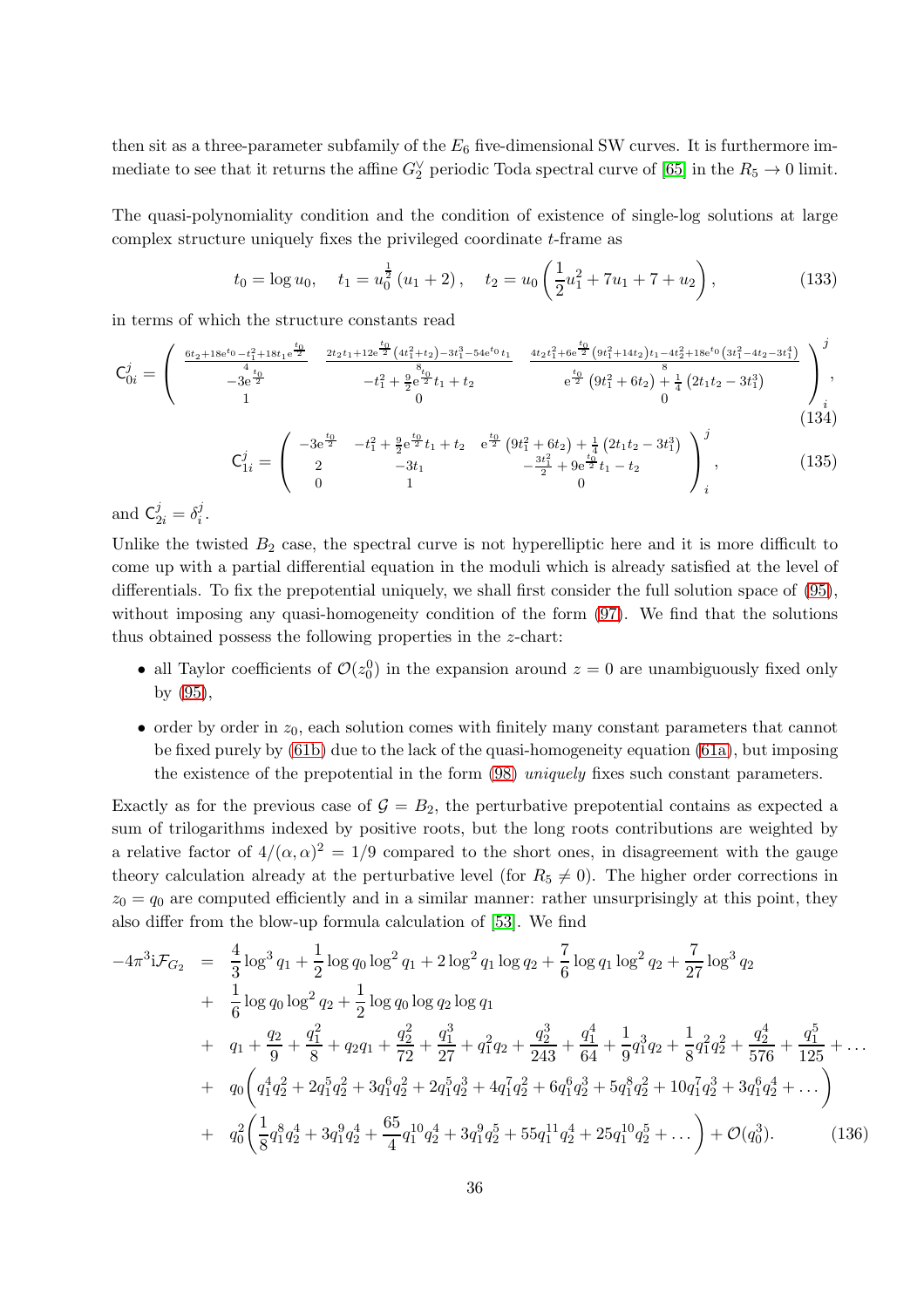# <span id="page-36-0"></span>5 Conclusion

In this paper we formulated an algebraic construction of Picard–Fuchs D-modules for the periods of a class of B-model geometries related to  $\mathcal{N}=1$  super Yang–Mills theory on  $\mathbb{R}^4 \times S^1$ , including non-unitary gauge groups/non-toric engineering geometries. Our proposal passes a host of fine checks involving explicit period integral calculations on the B-model, and/or indirect tests from multi-instanton calculations in the gauge theory/A-model. One first upshot of our study is a direct confirmation of the validity of various proposals in the literature arising from the theory of relativistic integrable systems (for simply-laced gauge groups) and from 5-brane web constructions (for classical groups): in doing so we also resolve a tension between two inequivalent proposals for symplectic gauge groups in [\[15\]](#page-38-7) and [\[58\]](#page-40-13), in favour of the latter. A second surprising consequence is a disproof of the relevance of the twisted version of the affine relativistic Toda chain for non simply-laced gauge symmetry: the corresponding spectral curves are shown not to reproduce the low-energy prepotential of the gauge theory for BCFG types, in sharp contrast with the wellestablished situation for pure  $\mathcal{N} = 2$  super Yang–Mills theory on  $\mathbb{R}^4$ .

Our results furthermore open several further avenues of investigation, which we defer to future work. We describe some of these below.

- One obvious strand of implications is for the possible generalisation to a non-trivial  $\Omega$ background, possibly including surface operators. In particular, in the Nekrasov–Shatashvili limit [\[76\]](#page-40-22), it would be fascinating to explore to what extent the commutative algebra construction of Section [4](#page-24-0) of Picard–Fuchs systems from the ring of regular functions on the discriminant admits a canonical non-commutative quantisation: this aligns well with both the spirit of the quantum curve constructions of [\[1\]](#page-38-16) and the fact that the NS twisted effective superpotential is known to be computable from an  $\hbar$ -deformation of the usual special geometry relations [\[67,](#page-40-23)[68\]](#page-40-24). While it is clear how to promote the Seiberg–Witten curve to a quantum finite-difference operator, the notion of a non-commutative discriminant ideal relevant for the constructions of Section [4](#page-24-0) is less obvious. Moreover the fact that the system [\(95\)](#page-26-0) is holonomic rests on the underlying ring structure on the discriminant being commutative, which guarantees that the structure constants  $\mathsf{C}_{ij}^k$  can be viewed as Christoffel symbols of a torsion-free connection on the Coulomb branch: how this feature would persist in the noncommutative setting would need to be clarified.
- As far as the self-dual slice of the  $\Omega$ -background is concerned, the construction proposed here gives an effective technique for finding the mirror maps in the context of local mirror symmetry, and it would be interesting to combine it with the Chekhov–Eynard–Orantin topological recursion [\[22,](#page-38-17) [35\]](#page-39-26) to compute open and closed higher genus A-model amplitudes in the self-dual  $\Omega$  background, as considered in [\[3,](#page-38-18)[4,](#page-38-19)[18,](#page-38-20)[55\]](#page-40-25) in relation to the AGT correspondence with surface operators, and studied in detail in  $[2, 13, 14, 16, 17]$  $[2, 13, 14, 16, 17]$  $[2, 13, 14, 16, 17]$  $[2, 13, 14, 16, 17]$  $[2, 13, 14, 16, 17]$  for ADE gauge groups in relation to the large N duality with Chern–Simons theory on Seifert manifolds and related matrix models. A fascinating relating development is the appearance of recursive structures for the self-dual theory arising from the non-autonomous Toda chain in four-dimensions, as recently been studied in [\[11\]](#page-38-22), raising the prospects of a possible uplift to the 5d setup considered here.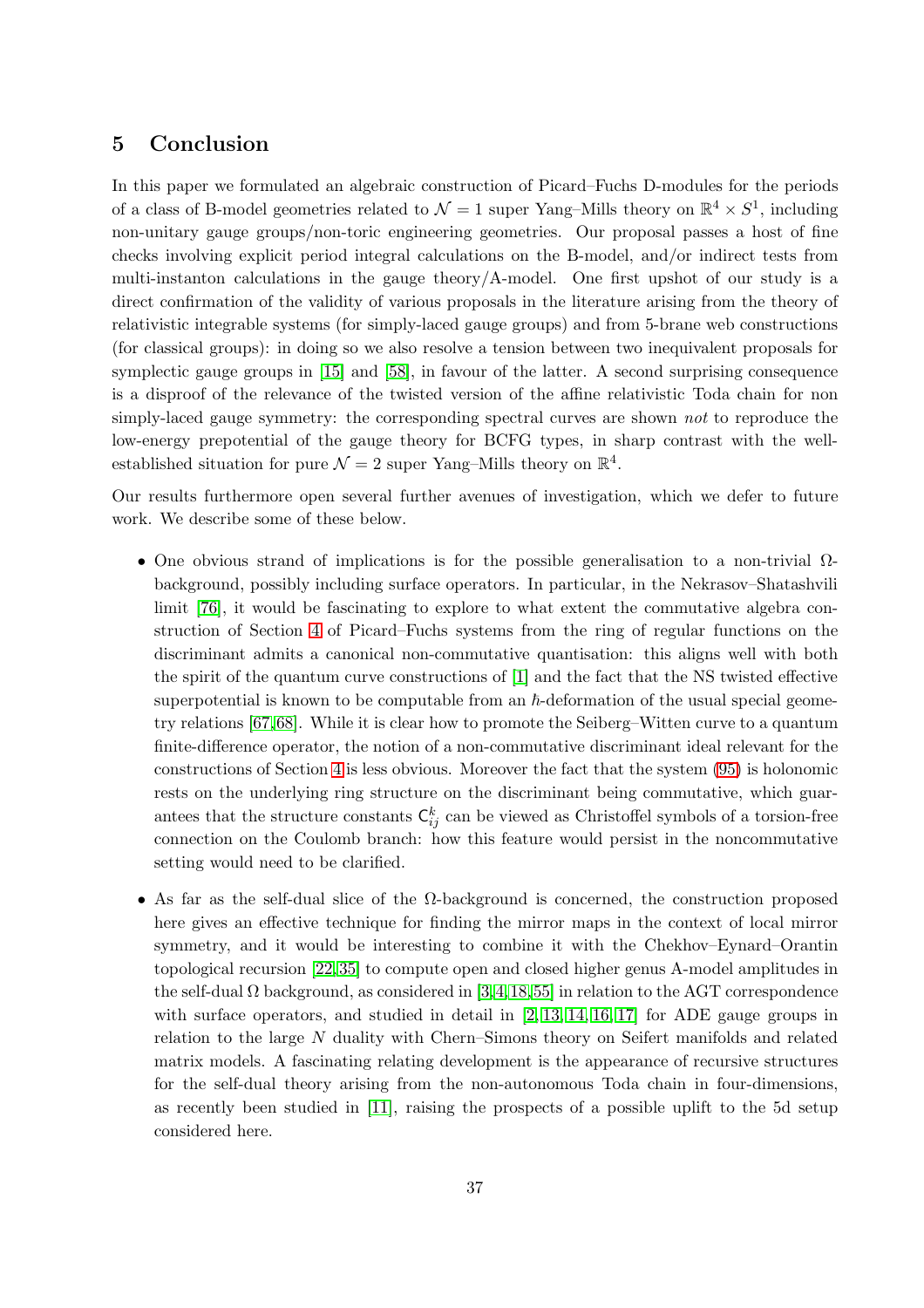- Our story took place wholly in five dimensions and without hypermultiplets. The absence of matter leads to a symmetry under the involution  $\lambda \leftrightarrow q_0/\lambda$  which simplifies the task of determining the PF ideal to calculations on the reduced (perturbative) Seiberg–Witten curves  $\{P_{\mathcal{G};u}=0\}$ , as in [\[47\]](#page-39-8). The lack of such symmetry may render the calculations more difficult in the case with non-trivial matter content, but it should possible to extend at least the treatment of Section [4](#page-24-0) to these cases as well. Furthermore, the trigonometric Frobenius manifolds of Section [3](#page-17-0) have canonical elliptic deformations in terms of Frobenius structures on orbits of Jacobi groups, as in [\[9,](#page-38-23) [10\]](#page-38-24): it is only natural to conjecture that these would play for a 6D uplift of the theory the same role that their rational (Weyl) and trigonometric (extended affine Weyl) had for the four and five-dimensional setup respectively. Note that for  $\mathcal{G} = SU(N)$  their almost-dual Frobenius manifolds [\[30\]](#page-39-5) are indeed already known to closely reproduce the six-dimensional perturbative gauge theory prepotential [\[61\]](#page-40-26) in terms of Beilinson's elliptic polylogarithm, in exactly the same way as the almost-duals of their rational [\[30\]](#page-39-5) and trigonometric [\[83\]](#page-41-8) limits Frobenius manifolds gave the 1-loop prepotential of the four and five-dimensional gauge theories respectively.
- The surprising failure of the twisted affine relativistic Toda system to reproduce the low energy effective action of the theory with BCFG gauge symmetry raises several interesting questions. The first, obvious one is what would then be the correct integrable model underlying the gauge theory. This should be a relativistic deformation of the twisted affine Toda chain which is qualitatively different from the natural one considered here by Dynkin folding. That would be similar to the way in which the integrable models underlying the  $SU(N)$  theory at different Chern–Simons levels provide inequivalent relativistic deformations of the periodic Toda chain, to which they however all reduce in the four-dimensional/non-relativistic limit [\[19,](#page-38-10) [32\]](#page-39-18). For classical groups, the dimer model strategy of [\[32\]](#page-39-18) applied to the M-theory curves of [\[15,](#page-38-7) [58\]](#page-40-13) might be a promising avenue to make headway into this, and possibly hint to a solution encompassing exceptional non-simply-laced gauge groups as well.
- The reverse question is also of some non-trivial relevance, i.e. what is the physical and/or geometrical significance of the B-model on the local geometry associated to the spectral curves of the twisted affine relativistic Toda chain? Part of the answer is already known: these curves indeed arise via affine Dynkin folding on a sublocus of the Kähler moduli space of the topological A-model on ADE-orbifolds of the resolved conifold, where they have already been found *ante litteram* to describe (at small 't Hooft coupling/small Kähler volume) the large N limit of Chern–Simons theory on Seifert manifolds of positive curvature [\[13\]](#page-38-2). So even though our results in Section [4.6](#page-32-0) disprove that the resulting special geometry prepotentials are the gauge theory prepotentials of the pure KK theory with  $G = BCFG$ , there is still however room for a gauge theory angle on them. For example, although the  $G_2$  twisted relativistic Toda curves do not describe the weak coupling expansion of the pure  $G_2$  theory in 5d, they do sit as the Seiberg–Witten curves of the  $E_6$  theory on a special 3-dimensional locus of its Coulomb branch [\[13\]](#page-38-2) determined by the folding procedure. It would nonetheless be interesting to give a more poignant characterisation of the large radius expansions of Section [4.6,](#page-32-0) whether intrinsically or in terms of a suitable deformation of the  $\mathcal{N} = 2$  KK theory with non-simply-laced gauge symmetry.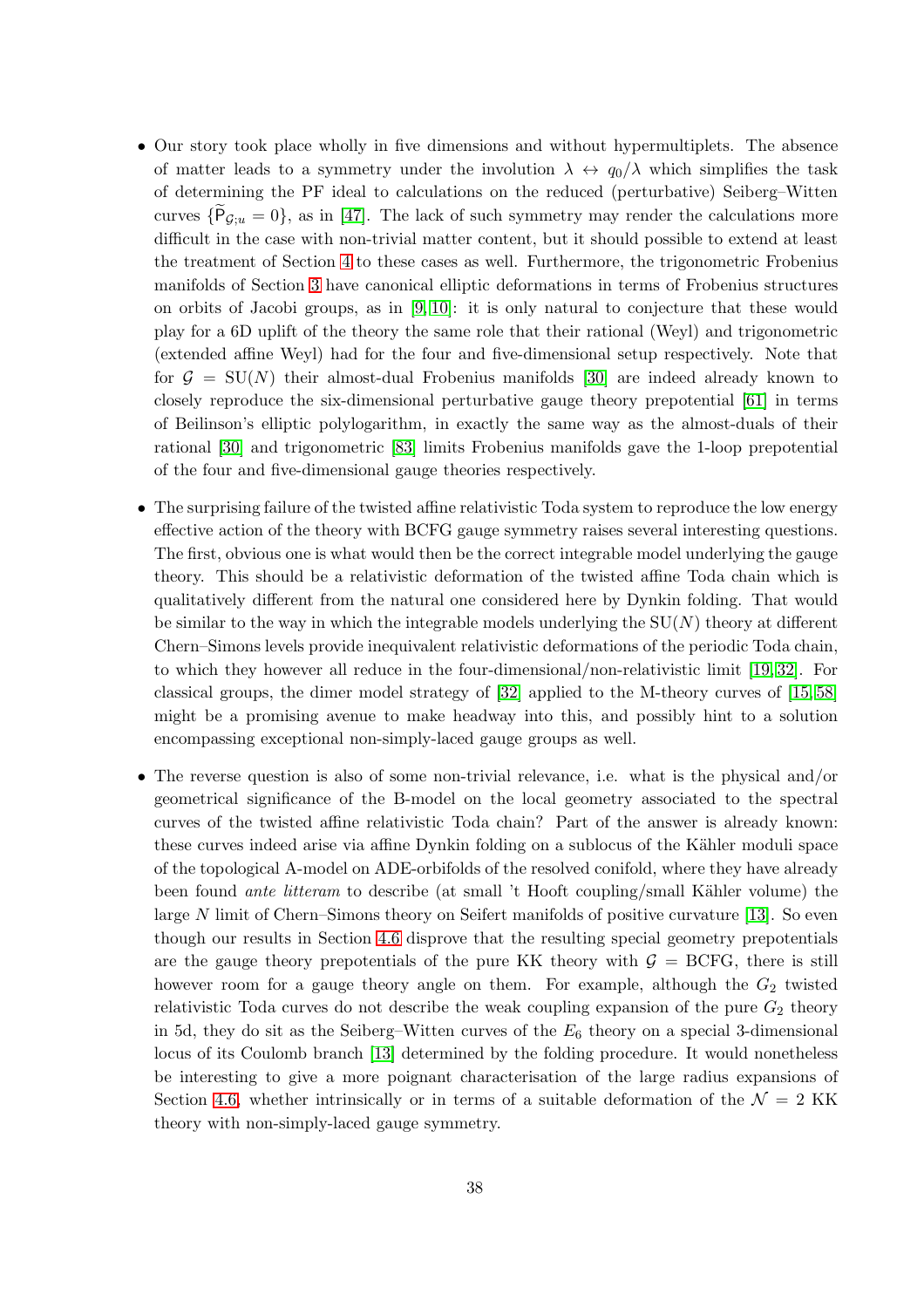# References

- <span id="page-38-16"></span>[1] M. Aganagic, M. C. N. Cheng, R. Dijkgraaf, D. Krefl, and C. Vafa, Quantum Geometry of Refined Topological Strings, JHEP, 11 (2012), 019, available at 1105.0630.
- <span id="page-38-1"></span>[2] M. Aganagic, A. Klemm, M. Marino, and C. Vafa, Matrix model as a mirror of Chern–Simons theory, JHEP, 02 (2004), 010, available at hep-th/0211098.
- <span id="page-38-18"></span>[3] L. F. ALDAY, D. GAIOTTO, S. GUKOV, Y. TACHIKAWA, AND H. VERLINDE, Loop and surface operators in  $\mathcal{N}=2$  gauge theory and Liouville modular geometry, JHEP, 01 (2010), 113, available at 0909.0945.
- <span id="page-38-19"></span>[4] H. Awata, H. Fuji, H. Kanno, M. Manabe, and Y. Yamada, Localization with a Surface Operator, Irregular Conformal Blocks and Open Topological String, Adv. Theor. Math. Phys., 16 (2012), 725–804, available at 1008.0574.
- <span id="page-38-4"></span>[5] H. Awata and H. Kanno, Instanton counting, Macdonald functions and the moduli space of D-branes, JHEP, 05 (2005), 039, available at hep-th/0502061.
- <span id="page-38-5"></span>[6] \_\_\_\_, Refined BPS state counting from Nekrasov's formula and Macdonald functions, Int. J. Mod. Phys. A, 24 (2009), 2253–2306, available at 0805.0191.
- <span id="page-38-0"></span>[7] H. Awata and Y. Yamada, Five-dimensional AGT Conjecture and the Deformed Virasoro Algebra, JHEP, 01 (2010), 125, available at 0910.4431.
- <span id="page-38-12"></span>[8] S. Benvenuti, A. Hanany, and N. Mekareeya, The Hilbert Series of the One Instanton Moduli Space, JHEP, 06 (2010), 100, available at 1005.3026.
- <span id="page-38-23"></span>[9] M. Bertola, Frobenius manifold structure on orbit space of Jacobi groups. I, Differential Geom. Appl., 13 (2000), 19–41.
- <span id="page-38-24"></span>[10] , Frobenius manifold structure on orbit space of Jacobi groups. II, *Differential Geom. Appl.*, 13 (2000), 213–233.
- <span id="page-38-22"></span>[11] G. BONELLI, F. GLOBLEK, AND A. TANZINI, Counting Yang–Mills Instantons by Surface Operator Renormalization Group Flow, Phys. Rev. Lett., 126 (2021), 231602, available at 2102.01627.
- <span id="page-38-11"></span>[12] G. BONELLI AND M. MATONE, Nonperturbative relations in  $\mathcal{N} = 2$  supersymmetric Yang–Mills theory and the Witten–Dijkgraaf–Verlinde–Verlinde equation, Phys. Rev. Lett., 77 (1996), 4712–4715, available at hep-th/9605090.
- <span id="page-38-2"></span>[13] G. Borot and A. Brini, Chern–Simons theory on spherical Seifert manifolds, topological strings and integrable systems, Adv. Theor. Math. Phys., 22 (2018), 305–394, available at 1506.06887.
- <span id="page-38-3"></span>[14] G. Borot, B. Eynard, and A. Weisse, Root systems, spectral curves, and analysis of a Chern–Simons matrix model for Seifert fibered spaces, Selecta Mathematica, 23 (2017), 915–1025, available at 1407.4500.
- <span id="page-38-7"></span>[15] A. BRANDHUBER, N. ITZHAKI, J. SONNENSCHEIN, S. THEISEN, AND S. YANKIELOWICZ, On the M theory approach to (compactified) 5-D field theories, *Phys. Lett. B*, 415 (1997), 127–134, available at hep-th/9709010.
- <span id="page-38-6"></span>[16] A. BRINI,  $E_8$  spectral curves, *Proc. Lond. Math. Soc.* (3), 121 (2020), 954–1032, available at 1711.05958.
- <span id="page-38-21"></span>[17] A. Brini, L. Griguolo, D. Seminara, and A. Tanzini, Chern–Simons theory on L(p,q) lens spaces and Gopakumar-Vafa duality, J. Geom. Phys., 60 (2010), 417–429, available at 0809.1610.
- <span id="page-38-20"></span>[18] A. BRINI, M. MARINO, AND S. STEVAN, The uses of the refined matrix model recursion, J.Math.Phys., 52 (2011), 052305, available at 1010.1210.
- <span id="page-38-10"></span>[19] A. BRINI AND A. TANZINI, Exact results for topological strings on resolved  $Y(p,q)$  singularities, Commun. Math. Phys., 289 (2009), 205–252, available at 0804.2598.
- <span id="page-38-9"></span>[20] A. BRINI AND K. VAN GEMST, Mirror symmetry for extended affine Weyl groups, available at 2103.12673.
- <span id="page-38-13"></span>[21] M. Bruschi and O. Ragnisco, Lax representation and complete integrability for the periodic relativistic Toda lattice, Phys. Lett. A, 134 (1989), 365–370.
- <span id="page-38-17"></span>[22] L. CHEKHOV AND B. EYNARD, Hermitean matrix model free energy: Feynman graph technique for all genera, JHEP, 03 (2006), 014, available at hep-th/0504116.
- <span id="page-38-15"></span>[23] T.M. Chiang, A. Klemm, S-T. Yau, and E. Zaslow, Local mirror symmetry: Calculations and interpretations, Adv. Theor. Math. Phys., 3 (1999), 495–565, available at hep-th/9903053.
- <span id="page-38-8"></span>[24] C. CLOSSET AND H. MAGUREANU, The U-plane of rank-one 4d  $\mathcal{N}=2$  KK theories, available at 2107.03509.
- <span id="page-38-14"></span>[25] R. DIJKGRAAF, H. L. VERLINDE, AND E. P. VERLINDE, Topological strings in  $d < 1$ , Nucl. Phys., B352 (1991), 59–86.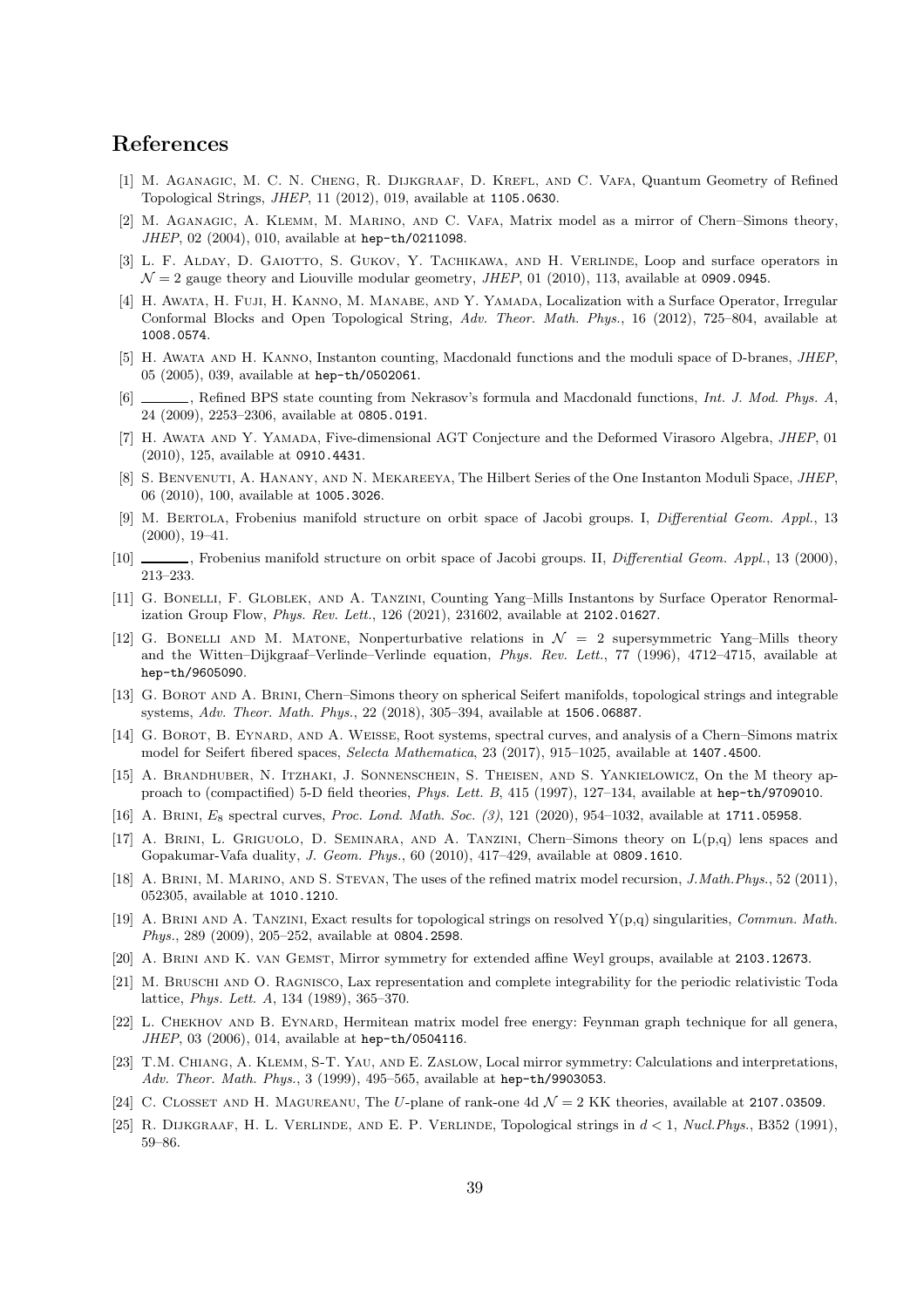- <span id="page-39-12"></span>[26] S. K. Donaldson, Instantons and Geometric Invariant Theory, Commun. Math. Phys., 93 (1984), 453–460.
- <span id="page-39-25"></span>[27] B. DUBROVIN, Integrable systems in topological field theory, Nucl. Phys., B379 (1992), 627–689.
- <span id="page-39-19"></span>[28] , Geometry of 2D topological field theories, in "Integrable systems and quantum groups" (Montecatini Terme, 1993), Lecture Notes in Math., 1620 (1994), 120–348, available at hep-th/9407018.
- <span id="page-39-20"></span>[29] , Differential geometry of the space of orbits of a Coxeter group, Surveys in Differential Geometry, 4 (1998), 181–211, available at hep-th/9303152.
- <span id="page-39-5"></span>[30] , On almost duality for Frobenius manifolds, in "Geometry, topology, and mathematical physics", Amer. Math. Soc. Transl. Ser. 2, 212 (2004), 75–132.
- <span id="page-39-6"></span>[31] B. DUBROVIN AND Y. ZHANG, Extended affine Weyl groups and Frobenius manifolds, Compositio Math., 111 (1998), 167–219.
- <span id="page-39-18"></span>[32] R. Eager, S. Franco, and K. Schaeffer, Dimer Models and Integrable Systems, JHEP, 06 (2012), 106, available at 1107.1244.
- <span id="page-39-4"></span>[33] T. Eguchi and H. Kanno, Five-dimensional gauge theories and local mirror symmetry, Nucl. Phys. B, 586 (2000), 331–345, available at hep-th/0005008.
- <span id="page-39-7"></span>[34] T. EGUCHI AND S-K. YANG, A new description of the  $E_6$  singularity, *Phys. Lett.*, B394 (1997), 315–322, available at hep-th/9612086.
- <span id="page-39-26"></span>[35] B. EYNARD AND N. ORANTIN, Invariants of algebraic curves and topological expansion, Commun. Number Theory Phys., 1 (2007), 347–452, available at math-ph/0702045.
- <span id="page-39-2"></span>[36] V. V. FOCK AND A. MARSHAKOV, Loop groups, Clusters, Dimers and Integrable systems, available at 1401.1606.
- <span id="page-39-13"></span>[37] F. Fucito, J. F. Morales, and R. Poghossian, Instantons on quivers and orientifolds, JHEP, 10 (2004), 037–037.
- <span id="page-39-14"></span>[38] D. GAIOTTO, A. NEITZKE, AND Y. TACHIKAWA, Argyres–Seiberg duality and the Higgs branch, Commun. Math. Phys., 294 (2010), 389–410, available at 0810.4541.
- <span id="page-39-22"></span>[39] L. GOTTSCHE, H. NAKAJIMA, AND K. YOSHIOKA, K-theoretic Donaldson invariants via instanton counting, Pure Appl. Math. Quart., 5 (2009), 1029–1111, available at math/0611945.
- <span id="page-39-16"></span>[40] A. HANANY AND E. WITTEN, Type IIB superstrings, BPS monopoles, and three-dimensional gauge dynamics, Nucl. Phys. B, 492 (1997), 152–190, available at hep-th/9611230.
- <span id="page-39-11"></span>[41] H. Hayashi, S-S. Kim, K. Lee, and F. Yagi, Discrete theta angle from an O5-plane, JHEP, 11 (2017), 041, available at 1707.07181.
- <span id="page-39-23"></span>[42] L. K. Hoevenaars, The WDVV equations in pure Seiberg–Witten theory, Acta Applicandae Mathematica, 86 (2005), 49–102.
- <span id="page-39-24"></span>[43] L. K. Hoevenaars and R. Martini, On the WDVV equations in five-dimensional gauge theories, Phys. Lett. B, 557 (2003), 94–104, available at math-ph/0212016.
- <span id="page-39-0"></span>[44] K. A. Intriligator, D. R. Morrison, and N. Seiberg, Five-dimensional supersymmetric gauge theories and degenerations of Calabi–Yau spaces, Nucl. Phys., B497 (1997), 56–100, available at hep-th/9702198.
- <span id="page-39-3"></span>[45] A. IQBAL, C. KOZCAZ, AND C. VAFA, The refined topological vertex, *JHEP*, 10 (2009), 069, available at hep-th/0701156.
- <span id="page-39-9"></span>[46] K. Ito, Picard–Fuchs equations and prepotential in  $\mathcal{N} = 2$  supersymmetric  $G_2$  Yang-Mills theory, Phys. Lett. B, 406 (1997), 54–59, available at hep-th/9703180.
- <span id="page-39-8"></span>[47] K. ITO AND S-K. YANG, Flat coordinates, topological Landau–Ginzburg models and the Seiberg–Witten period integrals, Phys. Lett. B, 415 (1997), 45–53, available at hep-th/9708017.
- <span id="page-39-21"></span>[48]  $\_\_\_\_\$  A-D-E singularity and prepotentials in  $\mathcal{N}=2$  supersymmetric Yang-Mills theory, Int. J. Mod. Phys. A, 13 (1998), 5373–5390, available at hep-th/9712018.
- <span id="page-39-10"></span>[49] , The WDVV equations in  $\mathcal{N} = 2$  supersymmetric Yang-Mills theory, *Phys. Lett. B*, 433 (1998), 56–62, available at hep-th/9803126.
- <span id="page-39-17"></span>[50] V. G. Kac, Infinite-dimensional Lie algebras, Cambridge University Press, Cambridge (1990).
- <span id="page-39-1"></span>[51] S. H. KATZ, A. KLEMM, AND C. VAFA, Geometric engineering of quantum field theories, Nucl. Phys., B497 (1997), 173–195, available at hep-th/9609239.
- <span id="page-39-15"></span>[52] C. A. KELLER, N. MEKAREEYA, J. SONG, AND Y. TACHIKAWA, The ABCDEFG of instantons and W-algebras, JHEP, 03 (2012).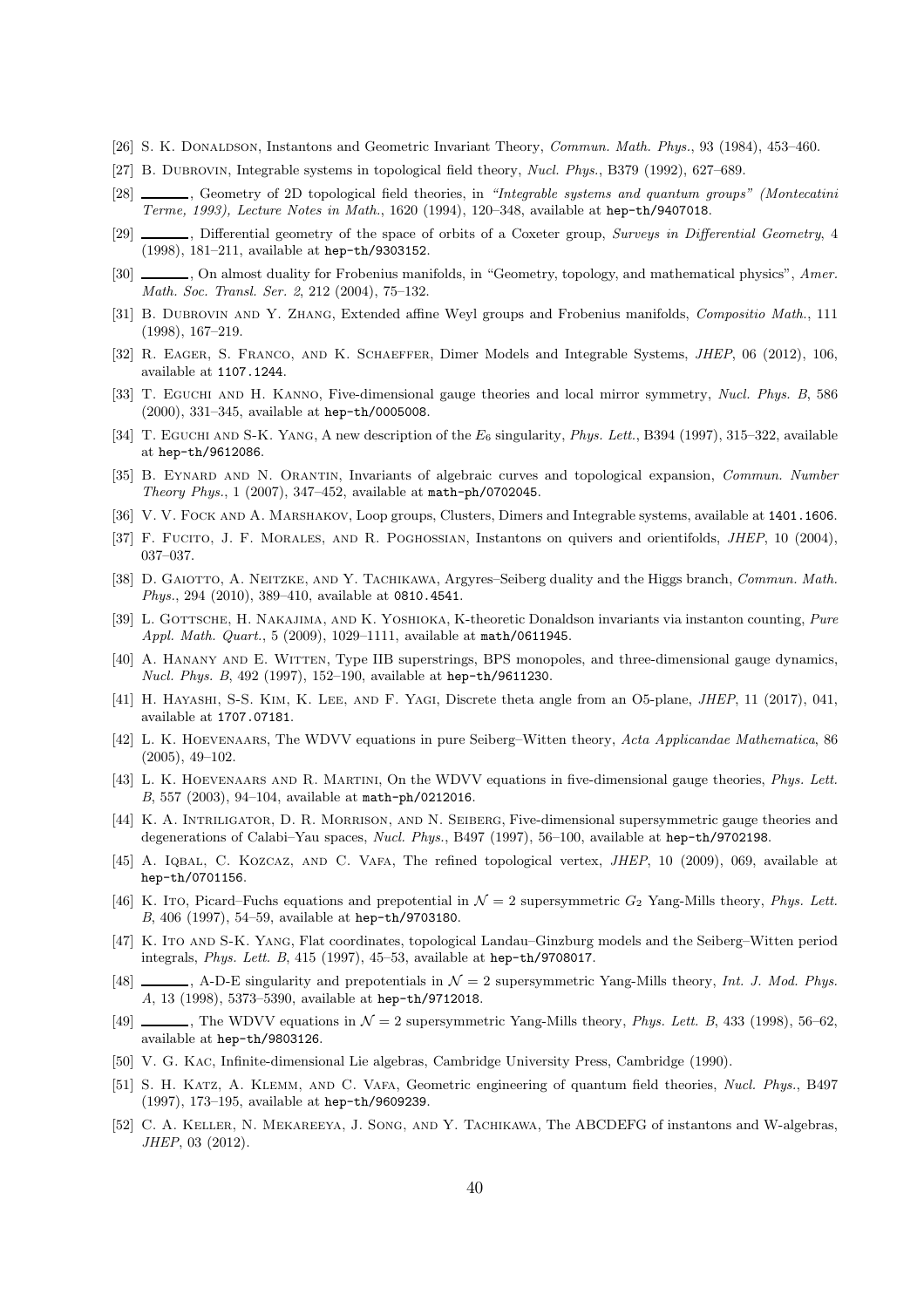- <span id="page-40-14"></span>[53] C. A. Keller and J. Song, Counting Exceptional Instantons, JHEP, 07 (2012), 085, available at 1205.4722.
- <span id="page-40-10"></span>[54] B. Kol, 5-D field theories and M theory, *JHEP*, 11 (1999), 026, available at hep-th/9705031.
- <span id="page-40-25"></span>[55] C. KOZCAZ, S. PASQUETTI, AND N. WYLLARD, A & B model approaches to surface operators and Toda theories, JHEP, 08 (2010), 042, available at 1004.2025.
- <span id="page-40-18"></span>[56] O. Kruglinskaya and A. Marshakov, On Lie Groups and Toda Lattices, J. Phys. A, 48 (2015), 125201, available at 1404.6507.
- <span id="page-40-0"></span>[57] A. E. Lawrence and N. Nekrasov, Instanton sums and five-dimensional gauge theories, Nucl. Phys., B513 (1998), 239–265, available at hep-th/9706025.
- <span id="page-40-13"></span>[58] X. Li AND F. YAGI, Thermodynamic limit of Nekrasov partition function for 5-brane web with O5-plane, JHEP, 06 (2021), 004, available at 2102.09482.
- <span id="page-40-4"></span>[59] M. MARINO, Chern–Simons theory, matrix integrals, and perturbative three-manifold invariants, Commun. Math. Phys., 253 (2004), 25–49, available at hep-th/0207096.
- <span id="page-40-16"></span>[60] M. MARINO AND N. WYLLARD, A note on instanton counting for  $\mathcal{N}=2$  gauge theories with classical gauge groups, JHEP, 05 (2004), 021–021.
- <span id="page-40-26"></span>[61] A. Marshakov and A. Mironov, 5-d and 6-d supersymmetric gauge theories: Prepotentials from integrable systems, Nucl. Phys. B, 518 (1998), 59–91, available at hep-th/9711156.
- <span id="page-40-11"></span>[62] A. MARSHAKOV, A. MIRONOV, AND A. MOROZOV, WDVV - like equations in  $\mathcal{N}=2$  SUSY Yang-Mills theory, Phys. Lett. B, 389 (1996), 43–52, available at hep-th/9607109.
- <span id="page-40-12"></span>[63] WDVV equations from algebra of forms, *Mod. Phys. Lett. A*, 12 (1997), 773–788, available at hep-th/9701014.
- <span id="page-40-20"></span>[64] A. Marshakov and M. Semenyakin, Cluster integrable systems and spin chains, JHEP, 10 (2019), 100, available at 1905.09921.
- <span id="page-40-9"></span>[65] E. J. Martinec and N. P. Warner, Integrable systems and supersymmetric gauge theory, Nucl. Phys., B459 (1996), 97–112, available at hep-th/9509161.
- <span id="page-40-21"></span>[66] A. McDaniel and L. Smolinsky, Lax equations, weight lattices, and Prym-Tjurin varieties, Acta Math., 181 (1998), 283–305.
- <span id="page-40-23"></span>[67] A. MIRONOV AND A. MOROZOV, Nekrasov Functions and Exact Bohr–Zommerfeld Integrals, *JHEP*, 04 (2010), 040, available at 0910.5670.
- <span id="page-40-24"></span>[68] , Nekrasov Functions from Exact BS Periods: The Case of SU(N), J. Phys. A, 43 (2010), 195401, available at 0911.2396.
- <span id="page-40-15"></span>[69] H. Nakajima and K. Yoshioka, Lectures on instanton counting, CRM Proc. Lecture Notes, 38, Amer. Math. Soc., Providence, RI (2004), 31–101.
- <span id="page-40-5"></span>[70] , Instanton counting on blowup. 1., *Invent. Math.*, 162 (2005), 313–355, available at math/0306198.
- <span id="page-40-6"></span>[71] , Instanton counting on blowup. II. K-theoretic partition function, Transform. Groups, 10 (2005), 489– 519, available at math/0505553.
- <span id="page-40-1"></span>[72] N. Nekrasov, Five dimensional gauge theories and relativistic integrable systems, Nucl. Phys., B531 (1998), 323–344, available at hep-th/9609219.
- <span id="page-40-7"></span>[73] , Seiberg–Witten prepotential from instanton counting, Adv. Theor. Math. Phys., 7 (2003), 831–864, available at hep-th/0206161.
- <span id="page-40-8"></span>[74] N. NEKRASOV AND A. OKOUNKOV, Seiberg–Witten theory and random partitions, Prog. Math., 244 (2006), 525–596, available at hep-th/0306238.
- <span id="page-40-17"></span>[75] N. Nekrasov and S. Shadchin, ABCD of Instantons, Commun. Math. Phys., 252 (2004), 359–391.
- <span id="page-40-22"></span>[76] N. Nekrasov and S. Shatashvili, Quantization of Integrable Systems and Four Dimensional Gauge Theories, 265–289.
- <span id="page-40-2"></span>[77] F. Nieri, S. Pasquetti, and F. Passerini, 3d and 5d Gauge Theory Partition Functions as q-deformed CFT Correlators, Lett. Math. Phys., 105 (2015), 109–148, available at 1303.2626.
- <span id="page-40-3"></span>[78] F. Nieri, S. Pasquetti, F. Passerini, and A. Torrielli, 5D partition functions, q-Virasoro systems and integrable spin-chains, JHEP, 12 (2014), 040, available at 1312.1294.
- <span id="page-40-19"></span>[79] D. I. OLIVE AND N. TUROK, The Symmetries of Dynkin Diagrams and the Reduction of Toda Field Equations, Nucl. Phys. B, 215 (1983), 470–494.